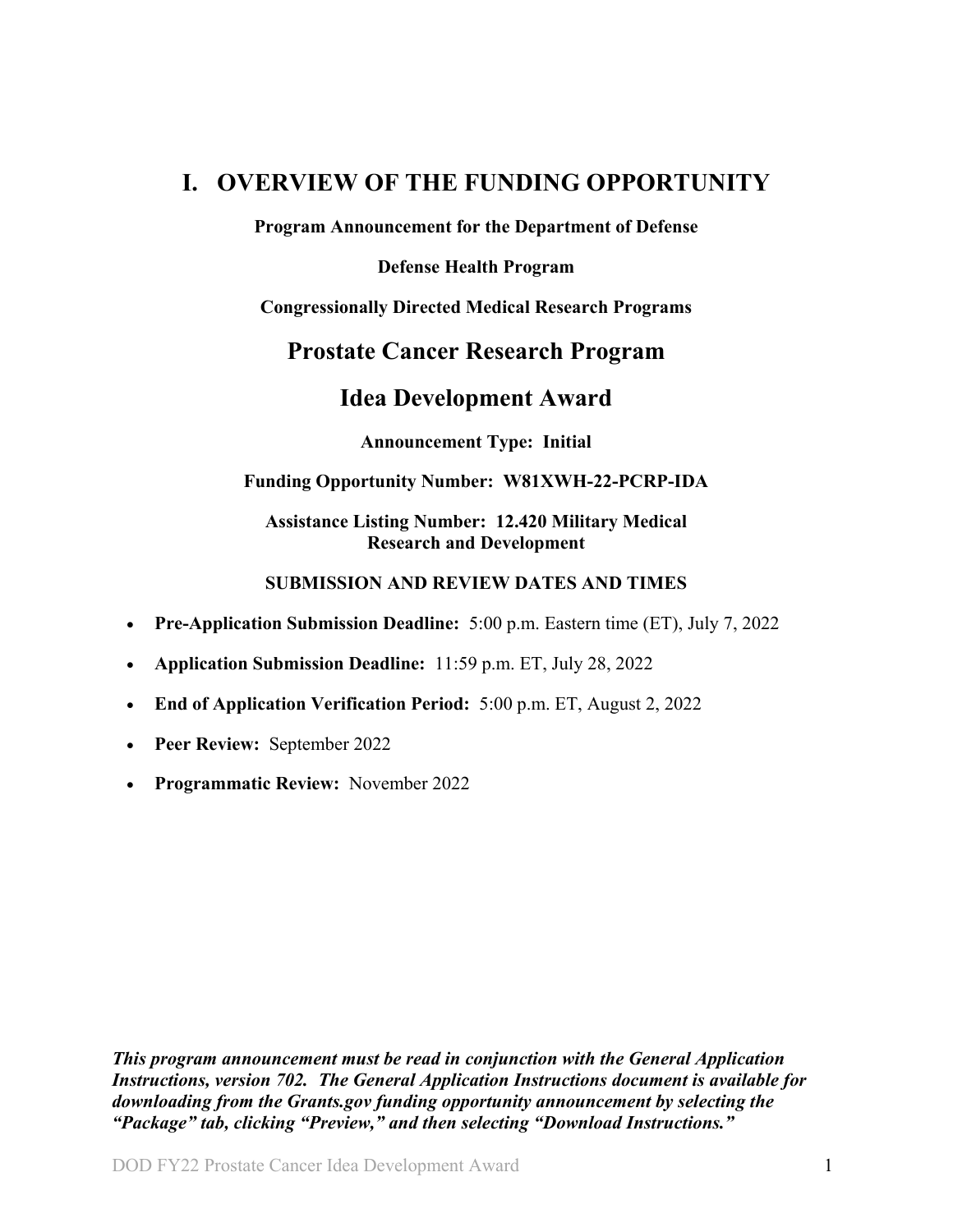## **TABLE OF CONTENTS**

| I. |                                                                                  |  |
|----|----------------------------------------------------------------------------------|--|
| П. | <b>DETAILED INFORMATION ABOUT THE FUNDING OPPORTUNITY  3</b>                     |  |
|    |                                                                                  |  |
|    |                                                                                  |  |
|    |                                                                                  |  |
|    |                                                                                  |  |
|    |                                                                                  |  |
|    |                                                                                  |  |
|    |                                                                                  |  |
|    |                                                                                  |  |
|    |                                                                                  |  |
|    |                                                                                  |  |
|    | II.D.3. Unique Entity Identifier (UEI) and System for Award Management (SAM)  24 |  |
|    |                                                                                  |  |
|    |                                                                                  |  |
|    |                                                                                  |  |
|    |                                                                                  |  |
|    |                                                                                  |  |
|    |                                                                                  |  |
|    |                                                                                  |  |
|    |                                                                                  |  |
|    |                                                                                  |  |
|    |                                                                                  |  |
|    |                                                                                  |  |
|    |                                                                                  |  |
|    |                                                                                  |  |
|    |                                                                                  |  |
|    |                                                                                  |  |
|    |                                                                                  |  |
|    | II.H.1. Program Announcement and General Application Instructions Versions 33    |  |
|    |                                                                                  |  |
|    |                                                                                  |  |
|    |                                                                                  |  |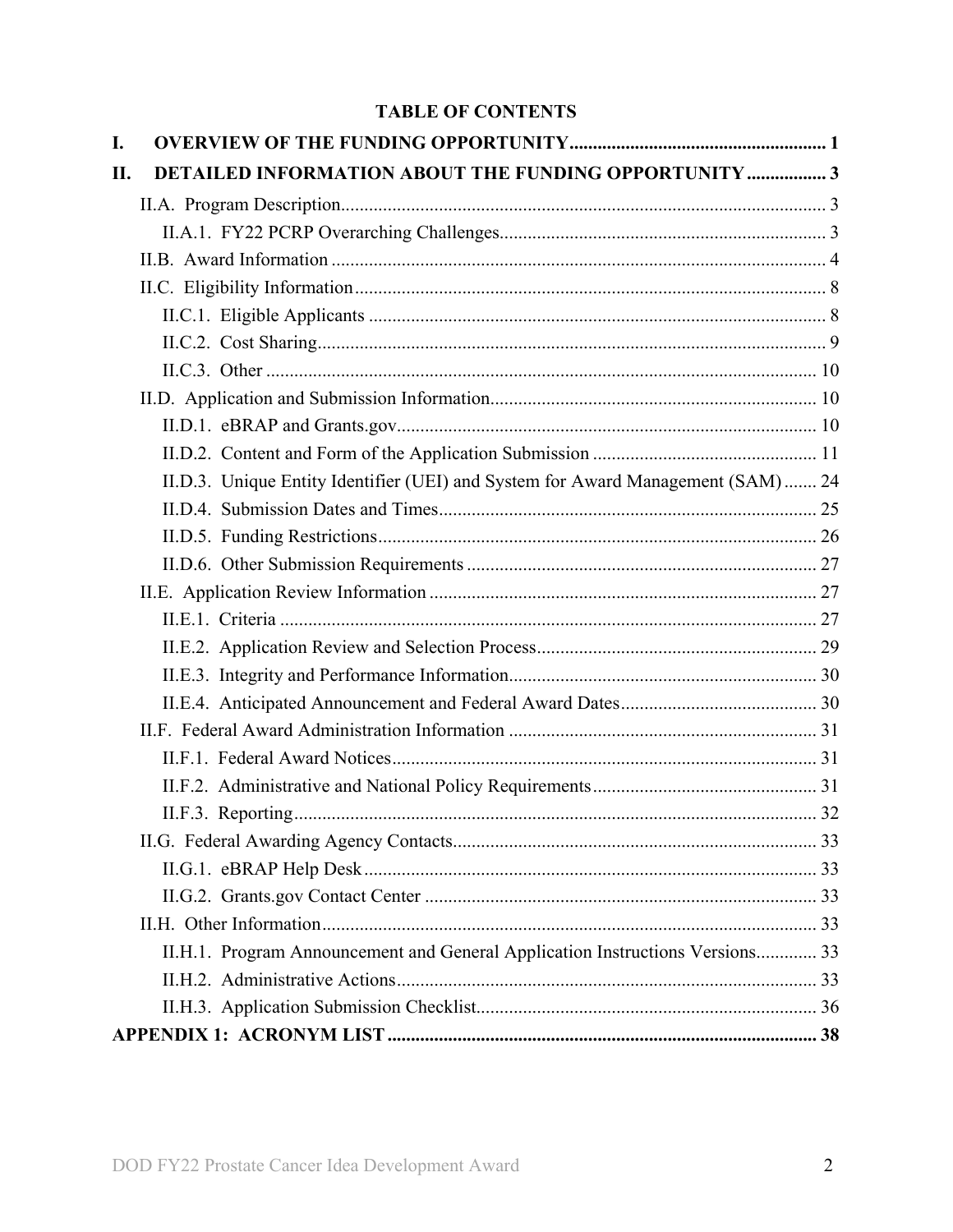# <span id="page-2-0"></span>**II. DETAILED INFORMATION ABOUT THE FUNDING OPPORTUNITY**

## <span id="page-2-1"></span>**II.A. Program Description**

Applications to the Fiscal Year 2022 (FY22) Prostate Cancer Research Program (PCRP) are being solicited by the U.S. Army Medical Research Acquisition Activity (USAMRAA) using delegated authority provided by United States Code, Title 10, Section 2358 (10 USC 2358). The execution management agent for this program announcement is the Congressionally Directed Medical Research Programs (CDMRP) at the U.S. Army Medical Research and Development Command (USAMRDC). The PCRP was initiated in 1997 to promote innovative research focused on eradicating prostate cancer. Appropriations for the PCRP from FY97 through FY21 totaled \$2.04 billion. The FY22 appropriation is \$110 million (M).

The PCRP seeks to promote highly innovative, groundbreaking research; high-impact research with near-term clinical relevance; the next generation of prostate cancer investigators through mentored research; and resources that will facilitate translational research.

## <span id="page-2-2"></span>**II.A.1. FY22 PCRP Overarching Challenges**

The Mission of the FY22 PCRP is to fund research that will lead to the elimination of death from prostate cancer and enhance the well-being of Service Members, Veterans, and all the men and their families who are experiencing the impact of the disease. Within this context, the PCRP is interested in supporting research that addresses specific gaps in prostate cancer research and clinical care; therefore, applications are *required to address one or more* of the following FY22 PCRP Overarching Challenges:

• **Improve quality of life to enhance outcomes and overall health and wellness for those impacted by prostate cancer**

Applications should aim to understand the impact of prostate cancer on quality of life for the cancer survivor, their family, caregivers, and their community with the goal of improving and enhancing quality of life and overall health and wellness. Studies should consider both shortand long-term quality of life outcomes. Areas of particular interest include:

- o The mental and emotional health of patients and their families/caregivers
- o Impact of quality of life considerations on decision-making after diagnosis and/or treatment
- o Identification of vulnerable groups of men and their families at great risk of quality of life detriments
- o Translation of factors or interventions that improve quality of life outcomes and overall health and wellness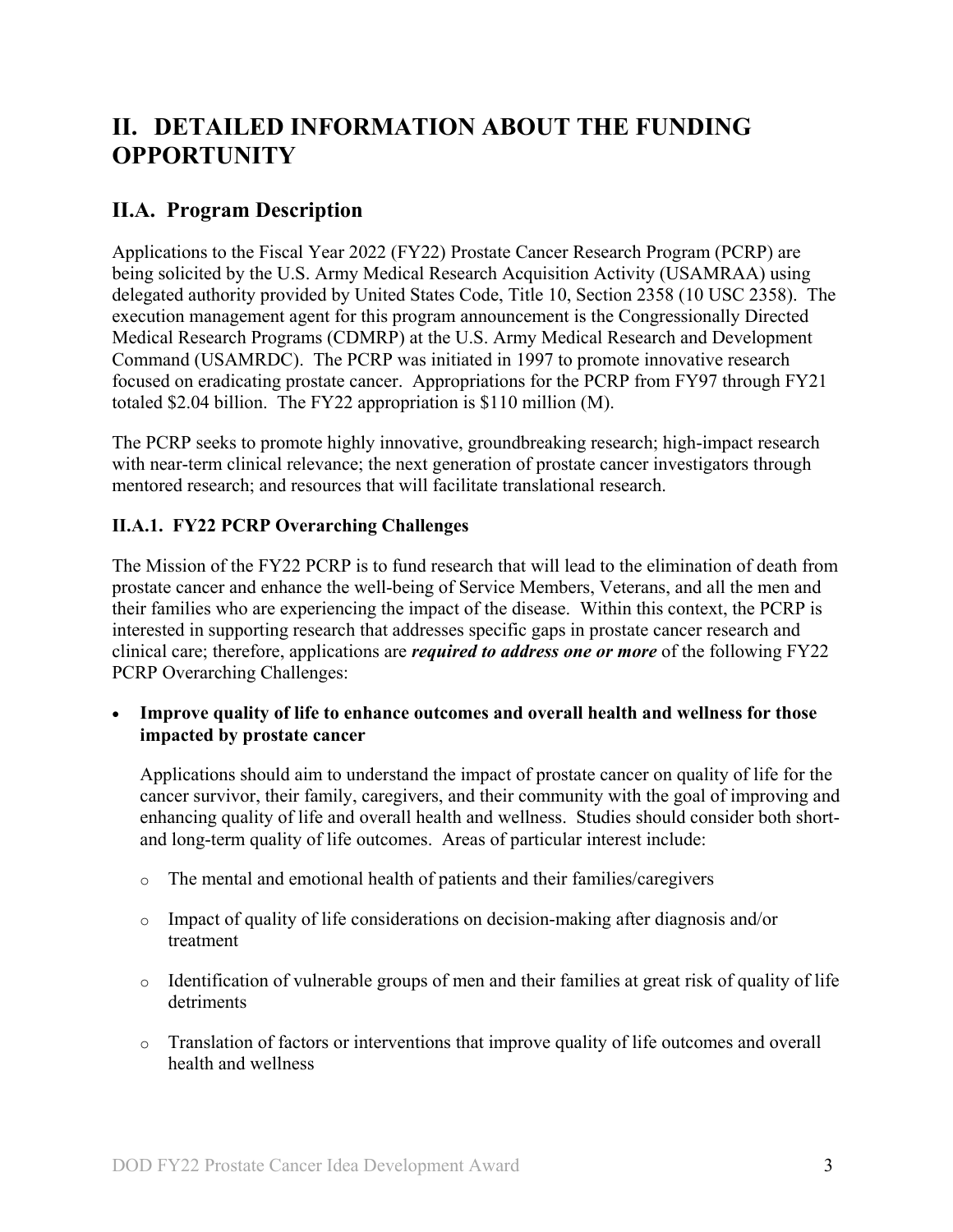#### • **Develop treatments that improve outcomes for men with lethal prostate cancer**

Applications must be directly related to prostate cancer with a high risk of death, including high-risk, very high-risk, and metastatic prostate cancer. Applications should not focus on active surveillance, low-risk and intermediate-risk prostate cancer and/or biochemical recurrence. Refer to the National Comprehensive Cancer Network guidelines for risk assessment definitions. [\(https://www.nccn.org/patients/guidelines/content/PDF/prostate](file://amedmrmcdf001/USAMRMC/CDMRP/Public/Leidos/Leidos%20Business%20(R)/8%20Program%20Teams/PCRP/16-Program%20Announcements/FY21/Template/(https:/www.ncc%20n.org/patients/guidelines/content/PDF/prostate-advanced-patient.pdf)[advanced-patient.pdf\)](file://amedmrmcdf001/USAMRMC/CDMRP/Public/Leidos/Leidos%20Business%20(R)/8%20Program%20Teams/PCRP/16-Program%20Announcements/FY21/Template/(https:/www.ncc%20n.org/patients/guidelines/content/PDF/prostate-advanced-patient.pdf).

#### • **Advance health equity and reduce disparities in prostate cancer**

Applications must be directly relevant to the better understanding and/or reduction of inequities and disparities that impact a person, their family, or their caregiver's ability to prevent, detect, manage, and survive prostate cancer.

Inequities may arise from socioeconomic status, race or ethnicity, geography, environment, lifestyle, sexual and/or gender identification, access to care (in rural or urban settings), or other factors.

Health inequities may include physical, mental, or emotional health differences, as well as social and financial differences experienced primarily in high-risk or underserved prostate cancer patients.

High-risk populations include, but are not limited to, people of African descent (including Caribbean), genetically predisposed populations, Service Members, and Veterans.

Underserved populations include, but are not limited to, men with limited access to clinical care and resources (in rural or urban settings), and sexual and/or gender minorities.

#### • **Define the biology of prostate cancer progression to lethal prostate cancer to reduce death**

Applications must be directly related to high-risk, very high-risk, and metastatic prostate cancer. Refer to the National Comprehensive Cancer Network guidelines for risk assessment definitions [\(https://www.nccn.org/patients/guidelines/content/PDF/prostate-advanced](https://www.nccn.org/patients/guidelines/content/PDF/prostate-advanced-patient.pdf)[patient.pdf\)](https://www.nccn.org/patients/guidelines/content/PDF/prostate-advanced-patient.pdf).

## <span id="page-3-0"></span>**II.B. Award Information**

The FY22 PCRP Idea Development Award is intended to support new ideas that represent innovative approaches to prostate cancer research and have the potential to make an important contribution to the PCRP Mission. The key components of this award mechanism are:

• **Innovation:** Research deemed innovative may represent a new paradigm, challenge current paradigms, look at existing problems from new perspectives, leverage unique study populations, or exhibit other highly creative qualities. Research that is an incremental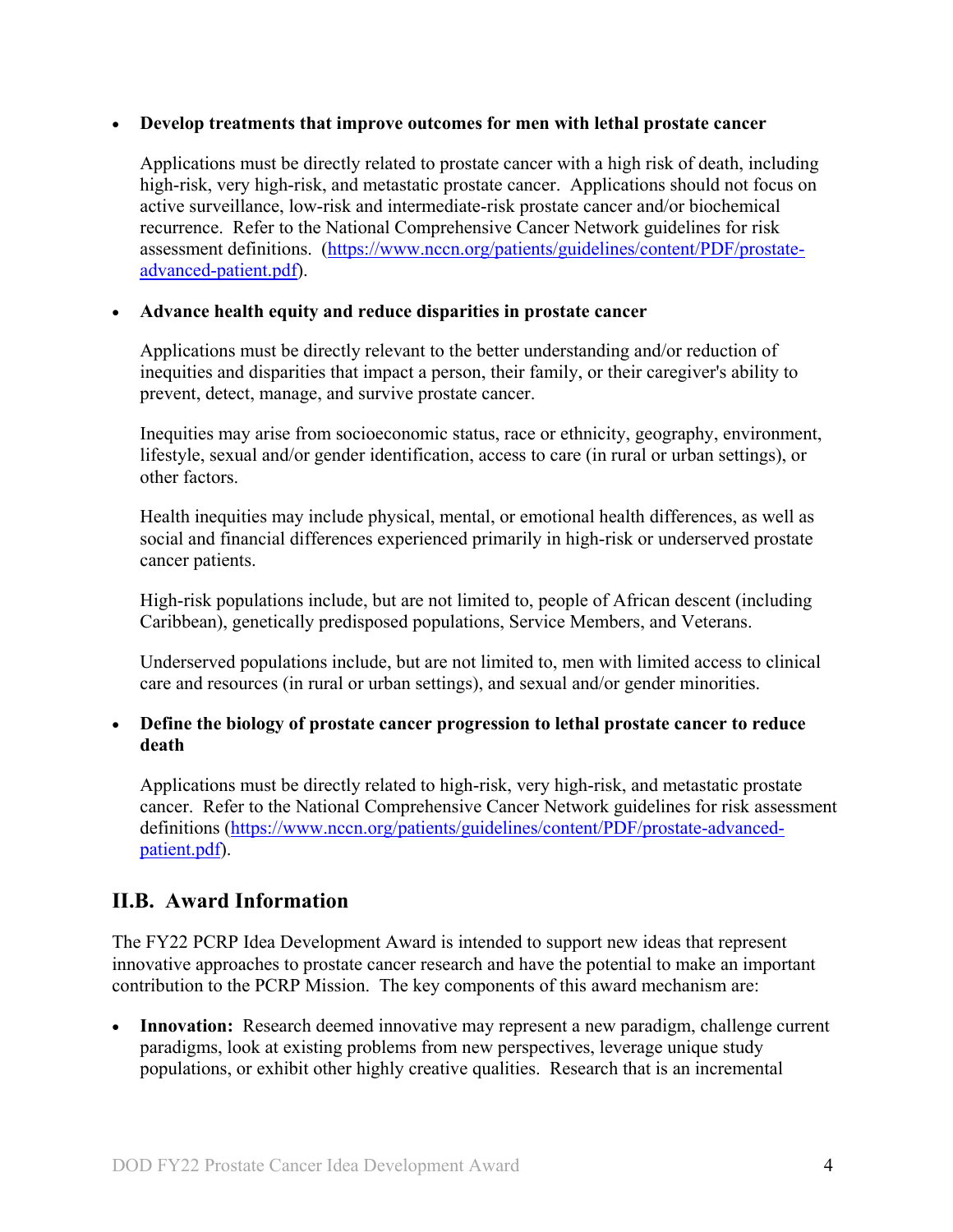advance upon published data is not considered innovative. Projects involving multidisciplinary and/or data science approaches are especially encouraged.

- **Impact:** Applications are required to address and provide a solution to one or more of the [FY22 PCRP Overarching Challenges.](#page-2-2) The potential impact of the research, both short-term and long-term, in addressing the FY22 PCRP Overarching Challenge(s) should be clearly described. High-impact research will, if successful, significantly advance prostate cancer research and/or patient care.
- **Preliminary Data:** Due to this award's emphasis on innovation, the presentation of preliminary data relevant to prostate cancer and the proposed project is encouraged, but *not required*. Any unpublished, preliminary data provided should originate from the laboratory of the Principal Investigator (PI) or a member(s) of the research team. Regardless of whether preliminary data are included, applications should be based on a sound scientific rationale that is established through logical reasoning and/or critical review and analysis of the literature.

To maximize the potential for impact, investigators are strongly encouraged to incorporate the following components into their study design where appropriate: authentication of proposed cell lines; statistical rigor of preclinical animal experiments and epidemiological studies; incorporation of experiments to assess clinical relevance and translatability of findings; and validation in patient cohorts. Investigators considering use of resources are highly encouraged to provide a letter of support indicating access to and the availability of the desired resources to support the study.

*New Investigator category:* The FY22 PCRP Idea Development Award mechanism encourages research ideas from investigators in the early stages of their careers. The New Investigator category of this award mechanism is designed to allow applicant organizations to name PIs who are *early in their faculty appointments or in the process of developing independent research careers.* Applications submitted to the New Investigator category will be assessed using different review criteria for personnel (refer to [Section II.E.1.a., Peer Review\)](#page-26-3), and are *required* to include a collaborator (or collaborators) who has (have) experience in prostate cancer research, as demonstrated by a record of funding and publications. The application must describe the potential of the collaboration(s) to be successful and how the collaboration(s) will augment the PI's expertise to better address the research question. In addition, applicants are strongly encouraged to provide a letter of collaboration from the collaborator(s) describing the collaborator(s) involvement in the proposed work. All applicants for the New Investigator category must meet specific eligibility criteria described in Section [II.C, Eligibility Information.](#page-7-0)

Multidisciplinary projects are encouraged, and multi-institutional projects are allowed. Each proposed study must include a clearly stated plan for interactions among all team members and organizations involved. The plan must include communication, coordination of research progress and results, and data transfer. Additionally, multi-institutional applications must provide an intellectual property plan to resolve potential intellectual and material property issues and to remove institutional barriers that might interfere with achieving high levels of cooperation to ensure the successful completion of this award.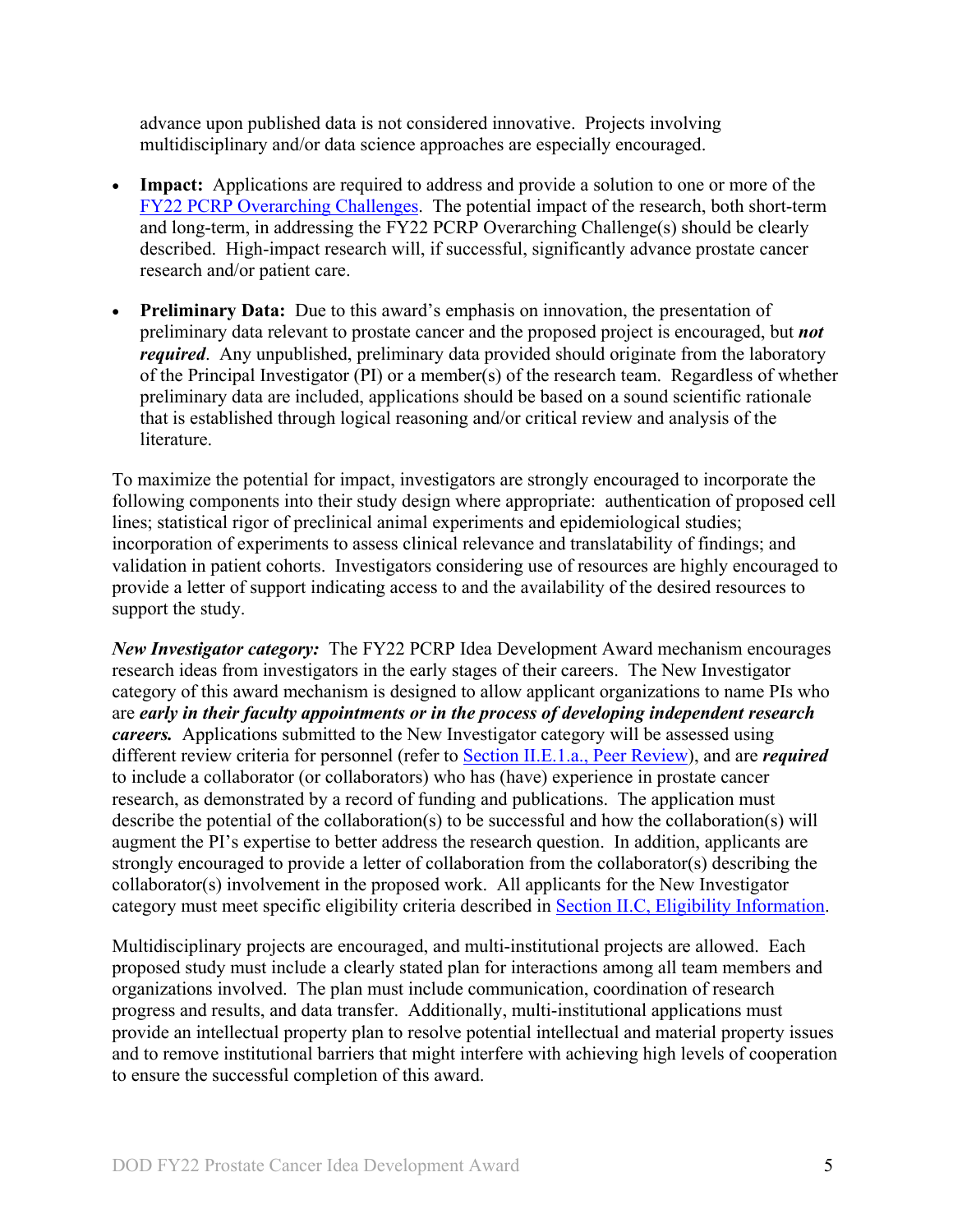*Research involving human subjects is permitted under this funding opportunity; however, clinical trials are not allowed.* Correlative studies associated with an existing clinical trial are particularly encouraged. Any studies requiring the prospective recruitment or use of human subjects through clinical research must be determined to be no greater than minimal risk by the Institutional Review Board (IRB) of record and the USAMRDC, Office of Research Protections (ORP), Human Research Protection Office (HRPO).

The types of awards made under the program announcement will be assistance agreements. An assistance agreement is appropriate when the federal government transfers a "thing of value" to a "state, local government," or "other recipient" to carry out a public purpose of support or stimulation authorized by a law of the United States instead of acquiring property or service for the direct benefit and use of the U.S. government. An assistance agreement can take the form of a grant or cooperative agreement. The level of involvement on the part of the Department of Defense (DOD) during project performance is the key factor in determining whether to award a grant or cooperative agreement. If "no substantial involvement" on the part of the funding agency is anticipated, a grant award will be made (31 USC 6304). Conversely, if substantial involvement on the part of the funding agency is anticipated, a cooperative agreement will be made (31 USC 6305), and the award will identify the specific substantial involvement. Substantial involvement may include, but is not limited to, collaboration, participation, or intervention in the research to be performed under the award. The award type, along with the start date, will be determined during the negotiation process.

A congressionally mandated Metastatic Cancer Task Force was formed with the purpose of identifying ways to help accelerate clinical and translational research aimed at extending the lives of advanced state and recurrent patients. As a member of the Metastatic Cancer Task Force, the CDMRP encourages applicants to review the recommendations [\(https://health.mil/Reference-Center/Congressional-Testimonies/2018/05/03/Metastatic-Cancer-](https://health.mil/Reference-Center/Congressional-Testimonies/2018/05/03/Metastatic-Cancer-Research)[Research\)](https://health.mil/Reference-Center/Congressional-Testimonies/2018/05/03/Metastatic-Cancer-Research) and submit research ideas to address these recommendations provided they are within the limitations of this funding opportunity and fit within the FY22 PCRP priorities.

*The proposed research must be relevant to active-duty Service Members, Veterans, military beneficiaries, and/or the American public.* Collaborations between researchers at military or Veteran institutions and non-military institutions are strongly encouraged. These relationships can leverage knowledge, infrastructure, and access to unique clinical populations that the partners bring to the research effort, ultimately advancing cancer research that is of significance to the Warfighter, military families, and the American public.

The anticipated direct costs budgeted for the entire period of performance for an FY22 PCRP Idea Development Award will not exceed **\$900,000**. Refer to Section [II.D.5, Funding](#page-25-0)  [Restrictions,](#page-25-0) for detailed funding information.

Awards will be made no later than September 30, 2023. For additional information, refer to [Section II.F.1, Federal Award Notices.](#page-30-1)

*The CDMRP expects to allot approximately \$44.64M to fund approximately 31 FY22 PCRP Idea Development Award applications. Funding of applications received is contingent upon the availability of federal funds for this program as well as the number of applications*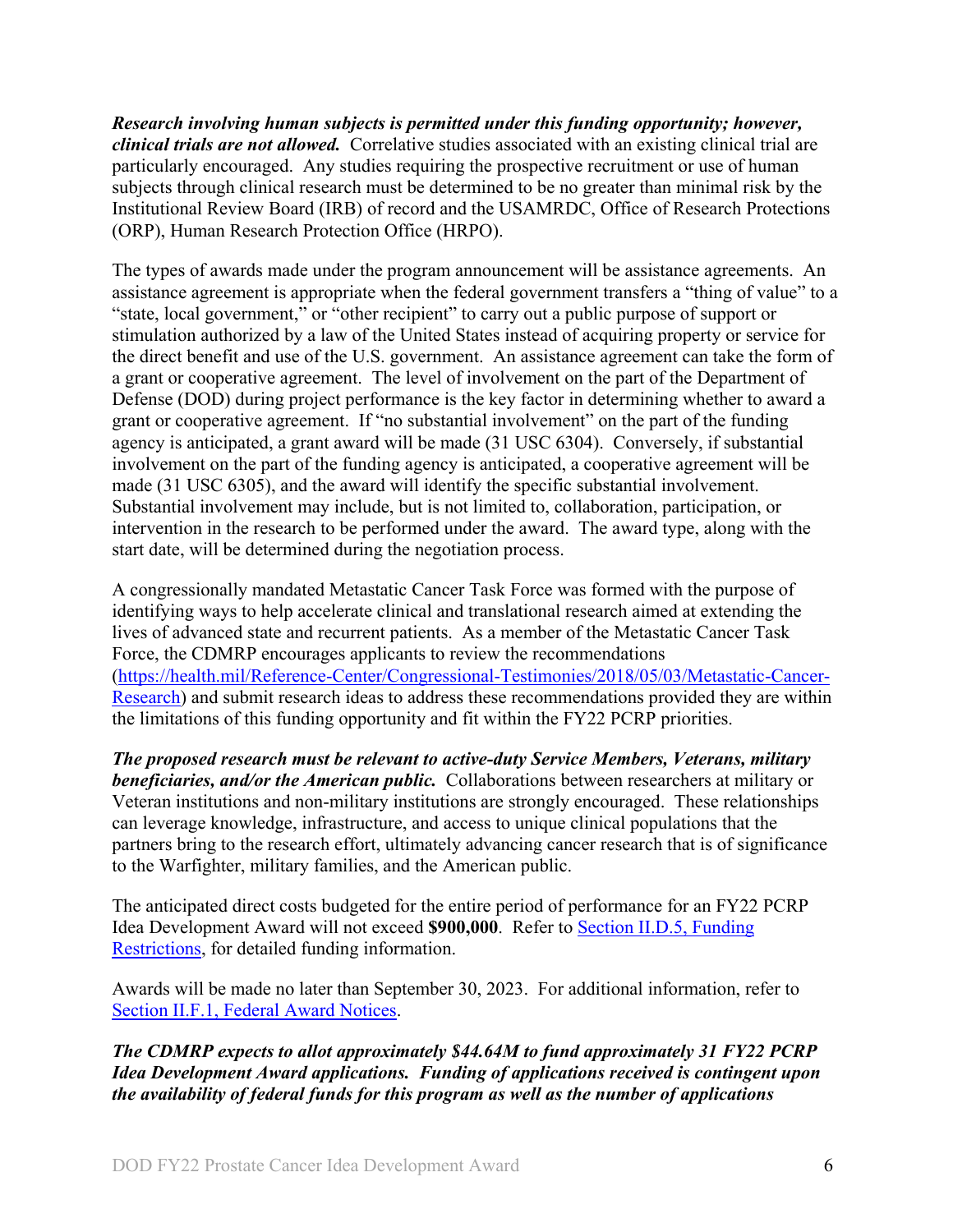*received, the quality and merit of the applications as evaluated by scientific and programmatic review, and the requirements of the government. Funds to be obligated on any award resulting from this funding opportunity will be available for use for a limited time period based on the fiscal year of the funds. It is anticipated that awards made from this FY22 funding opportunity will be funded with FY22 funds, which will expire for use on September 30, 2028.*

#### **Research Involving Human Anatomical Substances, Human Subjects, or Human**

**Cadavers:** All DOD-funded research involving new and ongoing research with human anatomical substances, human subjects, or human cadavers must be reviewed and approved by the USAMRDC HRPO prior to research implementation. This administrative review requirement is in addition to the local IRB or Ethics Committee (EC) review. Local IRB/EC approval at the time of submission is *not* required. Allow up to 3 months to complete the HRPO regulatory review and approval process following submission of *all required and complete* documents to the HRPO. Refer to the General Application Instructions, Appendix 1, and the HRPO Resources and Overview document available on the electronic Biomedical Research Application Portal (eBRAP) "Funding Opportunities & Forms" web page [\(https://ebrap.org/eBRAP/public/Program.htm\)](https://ebrap.org/eBRAP/public/Program.htm) for additional information.

If the proposed research involves more than one institution, a written plan for single IRB review arrangements must be provided at the time of application submission or award negotiation. The lead institution responsible for developing the master protocol and master consent form should be identified and should be the single point of contact for regulatory submissions and requirements.

<span id="page-6-0"></span>*Clinical research is defined* as: (1) Patient-oriented research. Research conducted with human subjects (or on material of human origin such as tissues, specimens, and cognitive phenomena) for which an investigator (or colleague) directly interacts with human subjects. Excluded from this definition are in vitro studies that utilize human tissues that cannot be linked to a living individual. Patient-oriented research includes: (a) mechanisms of human disease, (b) therapeutic interventions, (c) clinical trials, and (d) development of new technologies. (2) Epidemiologic and behavioral studies. (3) Outcomes research and health services research. *Note:* Studies that meet the requirements for IRB Exemption 4 are not considered CDMRP-defined clinical research. IRB Exemption 4 refers to research involving the collection or study of existing deidentified specimens or data, if these sources are publicly available.

*Clinical trials are not allowed:* A clinical trial is defined as a research study in which one or more human subjects are prospectively assigned to one or more interventions (which may include a placebo or another control) to evaluate the effects of the interventions on biomedical or behavioral health-related outcomes.

**Use of DOD or Department of Veterans Affairs (VA) Resources:** If the proposed research involves access to active-duty military patient populations and/or DOD or VA resources or databases, the application must describe the access at the time of submission and include a plan for maintaining access as needed throughout the proposed research. Refer to Section [II.D.2.b.ii,](#page-14-0)  [Full Application Submission Components,](#page-14-0) for detailed information. Refer to the General Application Instructions, Appendix 1, for additional information.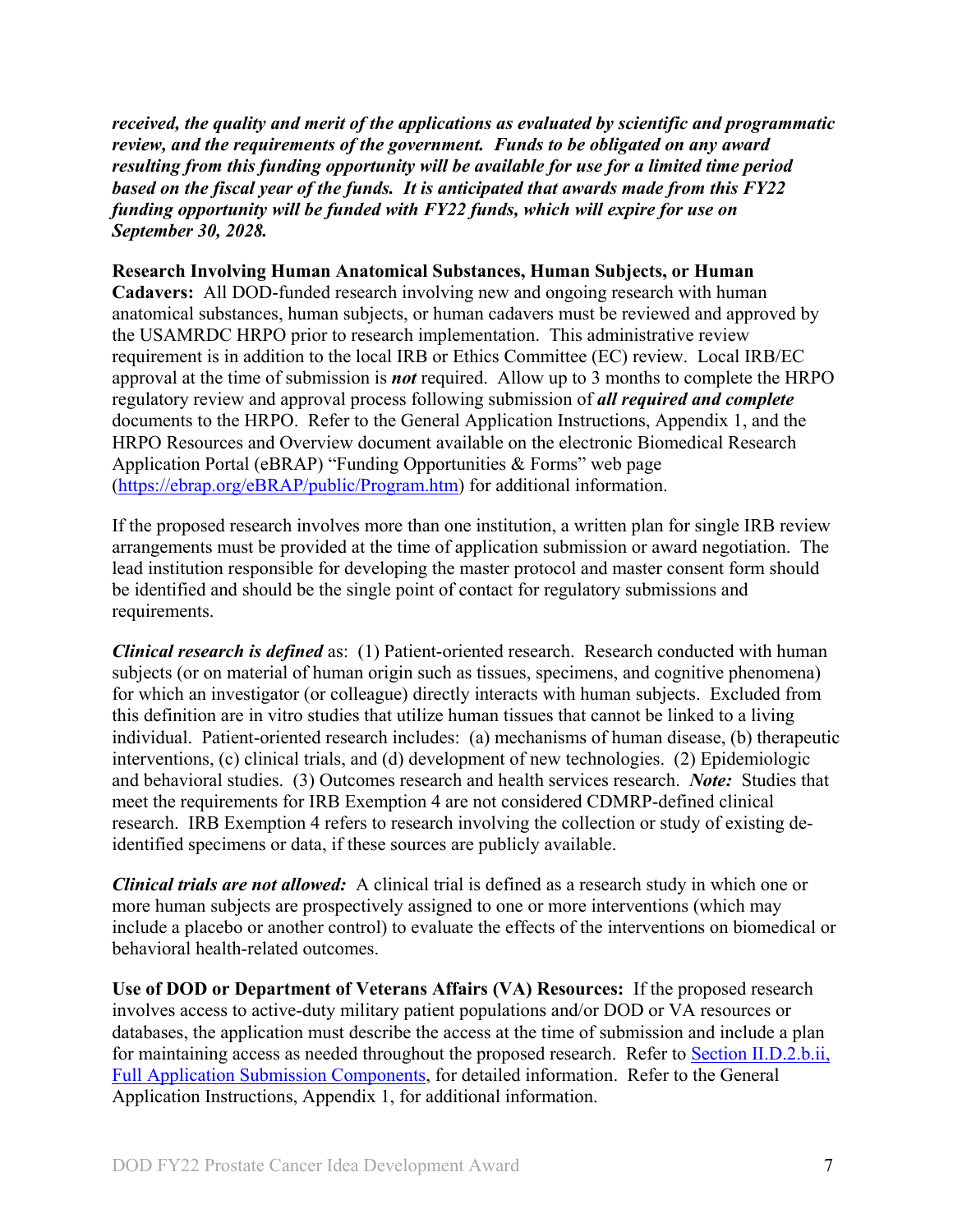**Research Involving Animals:** All research funded by the FY22 PCRP Idea Development Award involving new and ongoing research with animals must be reviewed and approved by the USAMRDC ORP Animal Care and Use Review Office (ACURO), in addition to the local Institutional Animal Care and Use Committee (IACUC) of record. IACUC approval at the time of submission is *not* required. *Allow at least 3 to 4 months for ACURO regulatory review and approval processes for animal studies.* Refer to the General Application Instructions, Appendix 1, for additional information.

All projects should adhere to a core set of standards for rigorous study design and reporting to maximize the reproducibility and translational potential of preclinical research. The standards are described in Landis, S.C., et al. A call for transparent reporting to optimize the predictive value of preclinical research, *Nature* 2012, 490:187-191 [\(www.nature.com/nature/](http://www.nature.com/nature/journal/v490/n7419/full/nature11556.html) [journal/v490/n7419/full/nature11556.html\)](http://www.nature.com/nature/journal/v490/n7419/full/nature11556.html). While these standards are written for preclinical studies, the basic principles of randomization, blinding, sample-size estimation, and data handling derive from well-established best practices in clinical studies. Applicants should consult the ARRIVE 2.0 (Animal Research: Reporting *In Vivo* Experiments) guidelines to ensure relevant aspects of rigorous animal research are adequately planned for and, ultimately, reported. The ARRIVE 2.0 guidelines can be found at [https://arriveguidelines.org/arrive-guidelines.](https://arriveguidelines.org/arrive-guidelines)

## <span id="page-7-0"></span>**II.C. Eligibility Information**

### <span id="page-7-1"></span>**II.C.1. Eligible Applicants**

**II.C.1.a. Organization: All organizations, including foreign organizations, foreign public entities, and international organizations, are eligible to apply.** 

**Government Agencies Within the United States:** Local, state, and federal government agencies are eligible to the extent that applications do not overlap with their fully funded internal programs. Such agencies are required to explain how their applications do not overlap with their internal programs.

As applications for this program announcement may be submitted by extramural and intramural organizations, these terms are defined below.

**Extramural Organization:** An eligible non-DOD organization. Examples of extramural organizations include academic institutions, biotechnology companies, foundations, federal government organizations other than the DOD, and research institutes.

**Intramural DOD Organization:** A DOD laboratory, DOD military treatment facility, and/or DOD activity embedded within a civilian medical center. *Intramural Submission:* **An**  *application submitted by a DOD organization for an intramural investigator working within a DOD laboratory or military treatment facility or in a DOD activity embedded within a civilian medical center.*

**The USAMRAA makes awards to eligible organizations, not to individuals.**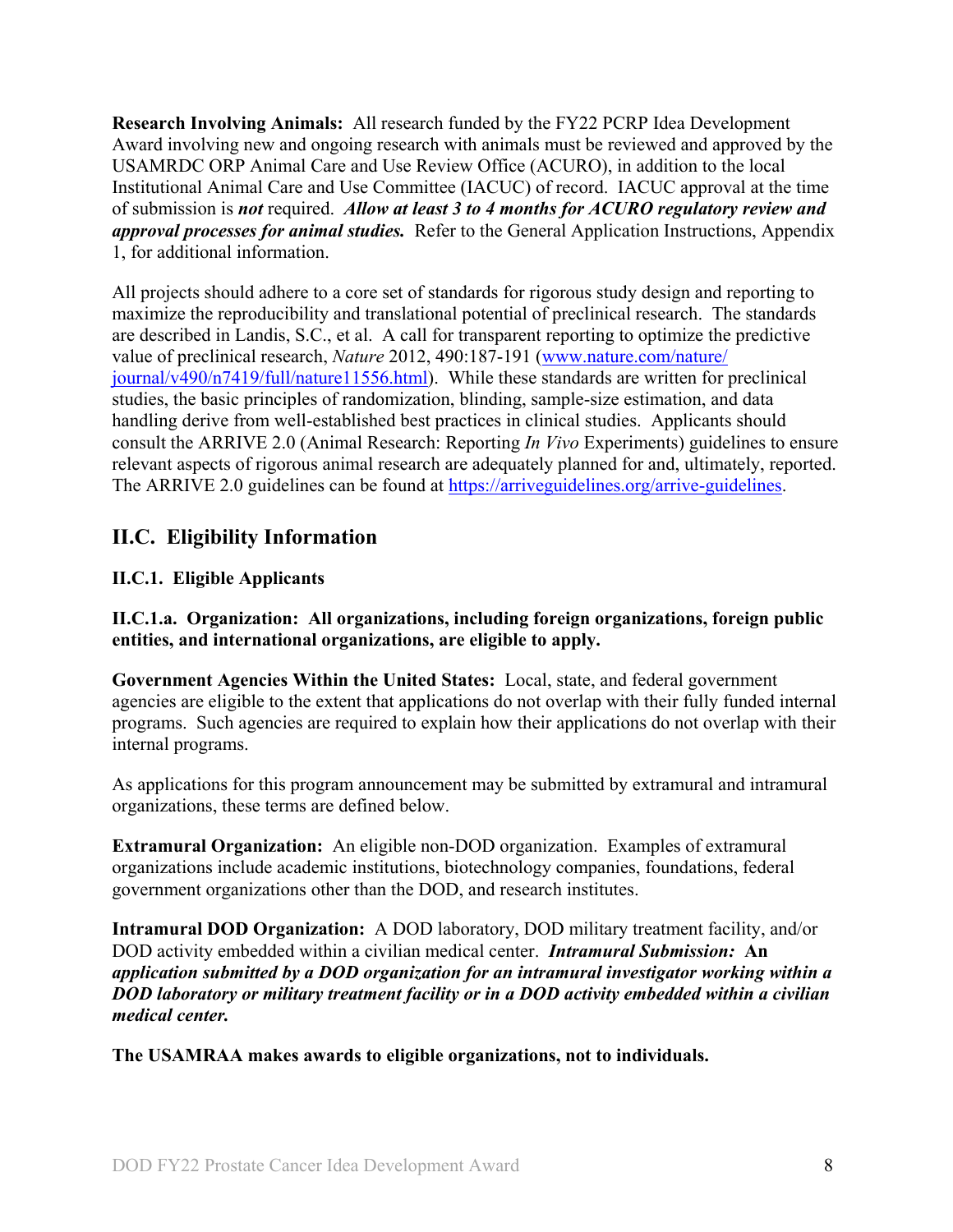### **II.C.1.b. Principal Investigator**

Each investigator may be named on only one FY22 PCRP Idea Development Award application as a PI.

*Although a PI may be eligible for both the Established Investigator and New Investigator categories, only one category may be chosen; the choice of application category is at the PI's discretion.*

• *New Investigator*

By the application submission deadline date, the PI must:

- Have the freedom to pursue independent research goals without formal mentorship.
- Have not previously received a PCRP Idea Development Award and/or Health Disparity Research Award.
- Be an independent, early-career investigator within 10 years after completion of their terminal degree (excluding time spent in residency or on family medical leave). Time spent as a postdoctoral fellow is not excluded. Lapses in research time or appointments as denoted in the biographical sketch may be articulated in the application.
- New Investigators working within a laboratory team are eligible to apply for this award provided they can demonstrate that they have the freedom to pursue independent research goals without formal mentorship. Graduate students and junior postdoctoral fellows with less than 3 years postdoctoral training by the application submission deadline are not eligible for this award.

Investigators named as PI under the New Investigator category must confirm eligibility in [Attachment 8 \(Eligibility Statement\)](#page-20-0) and independence, if applicable in [Attachment 9](#page-21-0)  [\(Statement of Independence\).](#page-21-0)

- *Established Investigator*
	- Independent investigators at all levels are eligible.

An eligible PI, regardless of ethnicity, nationality, or citizenship status, must be employed by, or affiliated with, an eligible organization.

The CDMRP strongly encourages all PIs to participate in a digital identifier initiative through Open Researcher and Contributor ID, Inc. (ORCID). Registration for a unique ORCID identifier can be done online at [https://orcid.org/.](https://orcid.org/)

#### <span id="page-8-0"></span>**II.C.2. Cost Sharing**

Cost sharing/matching is not an eligibility requirement.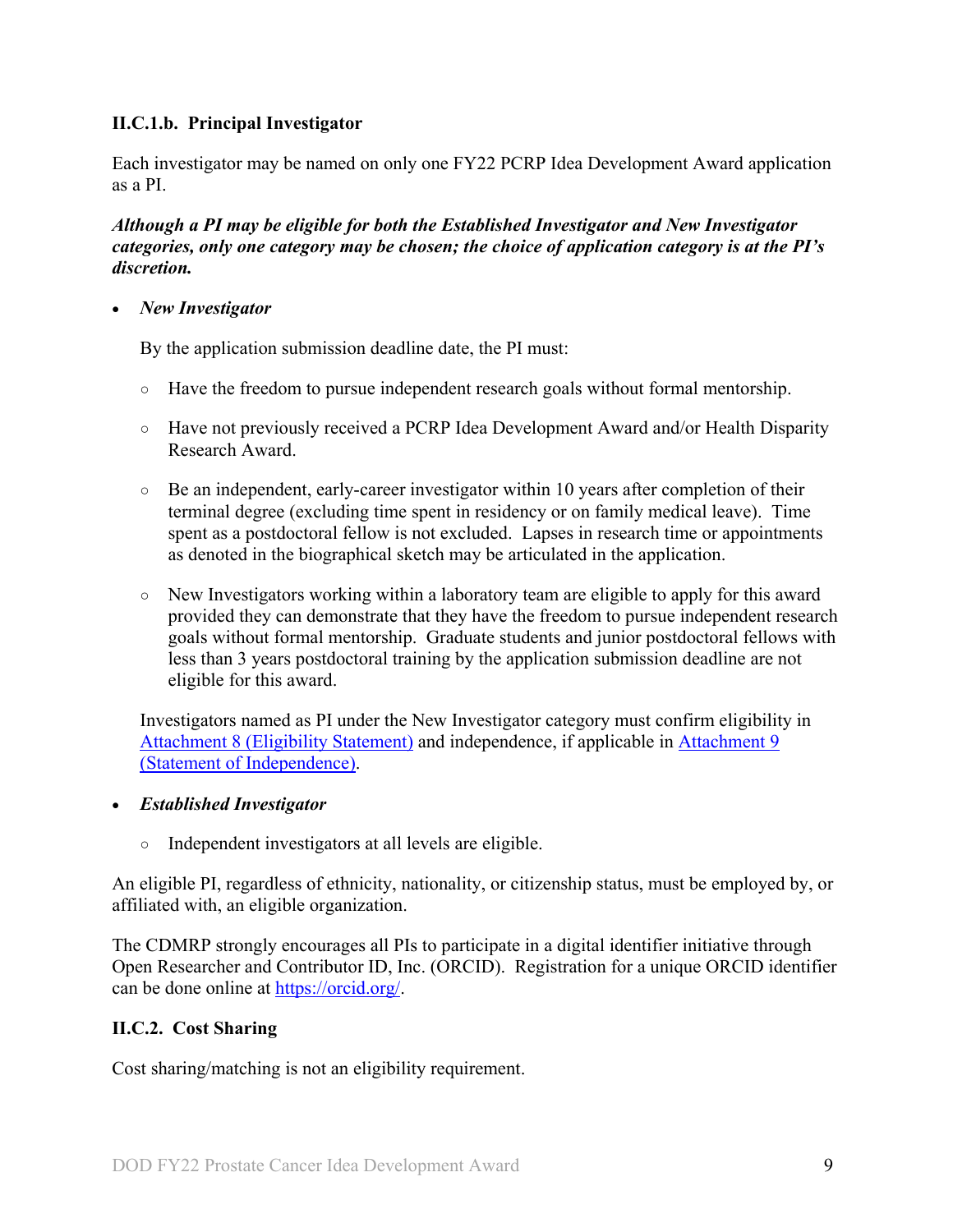#### <span id="page-9-0"></span>**II.C.3. Other**

Organizations must be able to access **.gov** and **.mil** websites in order to fulfill the financial and technical deliverable requirements of the award and submit invoices for payment.

For general information on required qualifications for award recipients, refer to the General Application Instructions, Appendix 3.

Refer to [Section II.H.2, Administrative Actions,](#page-32-5) for a list of administrative actions that may be taken if a pre-application or application does not meet the administrative, eligibility, or ethical requirements defined in this program announcement.

## <span id="page-9-1"></span>**II.D. Application and Submission Information**

*Submission of applications that are essentially identical or propose essentially the same research project to different funding opportunities within the same program and fiscal year is prohibited and will result in administrative withdrawal of the duplicative application(s).*

### <span id="page-9-2"></span>**II.D.1. eBRAP and Grants.gov**

**eBRAP** [\(https://ebrap.org\)](https://ebrap.org/) is a secure web-based system that allows PIs to submit their preapplications, view and verify extramural full applications submitted to Grants.gov [\(https://grants.gov\)](https://grants.gov/), receive communications from the CDMRP, and submit documentation during award negotiations and throughout the period of performance. eBRAP also allows intramural organizations to submit full applications following pre-application submission.

**Grants.gov** is a federal system required to be utilized by agencies to receive and process extramural grant applications. Full applications may only be submitted to Grants.gov after submission of a pre-application through eBRAP.

Contact information for the eBRAP Help Desk and the Grants.gov Contact Center can be found in [Section II.G, Federal Awarding Agency Contacts.](#page-32-0)

#### *Extramural Submission:*

- Pre-application content and forms must be accessed and submitted at eBRAP.org.
- Full application packages must be accessed and submitted at Grants.gov.

#### *Intramural DOD Submission:*

- Pre-application content and forms must be accessed and submitted at eBRAP.org.
- Full application packages must be accessed and submitted at eBRAP.org.

#### *Note: Applications from an intramural DOD organization or from an extramural federal government organization may be submitted to Grants.gov through a research foundation.*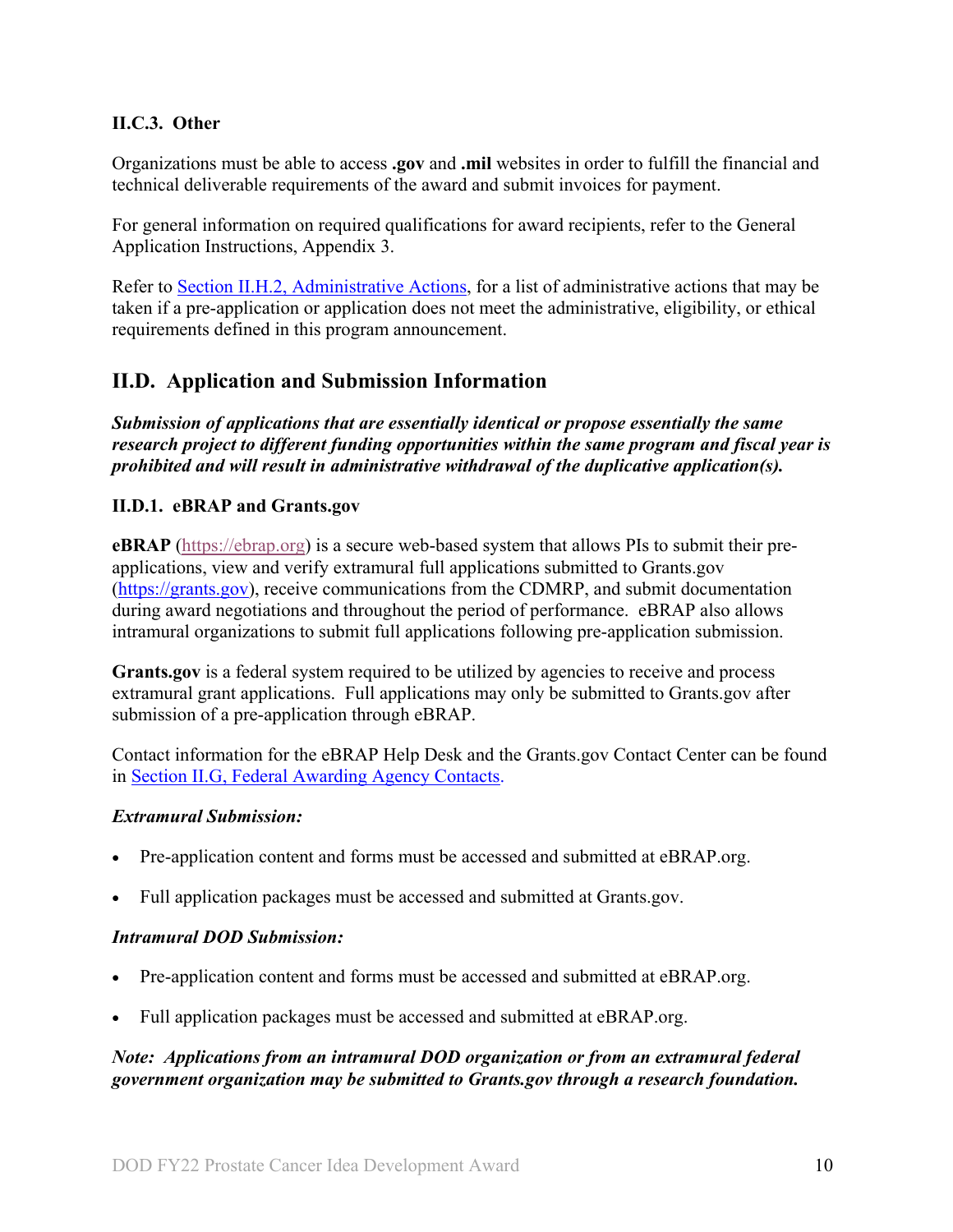### <span id="page-10-0"></span>**II.D.2. Content and Form of the Application Submission**

Submission is a two-step process requiring both *pre-application* (eBRAP.org) and *full application* (eBRAP.org or Grants.gov) as indicated below. The submission process should be started early to avoid missing deadlines. There are no grace periods. Full application submission guidelines differ for extramural (Grants.gov) and intramural (eBRAP.org) organizations (refer to [Table 1, Full Application Guidelines\)](#page-12-0).

*The application title, eBRAP log number, and all information for the PI, Business Official, performing organization, and contracting organization must be consistent throughout the entire pre-application and full application submission process.* Inconsistencies may delay application processing and limit or negate the ability to view, modify, and verify the application in eBRAP. If any changes need to be made, the applicant should contact the eBRAP Help Desk at [help@eBRAP.org](mailto:help@eBRAP.org) or 301-682-5507 prior to the application submission deadline.

### **II.D.2.a. Step 1: Pre-Application Submission Content**

### *During the pre-application process, eBRAP assigns each submission a unique log number. This unique eBRAP log number is required during the full application submission process***.**

To begin the pre-application process, first select whether the submitting organization is extramural or intramural, then confirm your selection or cancel. **Incorrect selection of extramural or intramural submission type will delay processing.**

If an error has been made in the selection of extramural versus intramural and the pre-application submission deadline has passed, the PI or Business Official must contact the eBRAP Help Desk at [help@eBRAP.org](mailto:help@eBRAP.org) or 301-682-5507 to request a change in designation.

All pre-application components must be submitted by the PI through eBRAP [\(https://eBRAP.org/\)](https://ebrap.org/).

The applicant organization and associated PI identified in the pre-application should be the same as those intended for the subsequent application submission. If any changes are necessary after submission of the pre-application, the applicant must contact the eBRAP Help Desk at [help@eBRAP.org](mailto:help@eBRAP.org) or 301-682-5507.

PIs with an ORCID identifier should enter that information in the appropriate field in the "My Profile" tab in the "Account Information" section of eBRAP.

The pre-application consists of the following components, which are organized in eBRAP by separate tabs (refer to the General Application Instructions, Section II.B, for additional information on pre-application submission):

#### • **Tab 1 – Application Information**

Submission of application information includes assignment of primary and secondary research classification codes, which may be found at [https://ebrap.org/eBRAP/](https://ebrap.org/eBRAP/public/Program.htm)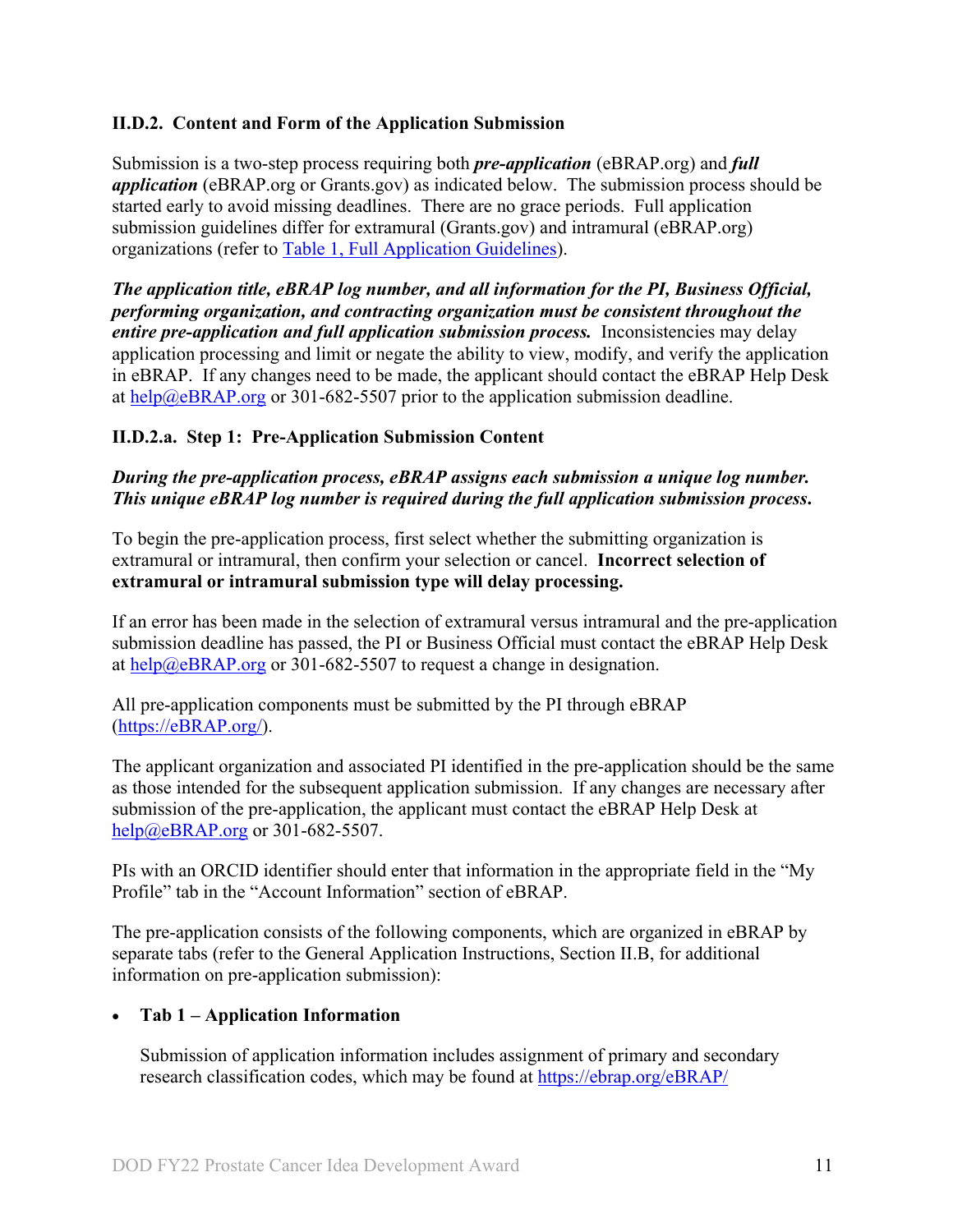[public/Program.htm.](https://ebrap.org/eBRAP/public/Program.htm) Applicants are strongly encouraged to review and confirm the codes prior to making their selection.

#### • **Tab 2 – Application Contacts**

Enter contact information for the PI. Enter the organization's Business Official responsible for sponsored program administration (the "person to be contacted on matters involving this application" in Block 5 of the Grants.gov SF424 Research & Related Form). The Business Official must be either selected from the eBRAP list or invited in order for the preapplication to be submitted.

Select the performing organization (site at which the PI will perform the proposed work) and the contracting organization (organization submitting on behalf of the PI, which corresponds to Block 5 on the Grants.gov SF424 Research & Related Form), and click on "Add Organizations to this Pre-application." The organization(s) must be either selected from the eBRAP drop-down list or invited in order for the pre-application to be submitted.

It is recommended that applicants identify an Alternate Submitter in the event that assistance with pre-application submission is needed.

#### • **Tab 3 – Collaborators and Key Personnel**

Enter the name, organization, and role of all collaborators and key personnel associated with the application.

[FY22 PCRP Programmatic Panel members](https://cdmrp.army.mil/pcrp/panels/panel22) should not be involved in any pre-application or application. For questions related to panel members and pre-applications or applications, refer to [Section II.H.2.c, Withdrawal,](#page-33-0) or contact the eBRAP Help Desk at [help@eBRAP.org](mailto:help@eBRAP.org) or 301-682-5507.

#### • **Tab 4 – Conflicts of Interest**

List all individuals other than collaborators and key personnel who may have a conflict of interest in the review of the application (including those with whom the PI has a personal or professional relationship).

#### • **Tab 5 – Pre-Application Files**

**Letter of Intent (LOI) (one-page limit):** Provide a brief description of the research to be conducted. LOIs are used for program planning purposes only (e.g., reviewer recruitment) and will not be reviewed during either the peer or programmatic review sessions. An invitation to submit is *not* required.

#### • **Tab 6 – Submit Pre-Application**

This tab must be completed for the pre-application to be accepted and processed.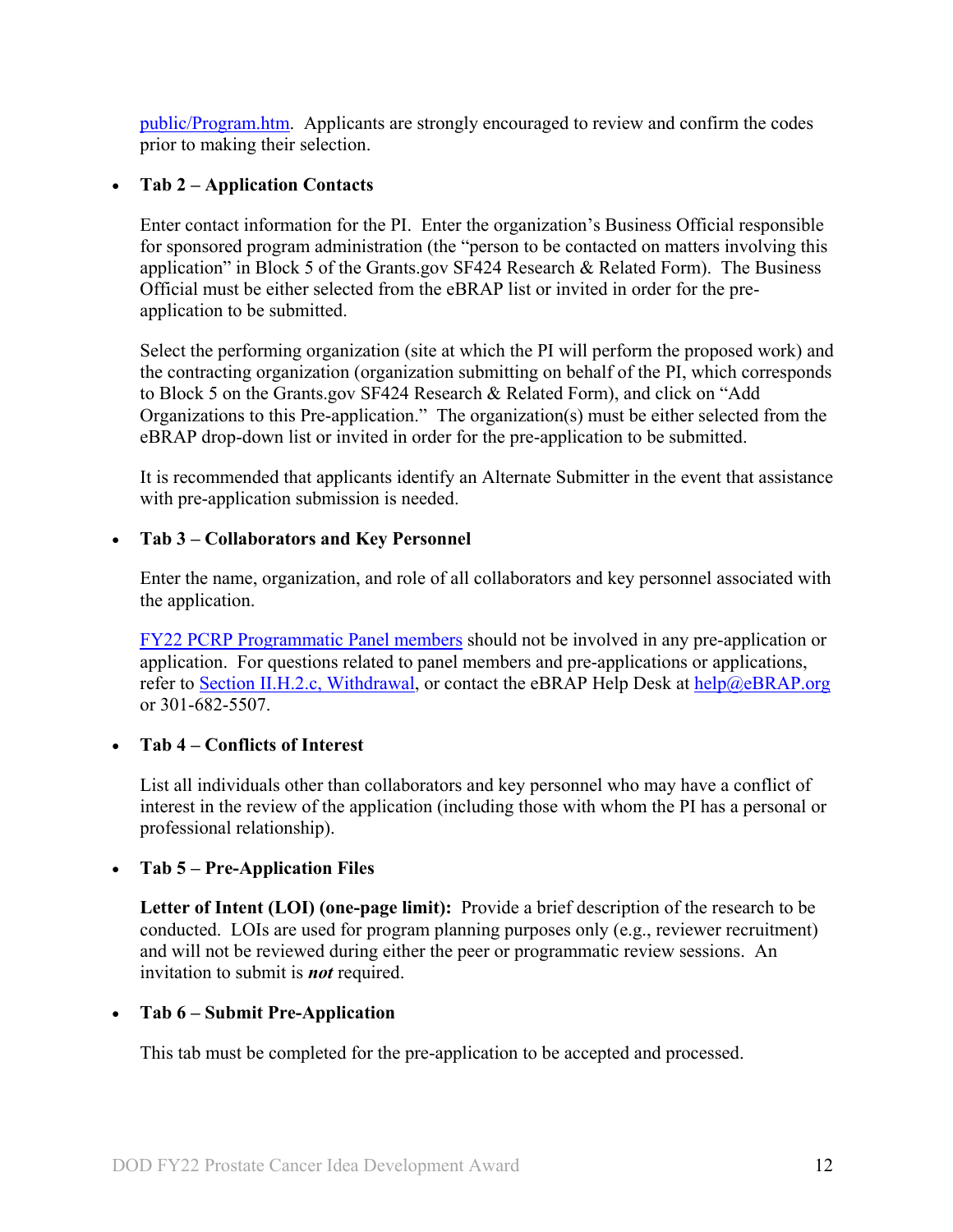### **II.D.2.b. Step 2: Full Application Submission Content**

### *The CDMRP cannot make allowances/exceptions to its policies for submission problems encountered by the applicant organization using system-to-system interfaces with Grants.gov.*

Each application submission must include the completed full application package for this program announcement. The full application package is submitted by the Authorized Organizational Representative through Grants.gov [\(https://grants.gov/\)](https://www.grants.gov/) for extramural organizations or through eBRAP [\(https://ebrap.org/\)](https://ebrap.org/) for intramural organizations. See Table 1 below for more specific guidelines.

### **II.D.2.b.i. Full Application Guidelines**

Extramural organizations must submit full applications through Grants.gov. Applicants must create a Grants.gov Workspace for submission, which allows the application components to be completed online and routed through the applicant organization for review prior to submission. Applicants may choose to download and save individual PDF forms rather than filling out webforms in Workspace. A compatible version of Adobe Reader **must** be used to view, complete, and submit an application package consisting of PDF forms. If more than one person is entering text into an application package, the *same version* of Adobe Reader software should be used by each person. Check the version number of the Adobe software on each user's computer to make sure the versions match. Using different versions of Adobe Reader may cause submission and/or save errors – even if each version is individually compatible with Grants.gov. Refer to the General Application Instructions, Section III, and the "Apply For Grants" page of Grants.gov [\(https://www.grants.gov/web/grants/applicants/apply-for-grants.html\)](https://www.grants.gov/web/grants/applicants/apply-for-grants.html) for further information about the Grants.gov Workspace submission process. Submissions of extramural applications through eBRAP may be withdrawn.

#### *Do not password protect any files of the application package, including the Project Narrative.*

<span id="page-12-0"></span>

| <b>Extramural Submissions</b>                                                                                                                                                                                                                                                                                                          | <b>Intramural DOD Submissions</b>                                                                    |  |
|----------------------------------------------------------------------------------------------------------------------------------------------------------------------------------------------------------------------------------------------------------------------------------------------------------------------------------------|------------------------------------------------------------------------------------------------------|--|
| <b>Application Package Location</b>                                                                                                                                                                                                                                                                                                    |                                                                                                      |  |
| Download application package components for<br>W81XWH-22-PCRP-IDA from Grants.gov<br>(https://grants.gov) and create a Grants.gov<br>Workspace. Workspace allows online<br>completion of the application components and<br>routing of the application package through the<br>applicant organization for review prior to<br>submission. | Download application package components<br>for W81XWH-22-PCRP-IDA from eBRAP<br>(https://ebrap.org). |  |
| <b>Full Application Package Components</b>                                                                                                                                                                                                                                                                                             |                                                                                                      |  |
| <b>SF424 Research &amp; Related Application for</b><br>Federal Assistance Form: Refer to the General                                                                                                                                                                                                                                   | Tab 1 - Summary: Provide a summary of<br>the application information.                                |  |

**Table 1. Full Application Submission Guidelines**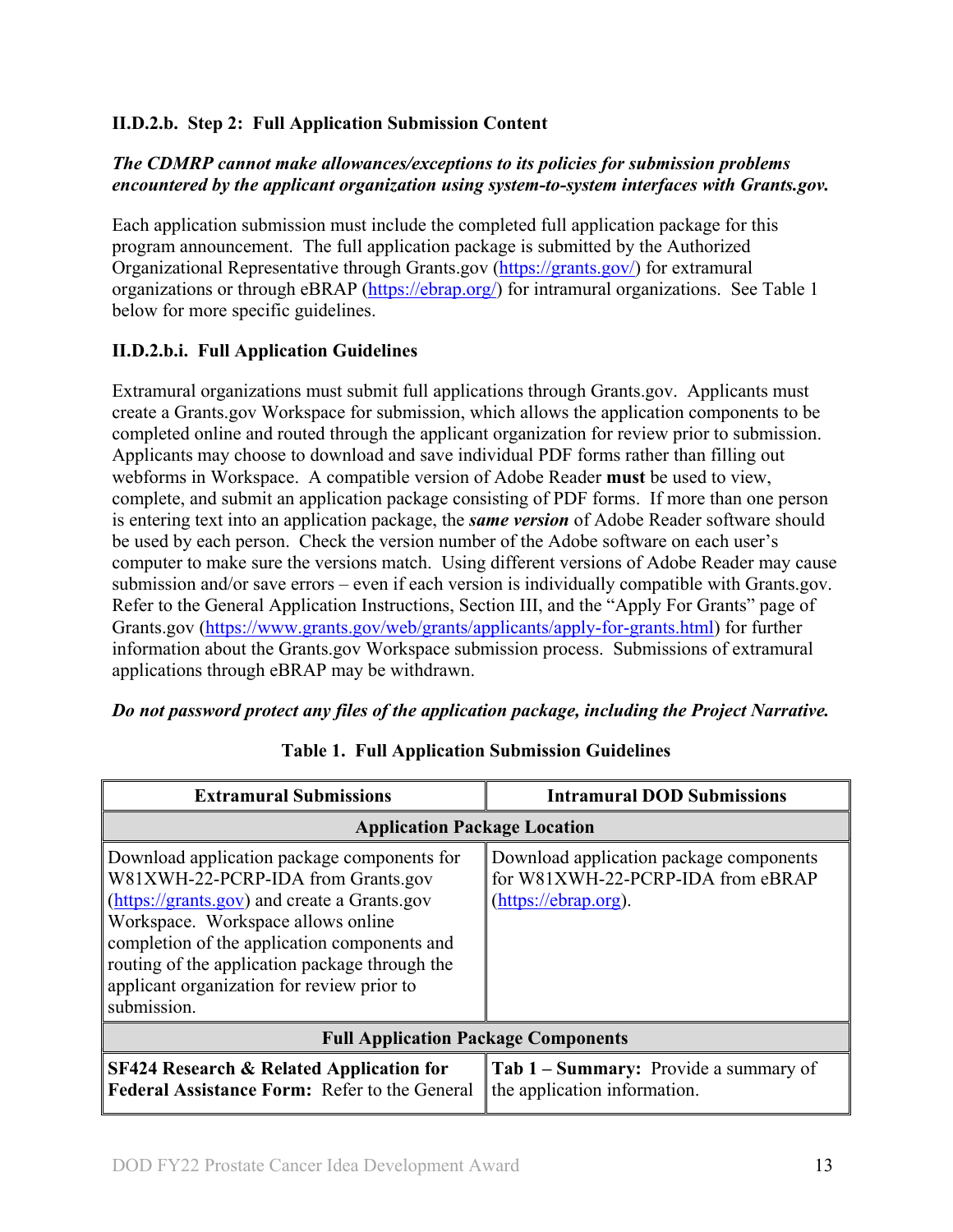| <b>Extramural Submissions</b>                                                                                                                                                                                                                                                                                                                                                                                                                                                                                                                                                                                                                                                                                                                                                                                                                                                                                                                                                                                                                                                         | <b>Intramural DOD Submissions</b>                                                                                                                                                                                                                                                                                                                                                                                                                                                                                                                                                                          |  |
|---------------------------------------------------------------------------------------------------------------------------------------------------------------------------------------------------------------------------------------------------------------------------------------------------------------------------------------------------------------------------------------------------------------------------------------------------------------------------------------------------------------------------------------------------------------------------------------------------------------------------------------------------------------------------------------------------------------------------------------------------------------------------------------------------------------------------------------------------------------------------------------------------------------------------------------------------------------------------------------------------------------------------------------------------------------------------------------|------------------------------------------------------------------------------------------------------------------------------------------------------------------------------------------------------------------------------------------------------------------------------------------------------------------------------------------------------------------------------------------------------------------------------------------------------------------------------------------------------------------------------------------------------------------------------------------------------------|--|
| Application Instructions, Section III.A.1, for<br>detailed information.                                                                                                                                                                                                                                                                                                                                                                                                                                                                                                                                                                                                                                                                                                                                                                                                                                                                                                                                                                                                               | Tab 2 – Application Contacts: This tab will<br>be pre-populated by eBRAP; add Authorized<br>Organizational Representative.                                                                                                                                                                                                                                                                                                                                                                                                                                                                                 |  |
| Descriptions of each required file can be found<br>under Full Application Submission Components:<br><b>Attachments</b><br>$\bullet$<br>Research & Related Personal Data<br>Research & Related Senior/Key Person<br>$\bullet$<br>Profile (Expanded)<br><b>Research &amp; Related Budget</b><br>$\bullet$<br><b>Project/Performance Site Location(s) Form</b><br><b>Research &amp; Related Subaward Budget</b><br><b>Attachment(s)</b> Form                                                                                                                                                                                                                                                                                                                                                                                                                                                                                                                                                                                                                                             | Tab 3 – Full Application Files: Upload files<br>under each Application Component in<br>eBRAP. Descriptions of each required file<br>can be found under Full Application<br><b>Submission Components:</b><br><b>Attachments</b><br><b>Key Personnel</b><br><b>Budget</b><br><b>Performance Sites</b><br>Tab 4 – Application and Budget Data:<br>Review and edit proposed project start date,<br>proposed end date, and budget data pre-<br>populated from the Budget Form.                                                                                                                                  |  |
| <b>Application Package Submission</b>                                                                                                                                                                                                                                                                                                                                                                                                                                                                                                                                                                                                                                                                                                                                                                                                                                                                                                                                                                                                                                                 |                                                                                                                                                                                                                                                                                                                                                                                                                                                                                                                                                                                                            |  |
| <b>Create a Grants.gov Workspace.</b><br>Add participants (investigators and Business<br>Officials) to Workspace, complete all required<br>forms, and check for errors before submission.<br><b>Submit a Grants.gov Workspace Package.</b><br>An application may be submitted through<br>Workspace by clicking the "Sign and Submit"<br>button on the "Manage Workspace" page, under<br>the "Forms" tab. Grants.gov recommends<br>submission of the application package at least<br>24-48 hours prior to the close date to allow<br>time to correct any potential technical issues that<br>may disrupt the application submission.<br><b>Note:</b> If either the Project Narrative or the<br>budget fails eBRAP validation or needs to be<br>modified, an updated Grants.gov application<br>package must be submitted via Grants.gov as a<br>"Changed/Corrected Application" with the<br>previous Grants.gov Tracking ID <i>prior to</i> the<br>application submission deadline. Do not<br>password protect any files of the application<br>package, including the Project Narrative. | <b>Submit package components to eBRAP</b><br>(https://ebrap.org).<br>Tab 5 - Submit/Request Approval Full<br><b>Application:</b> After all components are<br>uploaded and prior to the full application<br>submission deadline, enter your password in<br>the space provided next to "Enter Your<br>Password Here" and press the "Submit Full<br>Application" button. eBRAP will notify your<br>Resource Manager/Comptroller/Task Area<br>Manager or equivalent Business Official by<br>email. Do not password protect any files of<br>the application package, including the<br><b>Project Narrative.</b> |  |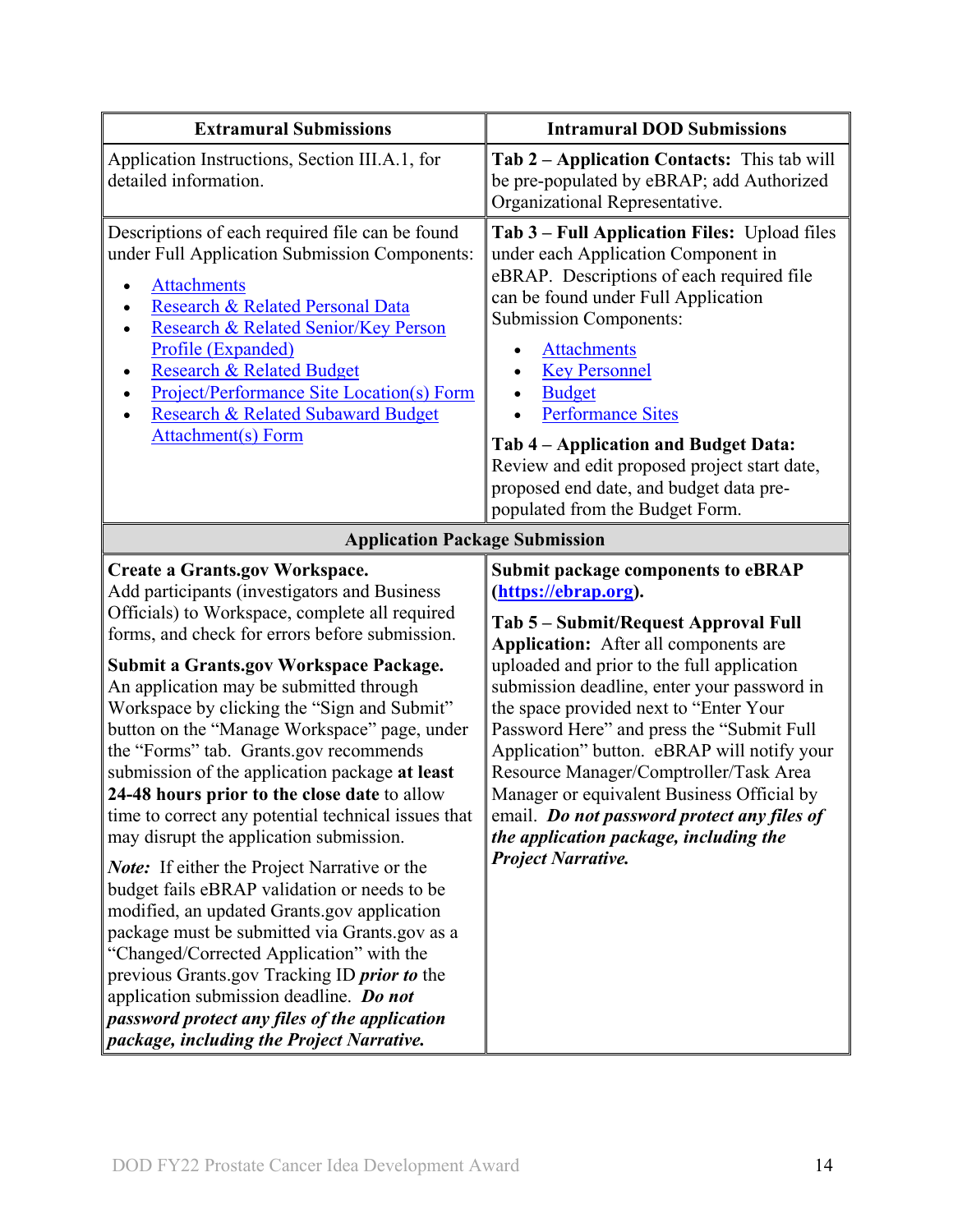| <b>Extramural Submissions</b>                                                                                                                                                                                                                                                                                                                                  | <b>Intramural DOD Submissions</b>                                                                                                                                                                                                                                                                                                                                                                                                                                                                                                                                                                                                                                                     |
|----------------------------------------------------------------------------------------------------------------------------------------------------------------------------------------------------------------------------------------------------------------------------------------------------------------------------------------------------------------|---------------------------------------------------------------------------------------------------------------------------------------------------------------------------------------------------------------------------------------------------------------------------------------------------------------------------------------------------------------------------------------------------------------------------------------------------------------------------------------------------------------------------------------------------------------------------------------------------------------------------------------------------------------------------------------|
| <b>Application Verification Period</b>                                                                                                                                                                                                                                                                                                                         |                                                                                                                                                                                                                                                                                                                                                                                                                                                                                                                                                                                                                                                                                       |
| The full application package submitted to<br>Grants.gov may be viewed and modified in<br>eBRAP until the end of the application<br>verification period. During the application<br>verification period, the full application package<br>may be modified with the exception of the<br><b>Project Narrative and Research &amp; Related</b><br><b>Budget Form.</b> | After eBRAP has processed the full<br>application, the organizational Resource<br>Manager/Comptroller/Task Area Manager or<br>equivalent Business Official and PI will<br>receive email notification of this status and<br>will be able to view and modify application<br>components in eBRAP. During the<br>application verification period, the full<br>application package may be modified with the<br>exception of the Project Narrative and<br>Research & Related Budget Form. Your<br>Resource Manager/Comptroller/Task Area<br>Manager or equivalent Business Official<br>should log into eBRAP to review and to<br>approve prior to the application verification<br>deadline. |
| <b>Further Information</b>                                                                                                                                                                                                                                                                                                                                     |                                                                                                                                                                                                                                                                                                                                                                                                                                                                                                                                                                                                                                                                                       |
| <b>Tracking a Grants.gov Workspace Package.</b><br>After successfully submitting a Workspace<br>package, a Grants.gov Tracking Number is<br>automatically assigned to the package. The<br>number will be listed on the "Confirmation"<br>page that is generated after submission.<br>Refer to the General Application Instructions,                            | Refer to the General Application Instructions,<br>Section IV, for further information regarding<br>eBRAP requirements.                                                                                                                                                                                                                                                                                                                                                                                                                                                                                                                                                                |
| Section III, for further information regarding<br>Grants.gov requirements.                                                                                                                                                                                                                                                                                     |                                                                                                                                                                                                                                                                                                                                                                                                                                                                                                                                                                                                                                                                                       |

The full application package must be submitted using the unique eBRAP log number to avoid delays in application processing.

## <span id="page-14-0"></span>**II.D.2.b.ii. Full Application Submission Components**

### • **Extramural Applications Only**

**SF424 Research & Related Application for Federal Assistance Form:** Refer to the General Application Instructions, Section III.A.1, for detailed information.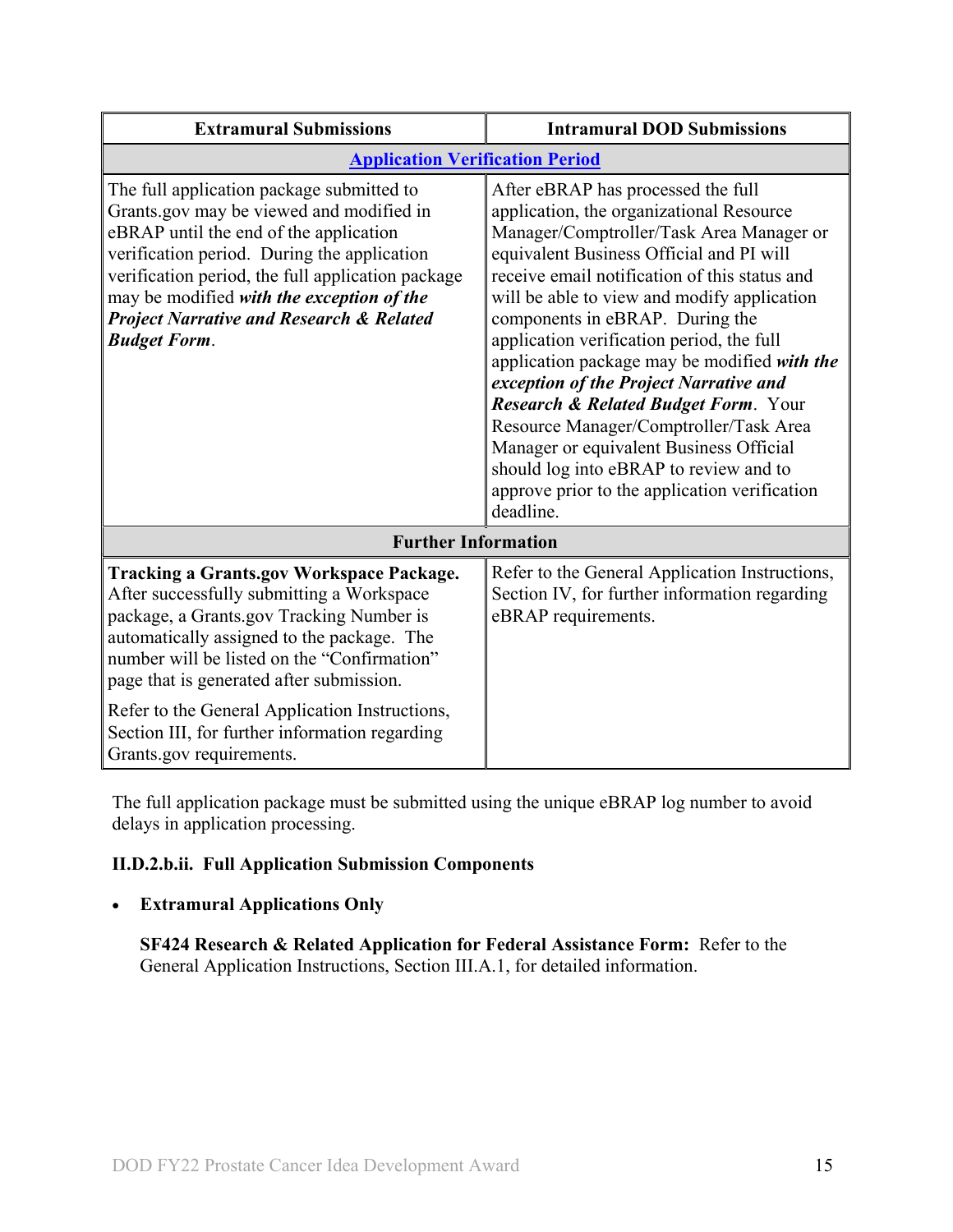#### • **Extramural and Intramural Applications**

#### <span id="page-15-0"></span>**Attachments:**

*Each attachment to the full application components must be uploaded as an individual file in the format specified and in accordance with the formatting guidelines listed in the General Application Instructions, Appendix 4.* 

For all attachments, ensure that the file names are consistent with the guidance. Attachments will be rejected if the file names are longer than 50 characters or have incorrect file names that contain characters other than the following: A-Z, a-z, 0-9, underscore, hyphen, space, and period. In addition, there are file size limits that may apply in some circumstances. Individual attachments may not exceed 20 megabytes (MB), and the file size for the entire full application package may not exceed 200 MB.

○ **Attachment 1: Project Narrative (15-page limit): Upload as** 

**"ProjectNarrative.pdf".** The page limit of the Project Narrative applies to text and nontext elements (e.g., figures, tables, graphs, photographs, diagrams, chemical structures, drawings) used to describe the project. Inclusion of URLs (uniform resource locators) that provide additional information to expand the Project Narrative and could confer an unfair competitive advantage is prohibited and may result in administrative withdrawal of the application.

Describe the proposed project in detail using the outline below.

- **Background:** Present the ideas and reasoning behind the proposed research and the [FY22 PCRP Overarching Challenge](#page-2-2) that will be addressed. The application must demonstrate logical reasoning and provide a sound scientific rationale for the proposed project as established through a critical review and analysis of published literature; include relevant literature citations. Describe previous experience most pertinent to this application. While not required, include any preliminary data to support the scientific rationale.
- **Hypothesis or Objective:** State the hypothesis to be tested or the objective to be reached.
- **Specific Aims:** Concisely explain the project's specific aims. If this application is part of a larger study, present only tasks that this award would fund.
- **Research Strategy and Feasibility:**
	- Describe the experimental design, methods, and analyses, including appropriate controls, in sufficient detail for scientific evaluation that will include an assessment of overall project feasibility.
	- Address potential problem areas and present alternative methods and approaches.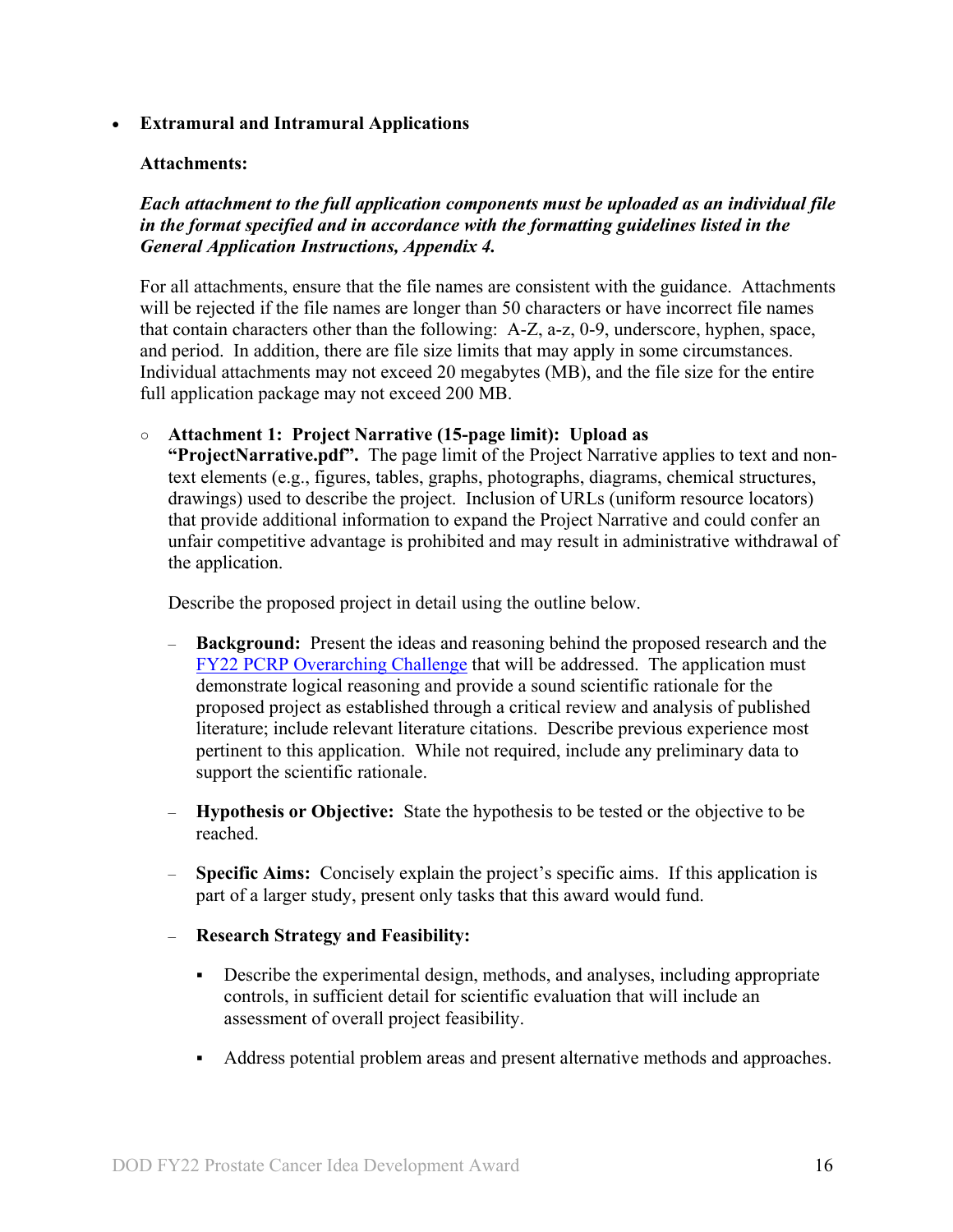- Clearly describe the statistical plan and the rationale for the statistical methodology as well as an appropriate power analysis, including the statistical expertise available to support the analysis, if applicable. If animal studies are proposed, describe how they will be conducted in accordance with the ARRIVE 2.0 guidelines [\(https://arriveguidelines.org/arrive-guidelines\)](https://arriveguidelines.org/arrive-guidelines) to achieve reproducible and rigorous results.
- If human subjects or human biological samples will be used, provide evidence supporting the availability of and access to any populations/samples required for the study, including any clinical expertise. Include a detailed plan for the recruitment of subjects or the acquisition of samples, and for acquiring any additional research resources necessary for conducting the proposed research project. *This award does not support [clinical trials.](#page-6-0)* For [clinical research,](#page-6-0) see [Attachment 10](#page-21-1) for the required strategy for the inclusion of women and minorities appropriate to the objectives of the study.
- Clearly identify the source of any proposed cell lines and whether they were recently authenticated and/or tested for mycoplasma contamination, if applicable.
- Describe how the clinical relevance of the anticipated findings will be determined and whether the results will be validated in the appropriate patient cohorts, if applicable.
- **– Required Collaborator** *(for New Investigator category only)***:** Name the required collaborator; describe their prostate cancer-related expertise and how the contribution of the collaborator will support the PI and project.
- **Attachment 2: Supporting Documentation: Combine and upload as a single file named "Support.pdf".** Start each document on a new page. If documents are scanned to PDF, the lowest resolution (100 to 150 dpi) should be used. The Supporting Documentation attachment should not include additional information such as figures, tables, graphs, photographs, diagrams, chemical structures, or drawings. These items should be included in the Project Narrative.

*There are no page limits for any of these components unless otherwise noted. Include only those components described below; inclusion of items not requested or viewed as an extension of the Project Narrative will result in the removal of those items or may result in administrative withdrawal of the application.*

- **References Cited:** List the references cited (including URLs, if available) in the Project Narrative using a standard reference format that includes the full citation (i.e., author[s], year published, title of reference, source of reference, volume, chapter, page numbers, and publisher, as appropriate).
- **List of Abbreviations, Acronyms, and Symbols:** Provide a list of abbreviations, acronyms, and symbols.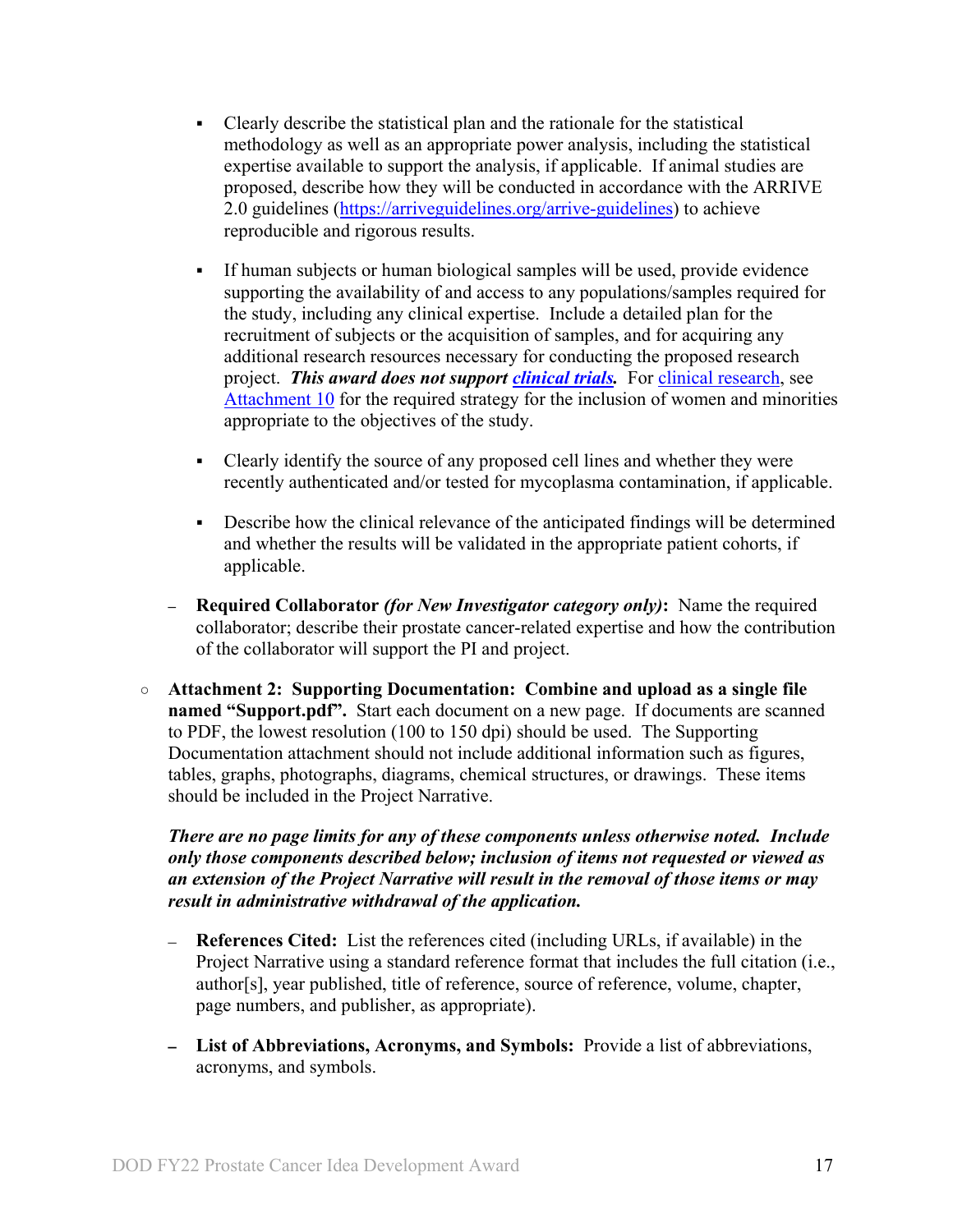- **Facilities, Existing Equipment, and Other Resources:** Describe the facilities and equipment available for performance of the proposed project and any additional facilities or equipment proposed for acquisition at no cost to the award. Indicate whether government-furnished facilities or equipment are proposed for use. If so, reference should be made to the original or present government award under which the facilities or equipment items are now accountable. There is no form for this information.
- **Publications and/or Patents:** Include a list of relevant publication URLs and/or patent abstracts. If articles are not publicly available, then copies of up to five published manuscripts may be included in Attachment 2. Extra items will not be reviewed.
- **Letters of Organizational Support:** Provide a letter (or letters, if applicable) signed by the Department Chair or appropriate organization official, confirming the laboratory space, equipment, and other resources available for the project. Letters of support not requested in the program announcement, such as those from members of Congress, do not impact application review or funding decisions.
- **Letters of Collaboration:** Provide a signed letter from each collaborating individual or organization that demonstrates that the PI has the support or resources necessary for the proposed work. If an investigator at an intramural organization is named as a collaborator on an application submitted through an extramural organization, the application must include a letter from the collaborator's Commander or Commanding Officer at the intramural organization that authorizes the collaborator's involvement.
	- *New Investigators (if applicable):* Investigators applying for the New Investigator category are strongly encouraged to provide a signed letter from each collaborating individual or organization that describes how they will support the project, to include unique expertise and/or availability of and access to research resources.
- **Letters of Support (if applicable):** Provide a signed letter from any organizations providing resources or biospecimens for the proposed study that will demonstrate that the PI has the support and access to resources necessary for the proposed work.
- $\equiv$ **Intellectual Property:** Information can be found in the Code of Federal Regulations, Title 2, Part 200.315 (2 CFR 200.315), "Intangible Property."
	- **Intellectual and Material Property Plan (if applicable):** Provide a plan for resolving intellectual and material property issues among participating organizations.
	- **Commercialization Strategy (if applicable):** Describe the commercialization plan. The plan should include intellectual property, market size, financial analysis, strengths and weaknesses, barriers to the market, competitors, and management team. Discuss the significance of this development effort, when it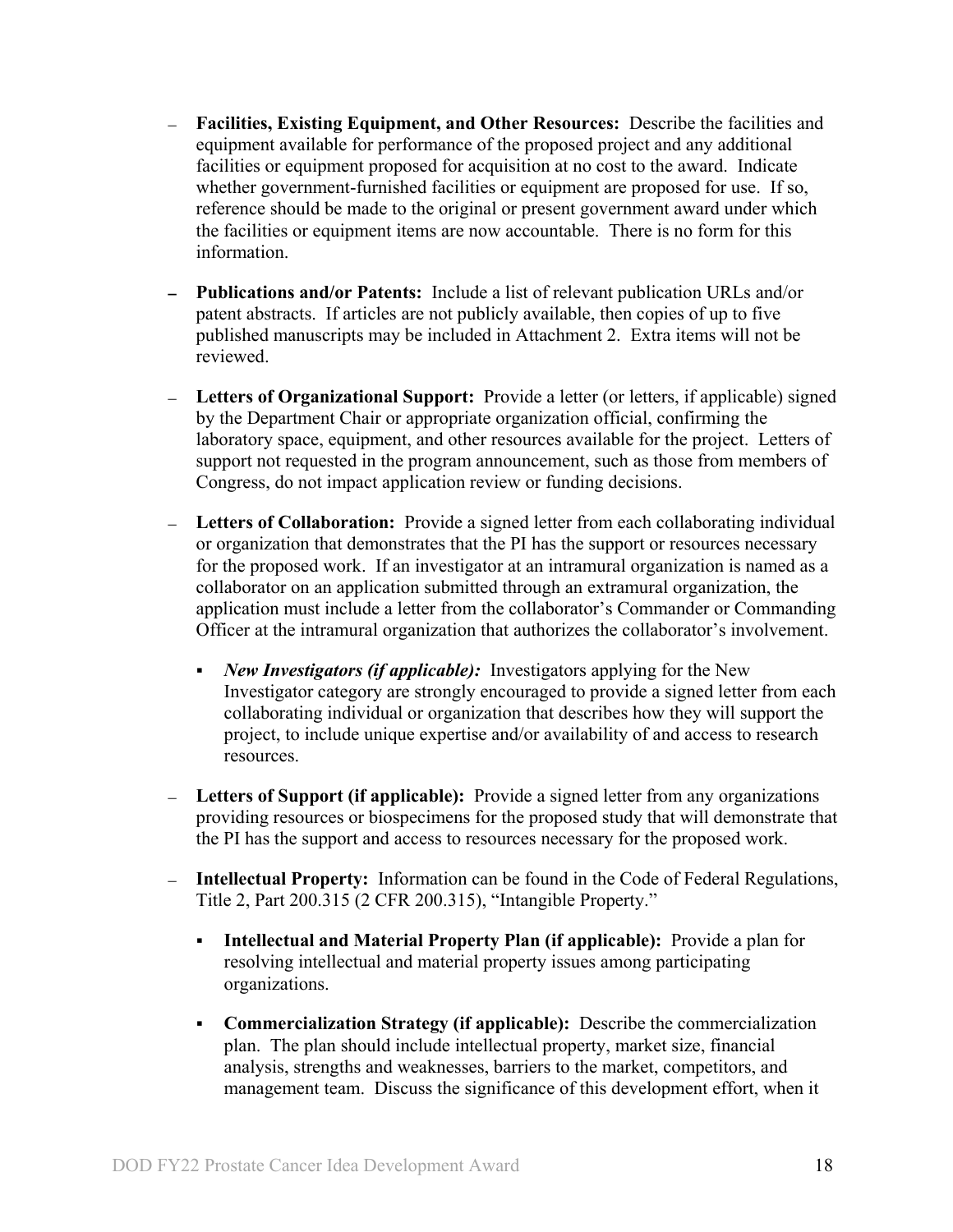can be anticipated, and the potential commercial use for the technology being developed.

- **Data and Research Resources Sharing Plan:** Describe how data and resources generated during the performance of the project will be shared with the research community. Refer to the General Application Instructions, Appendix 2, Section K, for more information about the CDMRP expectations for making data and research resources publicly available.
- **Use of DOD Resources (if applicable):** Provide a letter of support signed by the  $\frac{1}{2}$ lowest-ranking person with approval authority confirming access to active-duty military populations and/or DOD resources or databases.
- **Use of VA Resources (if applicable):** Provide a letter of support from the VA Facility Director(s) or individual designated by the VA Facility Director(s), such as the Associate Chief of Staff for Research and Development (ACOS/R&D) or Clinical Service Chief, confirming access to VA patients, resources, and/or VA research space. For VA PIs, if the VA non-profit corporation is not identified as the applicant institution for administering the funds, include a letter from the VA ACOS/R&D confirming this arrangement and identifying the institution that will administer the funds associated with the proposed research.
- **Attachment 3: Technical Abstract (one-page limit): Upload as "TechAbs.pdf".** The technical abstract is used by all reviewers. Abstracts of all funded research projects will be posted publicly. *Do not include proprietary or confidential information.* Use only characters available on a standard QWERTY keyboard. Spell out all Greek letters, other non-English letters, and symbols. Graphics are not allowed.

Programmatic reviewers typically do not have access to the full application and rely on the technical abstract for appropriate description of the project's key aspects. Therefore, clarity and completeness within the space limits of the technical abstract are highly important.

Describe the proposed research project including the following elements:

- Background: Present the ideas and reasoning behind the proposed project.
- <sup>−</sup> Hypothesis/Objective: State the hypothesis to be tested or the objective to be reached. Provide evidence or rationale that supports the objective/hypothesis.
- Specific Aims: State the specific aims of the study.
- Study Design: Briefly describe the study design, including appropriate controls.
- <sup>−</sup> Impact: Summarize the potential near-term and long-term impact of the proposed research. Include how the anticipated outcomes will provide a foundation for future research projects that will enable progress towards a solution to one or more of the FY22 [PCRP Overarching Challenges](#page-2-2) and ultimately make a major impact toward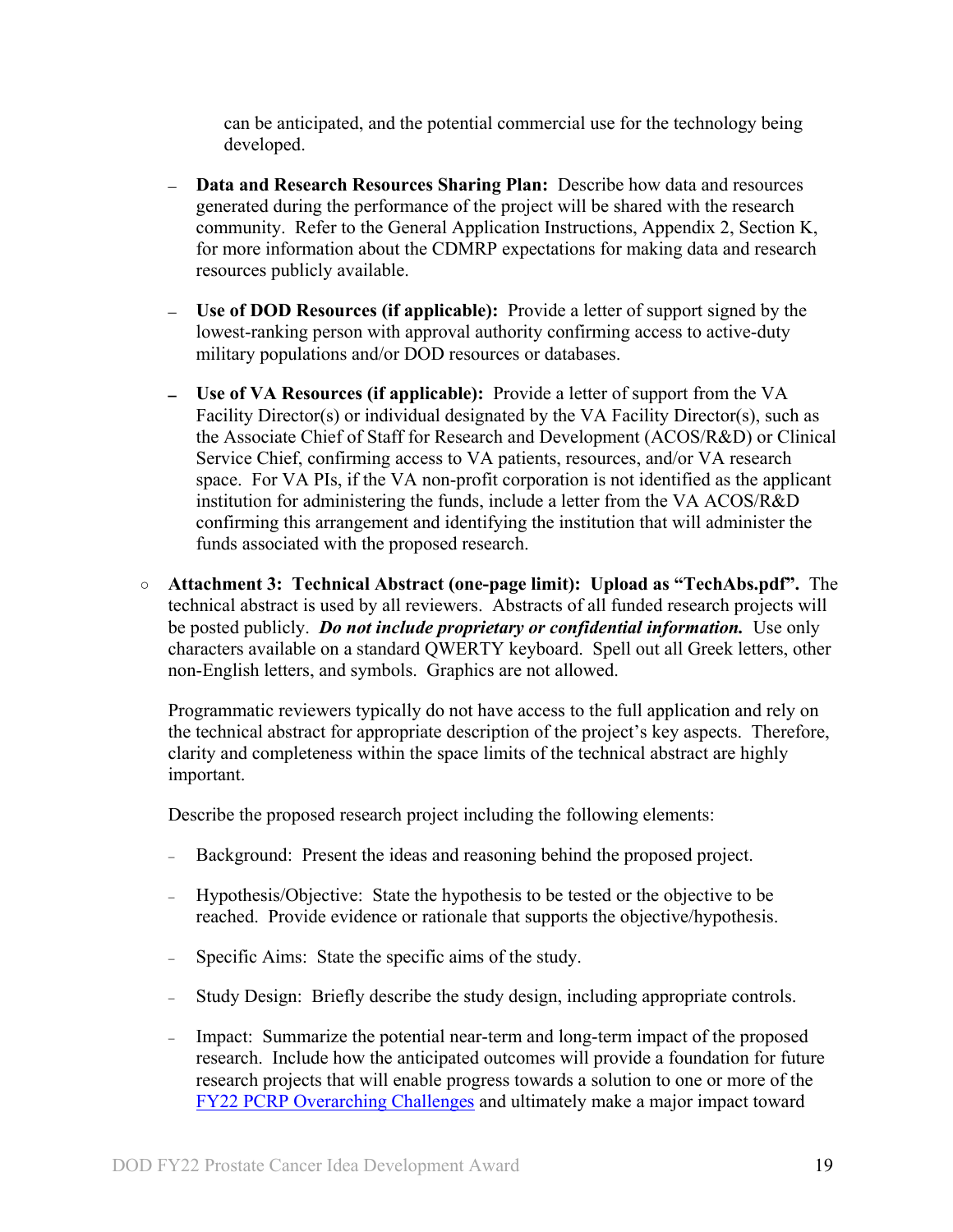eliminating death from prostate cancer and enhancing the well-being of Service Members, Veterans, and all the men and their families who are experiencing the impact of the disease.

○ **Attachment 4: Lay Abstract (one-page limit): Upload as "LayAbs.pdf".** The lay abstract is used by all reviewers. Abstracts of all funded research projects will be posted publicly. *Do not include proprietary or confidential information*. *Do not duplicate the technical abstract.* Use only characters available on a standard QWERTY keyboard. Spell out all Greek letters, other non-English letters, and symbols. Graphics are not allowed.

The lay abstract should be written using the outline below. *Do not duplicate the technical abstract.* Minimize use of acronyms and abbreviations, where appropriate. The lay abstract is an important component of the application review process because it addresses issues of particular interest to the consumer advocate community.

- **–** Clearly describe, in a manner readily *understood by readers without a background in science or medicine*, the rationale, objective, and aims of the application.
- **–** Describe the ultimate applicability of the research.
	- What are the likely contributions of this study to the  $FY22$  PCRP Overarching [Challenges?](#page-2-2)
	- What types of patients will it help and how will it help them?
	- What are the potential clinical applications, benefits, and risks?
	- What is the projected time it may take to achieve a patient-related outcome?
	- If the research is too basic for clinical applicability, describe the interim outcomes.
- **Attachment 5: Statement of Work (three-page limit): Upload as "SOW.pdf".** The suggested Statement of Work (SOW) format and examples specific to different types of research projects are available on the eBRAP "Funding Opportunities & Forms" web page [\(https://ebrap.org/eBRAP/public/Program.htm\)](https://ebrap.org/eBRAP/public/Program.htm). Recommended strategies for assembling the SOW can be found at [https://ebrap.org/eBRAP/public/Program.htm.](https://ebrap.org/eBRAP/public/Program.htm)

For the Idea Development Award mechanism, refer to the "*Suggested SOW Strategy Generic Research*" document for guidance on preparing the SOW and use the blank SOW format titled "Suggested SOW Format". The SOW must be in PDF format prior to attaching.

○ **Attachment 6: Impact Statement (one-page limit): Upload as "Impact.pdf".**  Explain in detail why the proposed research project is important, as follows: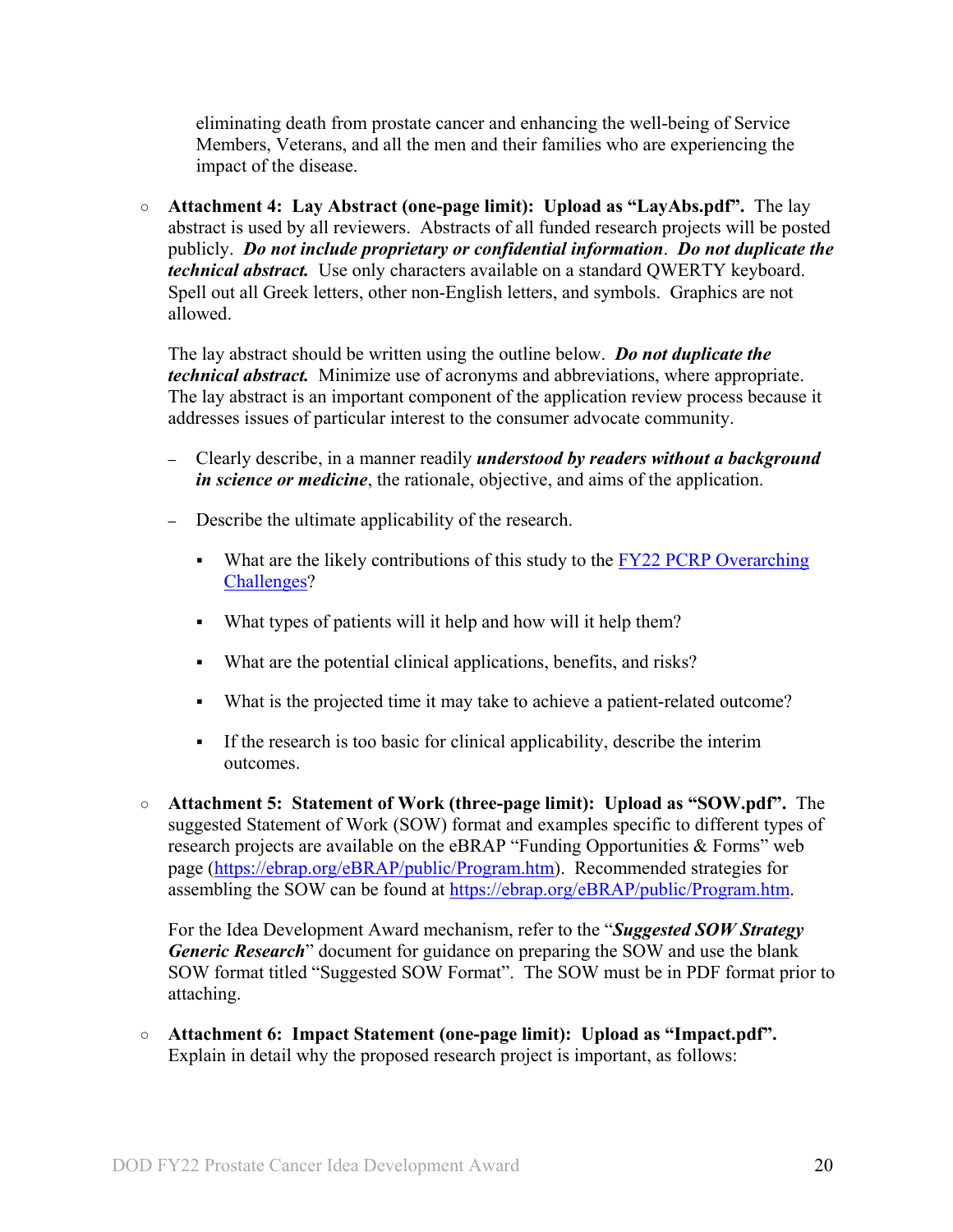- **–** *Describe the short-term impact:* Detail the anticipated outcome(s)/product(s) that will be directly attributed to the results of the proposed research, including any clinically relevant results. Summarize how the anticipated outcome(s)/product(s) will provide a foundation for future research projects that will enable progress towards a solution to one or more of the FY22 [PCRP Overarching Challenges.](#page-2-2)
- **–** *Describe the long-term impact:* Explain the anticipated long-term gains from the proposed research, including the anticipated advantages that the new understanding may contribute to the goal of elimination of death from prostate cancer and enhancing the well-being of Service Members, Veterans, and all the men and their families who are experiencing the impact of the disease.

#### ○ **Attachment 7: Innovation Statement (one-page limit): Upload as "Innovation.pdf".**

Describe how the proposed work is innovative by proposing new paradigms, challenging existing paradigms, or otherwise being highly creative. Describe how the proposed research represents more than an incremental advancement on published data.

The following examples of ways in which the proposed work may be innovative, although not all-inclusive, are intended to help the PI frame the innovative features of their application:

- **Study concept:** Investigation of a novel idea and/or research questions.
- **Research methods or technologies:** Use of novel research methods; new technologies, including technology development; or unique study populations to address a research question.
- **Existing methods or technologies:** Application or adaptation of existing methods or technologies for novel research or clinical purposes or for research or clinical purposes that differ fundamentally from those originally intended.
- <span id="page-20-0"></span>○ **Attachment 8: Eligibility Statement (one-page limit): Upload as "Eligibility.pdf"** *(Attachment 8 is only applicable and required for applications submitted under the New Investigator category). The Eligibility Statement will only be used for administrative purposes to confirm eligibility and will not be forwarded for peer or programmatic review.* Provide a statement, signed by the PI and Department Chair, Dean, or equivalent official, verifying that the PI will have met the eligibility requirements by the application submission deadline. The statement should clearly state that the PI:
	- <sup>−</sup> Has the freedom to pursue independent research goals without formal mentorship;
	- <sup>−</sup> Has not previously received a PCRP Idea Development Award and/or Health Disparity Research Award; and
	- <sup>−</sup> Is an independent, early-career investigator within 10 years after completion of their terminal degree by the time of the application submission deadline (excluding time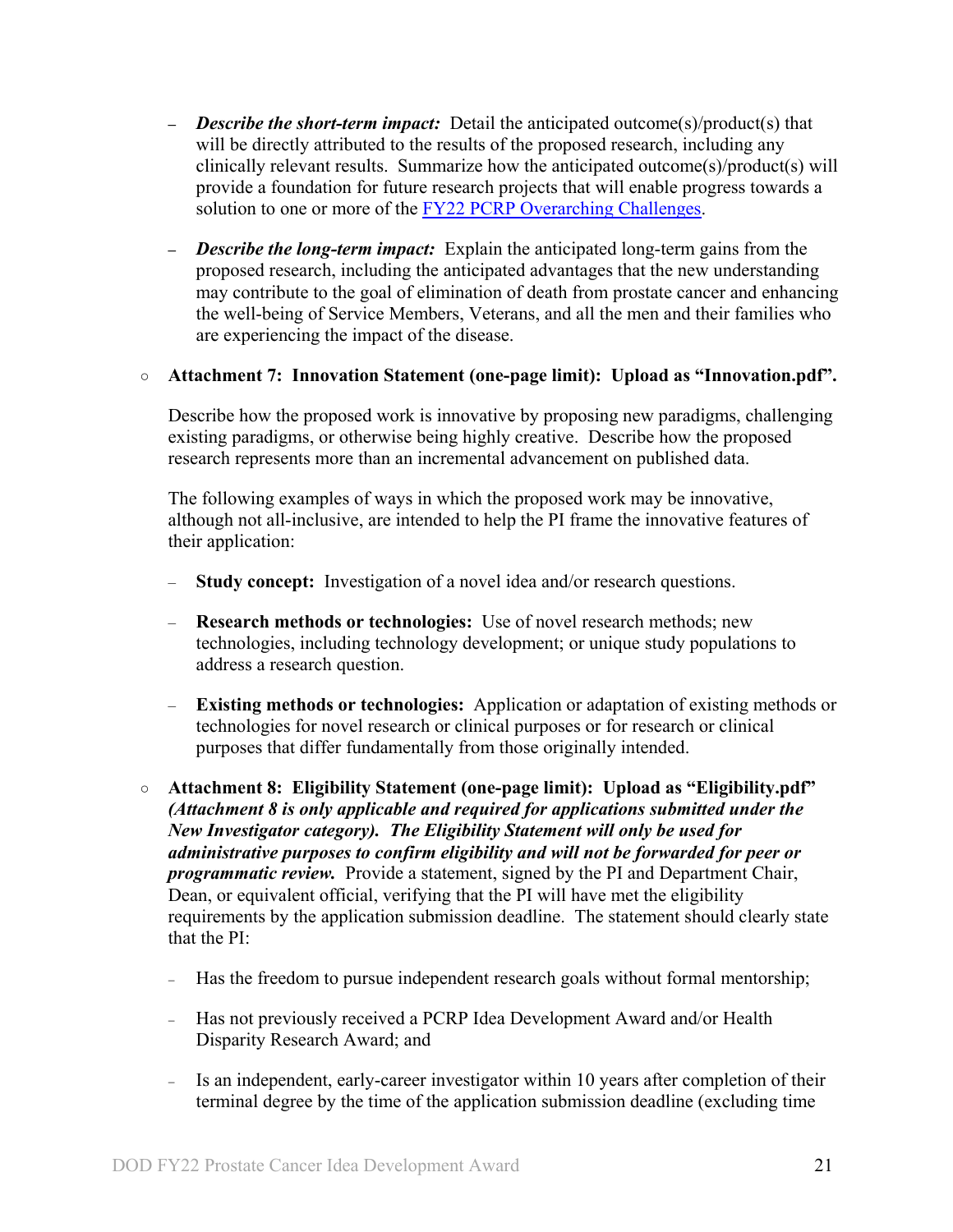spent in residency or on family medical leave). Time spent as a postdoctoral fellow is not excluded. Provide an explanation for any lapses in research time or appointments.

- <span id="page-21-0"></span>○ **Attachment 9: Statement of Independence (one-page limit): Upload as "Independence.pdf"** *(required only for investigators not yet in an independent faculty position*). For investigators not yet in an independent faculty position, provide a statement, signed by the PI and the PI's mentor, that supports the PI's ability to perform as an independent researcher. The Statement of Independence must include the following components:
	- PI's name, organization, and application title
	- Beginning and ending dates (month/year) of postdoctoral training
	- Date (month/year) the PI began or will begin independent research in the proposed setting
	- Other information that attests to the PI's independence (e.g., grants/fellowships obtained; awards/appointments earned by the PI)
- <span id="page-21-1"></span>o **Attachment 10: Inclusion of Women and Minorities (four-page limit): Upload as "Inclusion.pdf".** *(Attachment 10 is only applicable and required for applications that propose [clinical research.](#page-6-0))* Describe the strategy for the inclusion of women and minorities appropriate to the objectives of the study, including a description of the composition of the proposed study population in terms of sex/gender, racial, and ethnic group and an accompanying rationale for the selection of subjects. Provide an anticipated enrollment table(s) for the inclusion of women and minorities appropriate to the objectives of the study with the proposed enrollment distributed on the basis of sex/gender, race, and ethnicity. The Public Health Service (PHS) Inclusion Enrollment Report format is a three-page fillable PDF form, which can be downloaded from eBRAP at [https://ebrap.org/eBRAP/public/Program.htm.](https://ebrap.org/eBRAP/public/Program.htm)
- **Attachment 11: Representations, if applicable (extramural submissions only): Upload as "RequiredReps.pdf".** All extramural applicants must complete and submit the Required Representations template available on eBRAP [\(https://ebrap.org/eBRAP/](https://ebrap.org/eBRAP/public/Program.htm) [public/Program.htm\)](https://ebrap.org/eBRAP/public/Program.htm). For more information, see the General Application Instructions, Appendix 5, Section B, Representations.
- <span id="page-21-2"></span>○ **Attachment 12: Suggested Collaborating DOD Military Facility Budget Format, if applicable: Upload as "MFBudget.pdf".** If a military facility (Military Health System facility, research laboratory, medical treatment facility, dental treatment facility, or DOD activity embedded with a civilian medical center) will be a collaborator in performance of the project, complete a separate budget, using "Suggested Collaborating DOD Military Facility Budget Format", available for download on the eBRAP "Funding Opportunities & Forms" web page [https://ebrap.org/eBRAP/public/Program.htm,](https://ebrap.org/eBRAP/public/Program.htm) including a budget justification, for each military facility as instructed. The costs per year should be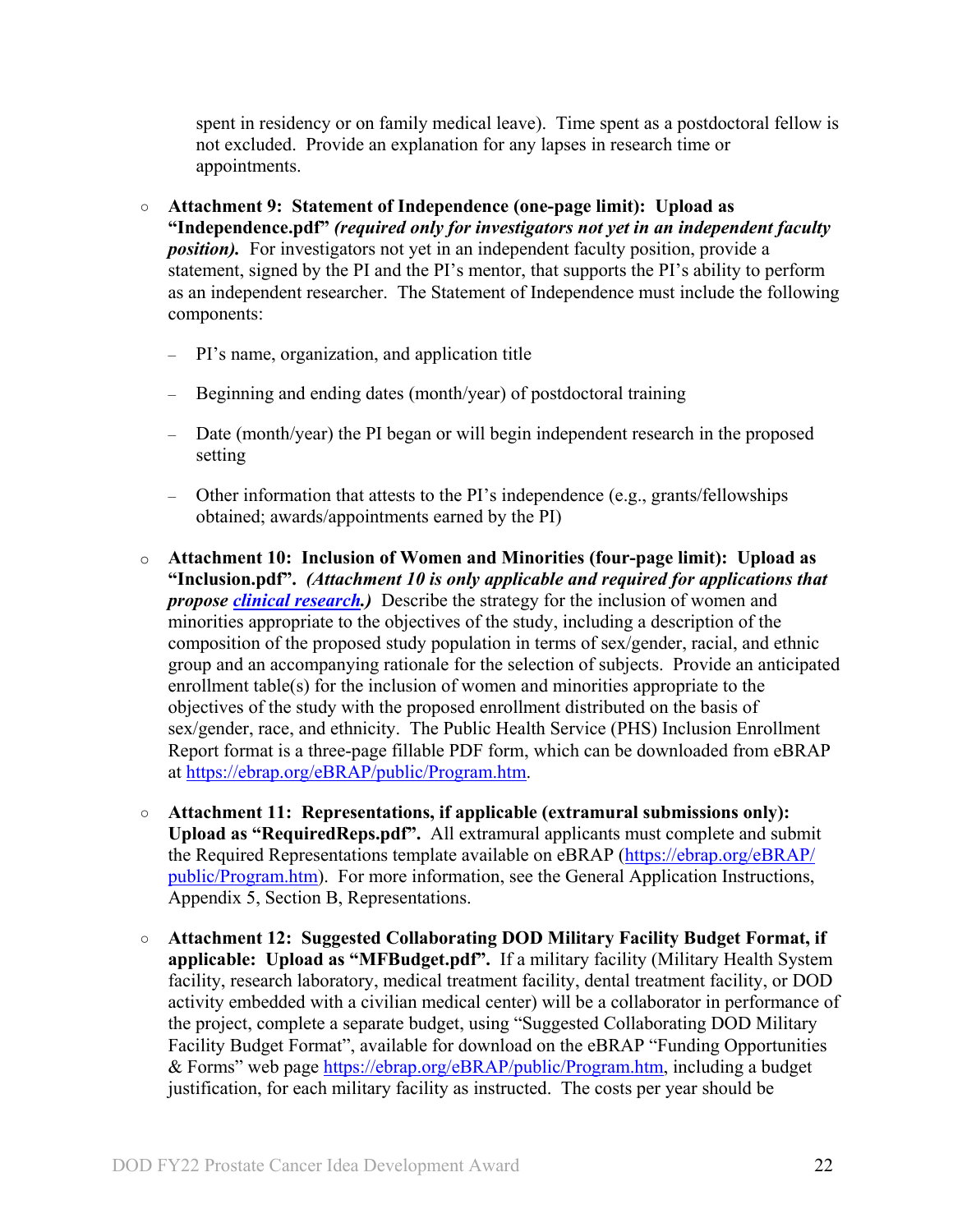included on the Grants.gov Research & Related Budget Form under subaward costs. Refer to the General Application Instructions, Section III.A.8, for detailed information.

#### • **Extramural and Intramural Applications**

To evaluate compliance with Title IX of the Education Amendments of 1972 (20 USC 1681[a] et seq.), the DOD is collecting certain demographic and career information to be able to assess the success rates of women who are proposed for key roles in applications in science, technology, engineering, and/or mathematics (STEM) disciplines. To enable this assessment, each application must include the following forms completed as indicated.

<span id="page-22-0"></span>**Research & Related Personal Data:** For extramural submissions (via Grants.gov), refer to the General Application Instructions, Section III.A.3, and for intramural submissions (via eBRAP), refer to the General Application Instructions, Section IV.A.2, for detailed information.

<span id="page-22-1"></span>**Research & Related Senior/Key Person Profile (Expanded):** For extramural submissions (via Grants.gov), refer to the General Application Instructions, Section III.A.4, and for intramural submissions (via eBRAP), refer to the General Application Instructions, Section IV.A.3, for detailed information.

- PI Biographical Sketch (five-page limit): Upload as "Biosketch\_LastName.pdf". The suggested biographical sketch format is available on the "Funding Opportunities  $\&$ Forms" web page [\(https://ebrap.org/eBRAP/public/Program.htm\)](https://ebrap.org/eBRAP/public/Program.htm) in eBRAP. The National Institutes of Health Biographical Sketch may also be used. All biographical sketches should be submitted in uneditable PDF format.
- PI Previous/Current/Pending Support (no page limit): Upload as "Support\_LastName.pdf".
	- For extramural submissions, refer to the General Application Instructions, Section III.A.4, for detailed information.
	- For intramural submissions, refer to the General Application Instructions, Section IV.A.3, for detailed information.
- Key Personnel Biographical Sketches (five-page limit each): Upload as "Biosketch\_LastName.pdf".
	- Include biographical sketch for the required collaborator, if applying under the *New Investigator* category.
- Key Personnel Previous/Current/Pending Support (no page limit): Upload as "Support\_LastName.pdf".
	- For extramural submissions, refer to the General Application Instructions, Section III.A.4, for detailed information.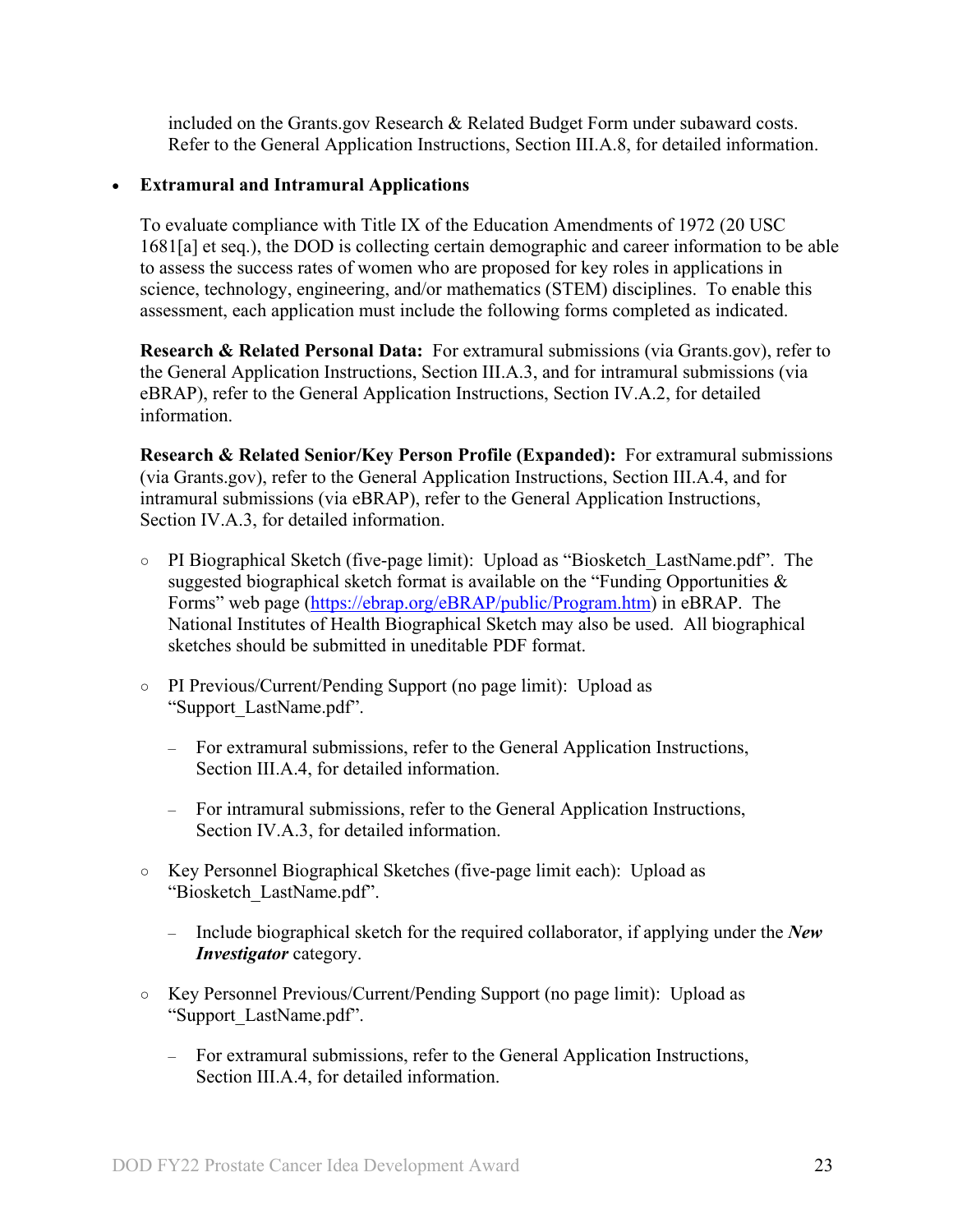- For intramural submissions, refer to the General Application Instructions, Section IV.A.3, for detailed information.
- Include previous/current/pending support for the required collaborator, if applying under the *New Investigator* category.

<span id="page-23-1"></span>**Research & Related Budget:** For extramural submissions (via Grants.gov), refer to the General Application Instructions, Section III.A.5, and for intramural submissions (via eBRAP), refer to the General Application Instructions, Section IV.A.4, for detailed information.

**Budget Justification (no page limit): Upload as "BudgetJustification.pdf".** The budget justification for the entire period of performance must be uploaded to the Research & Related Budget after completion of the budget for Period 1.

<span id="page-23-2"></span>**Project/Performance Site Location(s) Form:** For extramural submissions (via Grants.gov), refer to the General Application Instructions, Section III.A.6, and for intramural submissions (via eBRAP), refer to the General Application Instructions, Section IV.A.5, for detailed information.

#### • **Extramural Applications Only**

<span id="page-23-3"></span>**Research & Related Subaward Budget Attachment(s) Form (if applicable):** Refer to the General Application Instructions, Section III.A.7, for detailed information.

- **Extramural Subaward:** Complete the Research & Related Subaward Budget Form through Grants.gov. (Refer to the General Application Instructions, Section III.A.7, for detailed information.) Verify subaward budget(s) and budget justification forms are present in eBRAP during the application verification period. If these components are missing, upload them to eBRAP before the end of the application verification period.
- **Intramural DOD Collaborator(s):** Complete the "Suggested Collaborating DOD Military Facility Budget Format" and upload to Grants.gov attachment form as [Attachment 12.](#page-21-2) (Refer to the General Application Instructions, Section IV.A.4, for detailed information.) Each Intramural DOD Collaborator should include costs per year on the Grants.gov Research & Related Budget Form under subaward costs.

## <span id="page-23-0"></span>**II.D.3. Unique Entity Identifier (UEI) and System for Award Management (SAM)**

The applicant organization must be registered as an entity in SAM [\(https://www.sam.gov/SAM/\)](https://www.sam.gov/SAM/) and receive confirmation of an "Active" status before submitting an application through Grants.gov. As published in the Federal Register, July 10, 2019, [\(https://www.federalregister.gov/documents/2019/07/10/2019-14665/unique-entity-id-standard](https://www.federalregister.gov/documents/2019/07/10/2019-14665/unique-entity-id-standard-for-awards-management)[for-awards-management\)](https://www.federalregister.gov/documents/2019/07/10/2019-14665/unique-entity-id-standard-for-awards-management), the UEI for awards management generated through SAM will be used instead of the Data Universal Numbering System (DUNS) number as of April 2022. *All federal awards including, but not limited to, contracts, grants, and cooperative agreements will use the UEI.* USAMRDC will transition to use of the UEI beginning with FY22 announcements and utilize the latest SF424, which includes the UEI. The DUNS will no longer be accepted.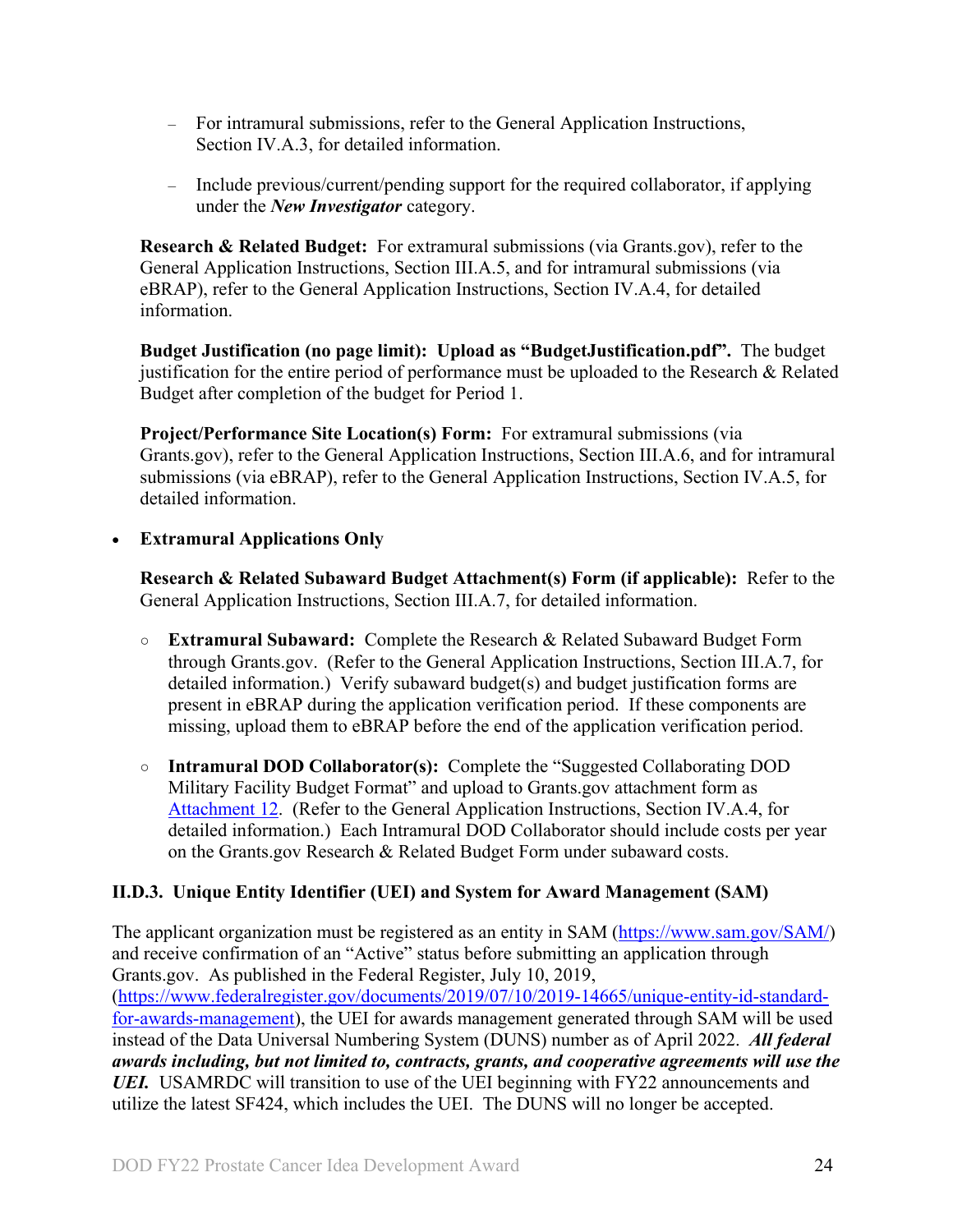Applicant organizations will not go to a third-party website to obtain an identifier. During the transition, your SAM registration will automatically be assigned a new UEI displayed in SAM. (For more information, visit the General Services Administration: [https://www.gsa.gov/about](https://www.gsa.gov/about-us/organization/federal-acquisition-service/office-of-systems-management/integrated-award-environment-iae/iae-information-kit/unique-entity-identifier-update)[us/organization/federal-acquisition-service/office-of-systems-management/integrated-award](https://www.gsa.gov/about-us/organization/federal-acquisition-service/office-of-systems-management/integrated-award-environment-iae/iae-information-kit/unique-entity-identifier-update)[environment-iae/iae-information-kit/unique-entity-identifier-update\)](https://www.gsa.gov/about-us/organization/federal-acquisition-service/office-of-systems-management/integrated-award-environment-iae/iae-information-kit/unique-entity-identifier-update). Current SAM.gov registrants are assigned their UEI and can view it within SAM.gov. *Authorized Organizational Representatives with existing eBRAP accounts should update their organizational profile to include the UEI prior to submission of the full application to Grant.gov (see Section II.D.4, Submission Dates and Times below).* Refer to the General Application Instructions, Section III, for further information regarding Grants.gov requirements.

#### <span id="page-24-0"></span>**II.D.4. Submission Dates and Times**

All submission dates and times are indicated in [Section I, Overview of the Funding Opportunity.](#page-0-1) Pre-application and application submissions are required. The pre-application and application submission process should be started early to avoid missing deadlines. There are no grace periods. Failure to meet either of these deadlines will result in submission rejection.

### <span id="page-24-1"></span>**Applicant Verification of Full Application Submission in eBRAP**

*For Both Extramural and Intramural Applicants:* eBRAP allows an organization's representatives and PIs to view and modify the full application submissions associated with them. Following retrieval and processing of the full application, eBRAP will notify the organizational representatives and PI by email to log into eBRAP to review, modify, and verify the full application submission. eBRAP will validate full application files against the specific program announcement requirements, and discrepancies will be noted in an email to the PI and in the "Full Application Files" tab in eBRAP. eBRAP does not confirm the accuracy of file content. Application viewing, modification, and verification in eBRAP are strongly recommended, but not required. It is the applicant's responsibility to review all application components and ensure proper ordering as specified in the program announcement. *If either the Project Narrative or the budget fails eBRAP validation or needs to be modified, an updated full application package must be submitted prior to the application submission deadline. The Project Narrative and Research & Related Budget Form cannot be changed after the application submission deadline.* Other application components may be changed until the end of the [application verification period.](#page-0-0) Verify that subaward budget(s) and budget justification forms are present in eBRAP during the application verification period. If these components are missing, upload them to eBRAP before the end of the application verification period. After the end of the application verification period, the full application cannot be modified.

*Extramural Submission:* The full application package submitted to Grants.gov may be viewed and modified in eBRAP until the end of the application verification period. During the application verification period, the full application package, *with the exception of the Project Narrative and Budget Form,* may be modified.

*Intramural DOD Submission:* After eBRAP has processed the full application, the organizational Resource Manager/Comptroller/Task Area Manager or equivalent Business Official and PI will receive email notification of the status and will be able to view and modify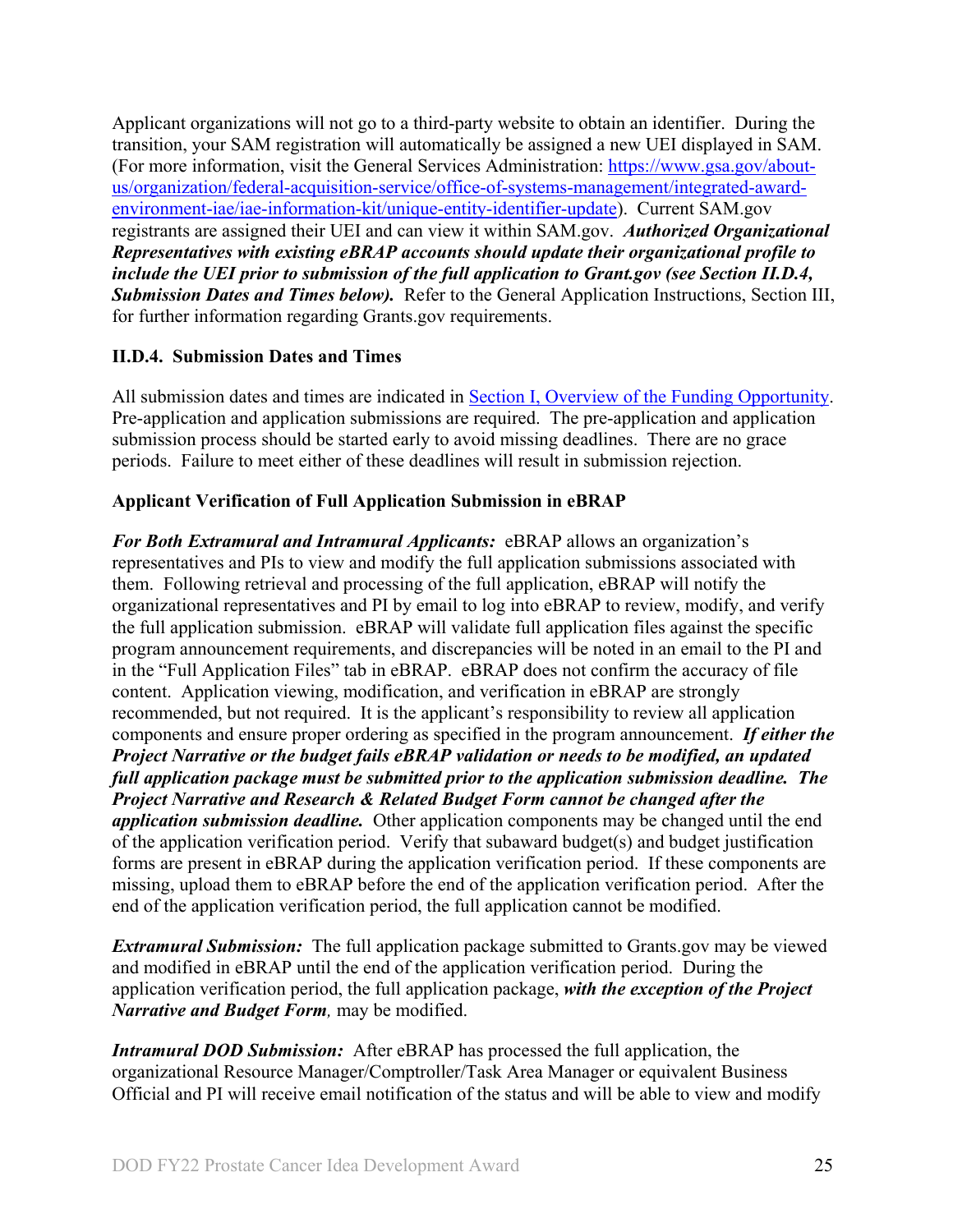application components in eBRAP. During the application verification period, the full application package, *with the exception of the Project Narrative and Budget Form*, may be modified. The Resource Manager/Comptroller/Task Area Manager or equivalent Business Official should log into eBRAP to review and to approve the application package prior to the application verification deadline.

*For All Submissions:* Verify that subaward budget(s) with budget justification are present in eBRAP during the application verification period. If these components are missing, upload them to eBRAP before the end of the application verification period.

### <span id="page-25-0"></span>**II.D.5. Funding Restrictions**

The maximum period of performance is **3** years.

The anticipated direct costs budgeted for the entire period of performance will not exceed **\$900,000**. If indirect cost rates have been negotiated, indirect costs are to be budgeted in accordance with the organization's negotiated rate. No budget will be approved by the government exceeding **\$900,000** direct costs or using an indirect cost rate exceeding the organization's negotiated rate.

All direct and indirect costs of any subaward or contract must be included in the total direct costs of the primary award.

The applicant may request the entire maximum funding amount for a project that may have a period of performance less than the maximum **3** years.

For this award mechanism, direct costs may be requested for (not all-inclusive):

- Travel in support of multidisciplinary collaborations
- Costs for one investigator to travel to one scientific/technical meeting per year. The intent of travel costs to scientific/technical meeting(s) is to present project information or disseminate project results from the FY22 PCRP Idea Development Award

## *Must not be requested for:*

• Clinical trial costs

For extramural awards with an intragovernmental component, direct transfer of funds from an extramural award recipient to a DOD or other federal agency is not allowed except under very limited circumstances. Funding to intramural DOD and other federal agencies will be managed through a direct funds transfer. Intramural applicants are responsible for coordinating through their agency's procedures the use of contractual or assistance funding awards or other appropriate agreements to support extramural collaborators.

Refer to the General Application Instructions, Section III.A.5, for budget regulations and instructions for the Research & Related Budget. *For federal agencies or organizations*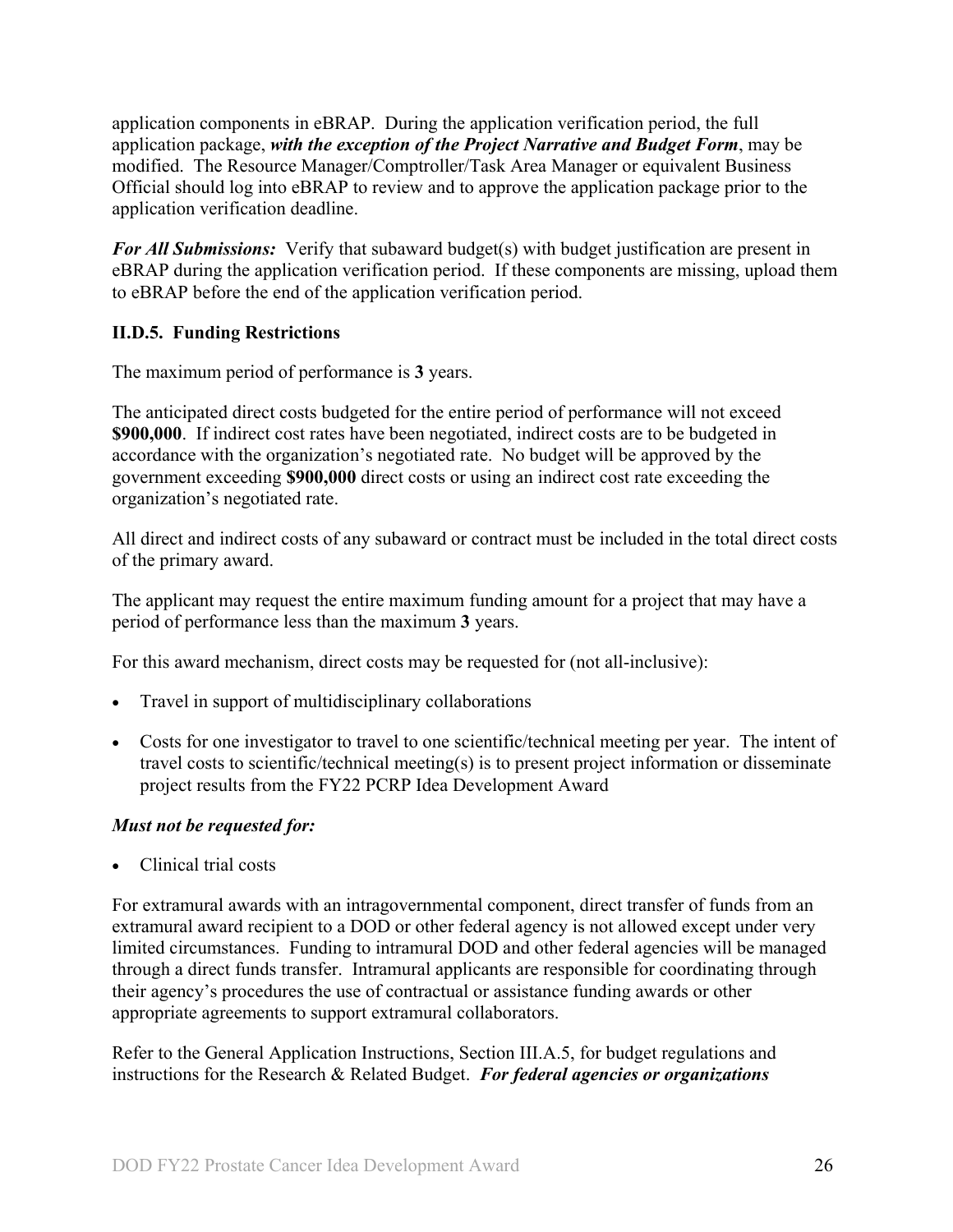*collaborating with federal agencies, budget restrictions apply as are noted in the General Application Instructions, Section III.A.5***.**

#### <span id="page-26-0"></span>**II.D.6. Other Submission Requirements**

Refer to the General Application Instructions, Appendix 4, for detailed formatting guidelines.

## <span id="page-26-1"></span>**II.E. Application Review Information**

### <span id="page-26-2"></span>**II.E.1. Criteria**

#### <span id="page-26-3"></span>**II.E.1.a. Peer Review**

To determine technical merit, all applications will be evaluated according to the following **scored criteria**, of which Innovation and Impact are equally the most important, with the remaining criteria listed *in decreasing order of importance*:

- **Innovation**
	- To what degree the research proposes new paradigms, challenges existing paradigms, or is otherwise highly creative
	- To what degree the proposed research represents more than an incremental advance upon published data
- **Impact**
	- *Assuming the objectives/goals of the proposed research project are realized, to what degree:*
		- **–** The anticipated outcome(s)/product(s) of the project will be used as the foundation for future research projects that will enable progress towards providing a solution to one or more of the FY22 [PCRP Overarching Challenges](#page-2-2)
		- **–** The proposed research would, in the long term, contribute towards the elimination of death from prostate cancer and enhance the well-being of Service Members, Veterans, and all the men and their families who are experiencing the impact of the disease

#### • **Research Strategy and Feasibility**

- How well the scientific rationale supports the research and its feasibility, as demonstrated by a critical review and analysis of published literature, the presentation of preliminary data (if applicable), and logical reasoning
- How well the hypotheses or objectives, aims, experimental design, methods, and analyses are developed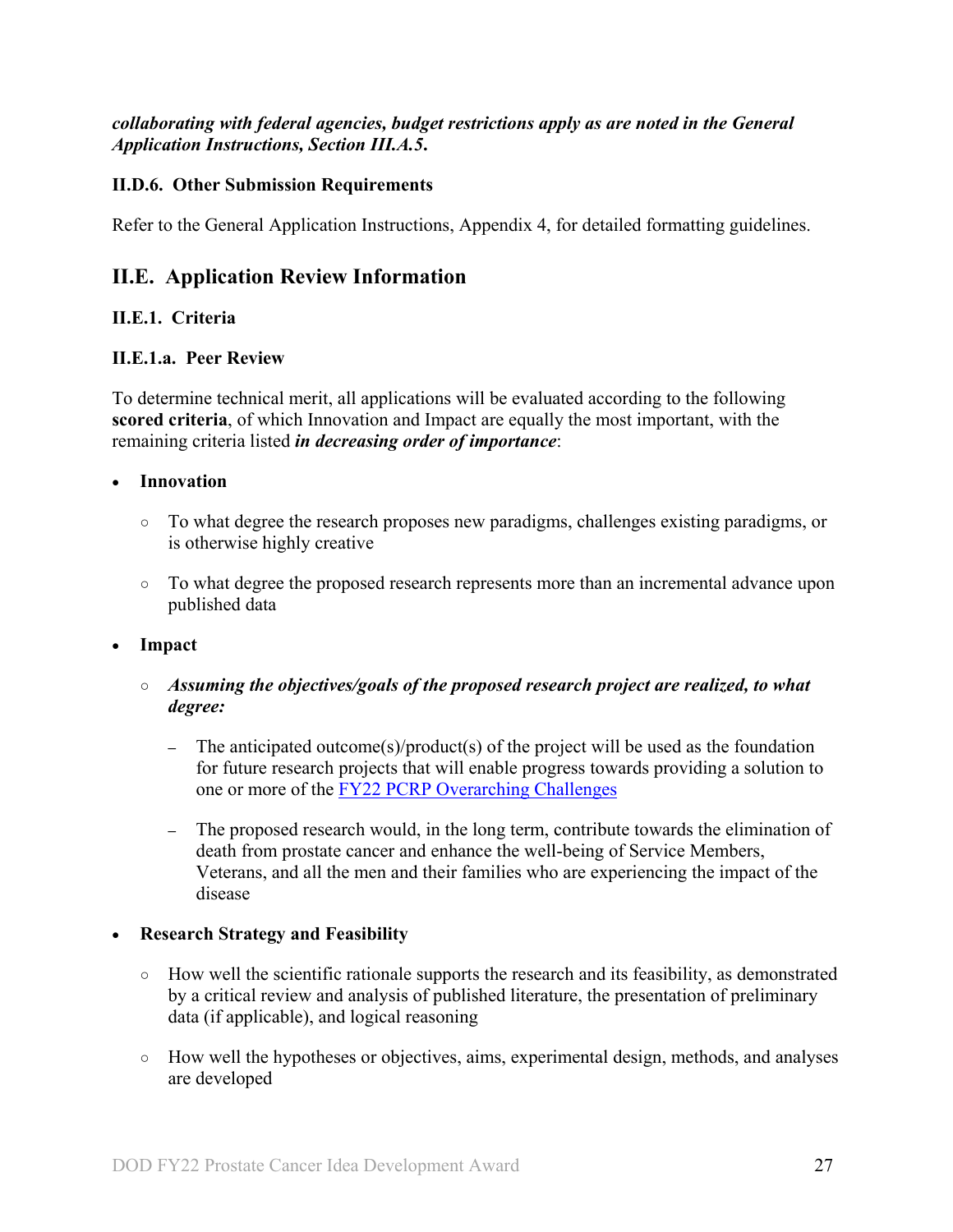- How well the application acknowledges potential problems and addresses alternative approaches
- Whether the application includes an appropriate statistical plan with power analysis (if applicable)
- Whether the application provides sufficient evidence to support the availability of and access to the populations/samples required for the study and whether the plan for acquiring the necessary research resources is sufficient for the proposed research project (if applicable)
- As applicable, how well the application describes components to increase the impact of the project, including cell line authentication, proper design of animal studies to achieve reproducible and rigorous results, experiments to address clinical relevance, and/or validation in the appropriate patient cohorts
- For clinical research, whether the strategy for the inclusion of women and minorities and distribution of proposed enrollment are appropriate for the proposed research (if applicable)

### • **Personnel**

- To what degree the research team's background is appropriate with respect to its ability to perform the proposed work, including whether there is evidence of sufficient clinical and/or statistical expertise (if applicable)
- Whether the levels of effort are appropriate for successful conduct of the proposed work
- *New Investigator category only:*
	- **–** How well the PI's record of accomplishment demonstrates their potential for contributing to the prostate cancer research field and completing the proposed work
	- **–** How well the background, prostate cancer-related expertise, and proposed contribution of the required collaborator (or collaborators) will support the PI and the proposed project

In addition, the following **unscored criteria** will also contribute to the overall evaluation of the application:

#### • **Budget**

- Whether the **direct** costs exceed the allowable direct costs as published in the program announcement
- Whether the budget is appropriate for the proposed research
- **Environment**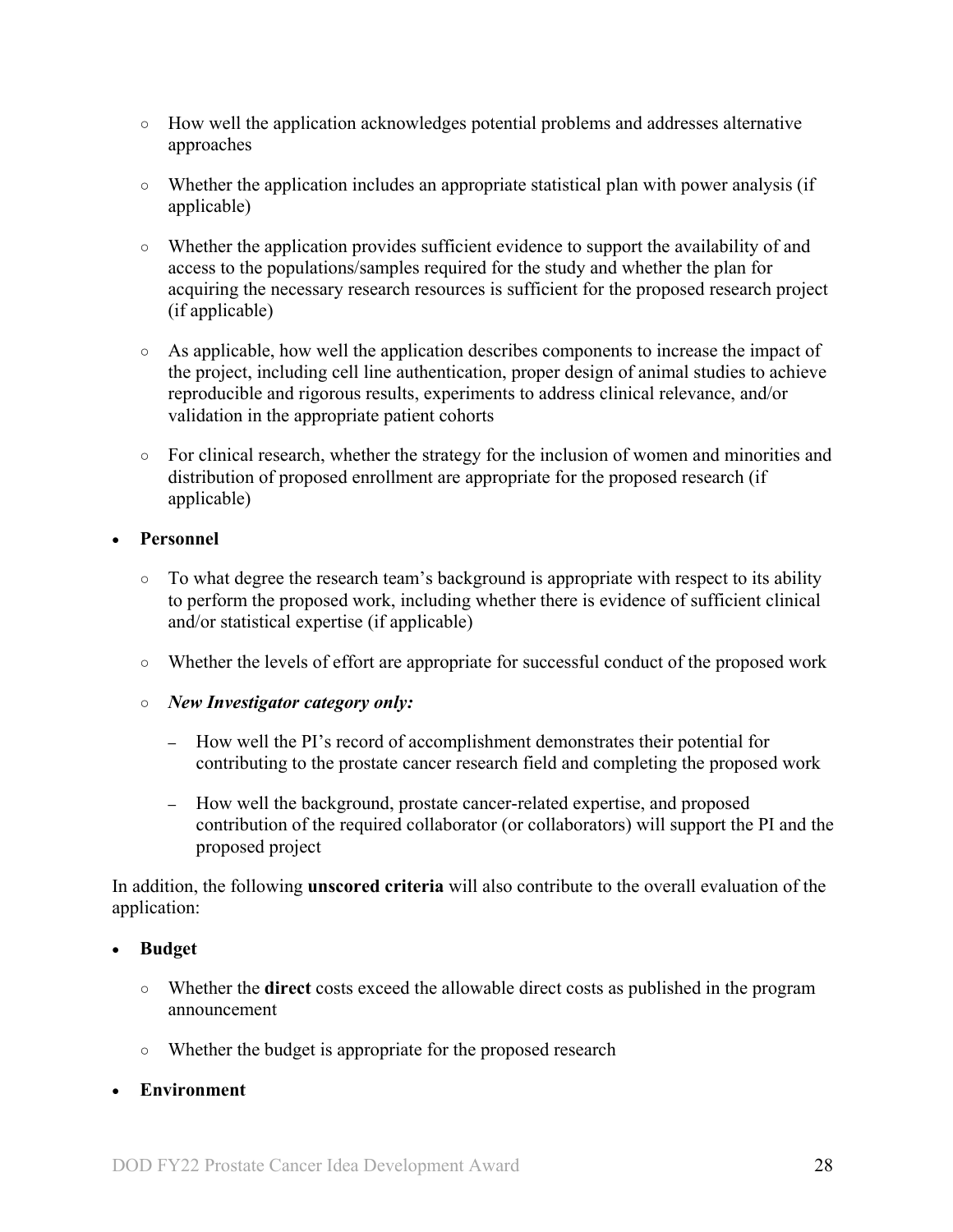- If applicable, to what degree the intellectual and material property plan is appropriate
- To what degree the scientific environment is appropriate for the proposed research
- How well the research requirements are supported by availability of and access to facilities and resources (including collaborative arrangements)
- To what degree the quality and extent of institutional support are appropriate for the proposed research

### • **Data and Research Resources Sharing Plan**

○ To what degree the plan for sharing of project data and research resources is appropriate and reasonable to facilitate use by the wider prostate cancer research community

### • **Application Presentation**

 $\circ$  To what extent the writing, clarity, and presentation of the application components influence the review

### <span id="page-28-1"></span>**II.E.1.b. Programmatic Review**

To make funding recommendations and select the application(s) that, individually or collectively, will best achieve the program objectives, the following criteria are used by programmatic reviewers:

- Ratings and evaluations of the peer reviewers
- Relevance to the mission of the Defense Health Program and FY22 PCRP, as evidenced by the following:
	- Adherence to the intent of the award mechanism
	- Program portfolio composition with consideration of New and Established Investigators
	- Programmatic relevance to the FY22 [PCRP Overarching Challenges](#page-2-2)
	- Relative impact and innovation

## <span id="page-28-0"></span>**II.E.2. Application Review and Selection Process**

All applications are evaluated by scientists, clinicians, and consumers in a two-tier review process. The first tier is **peer review**, the evaluation of applications against established criteria to determine technical merit, where each application is assessed for its own merit, independent of other applications. The second tier is **programmatic review**, a comparison-based process in which applications with high scientific and technical merit are further evaluated for programmatic relevance. Final recommendations for funding are made to the Commanding General, USAMRDC. *The highest-scoring applications from the first tier of review are not automatically recommended for funding. Funding recommendations depend on various*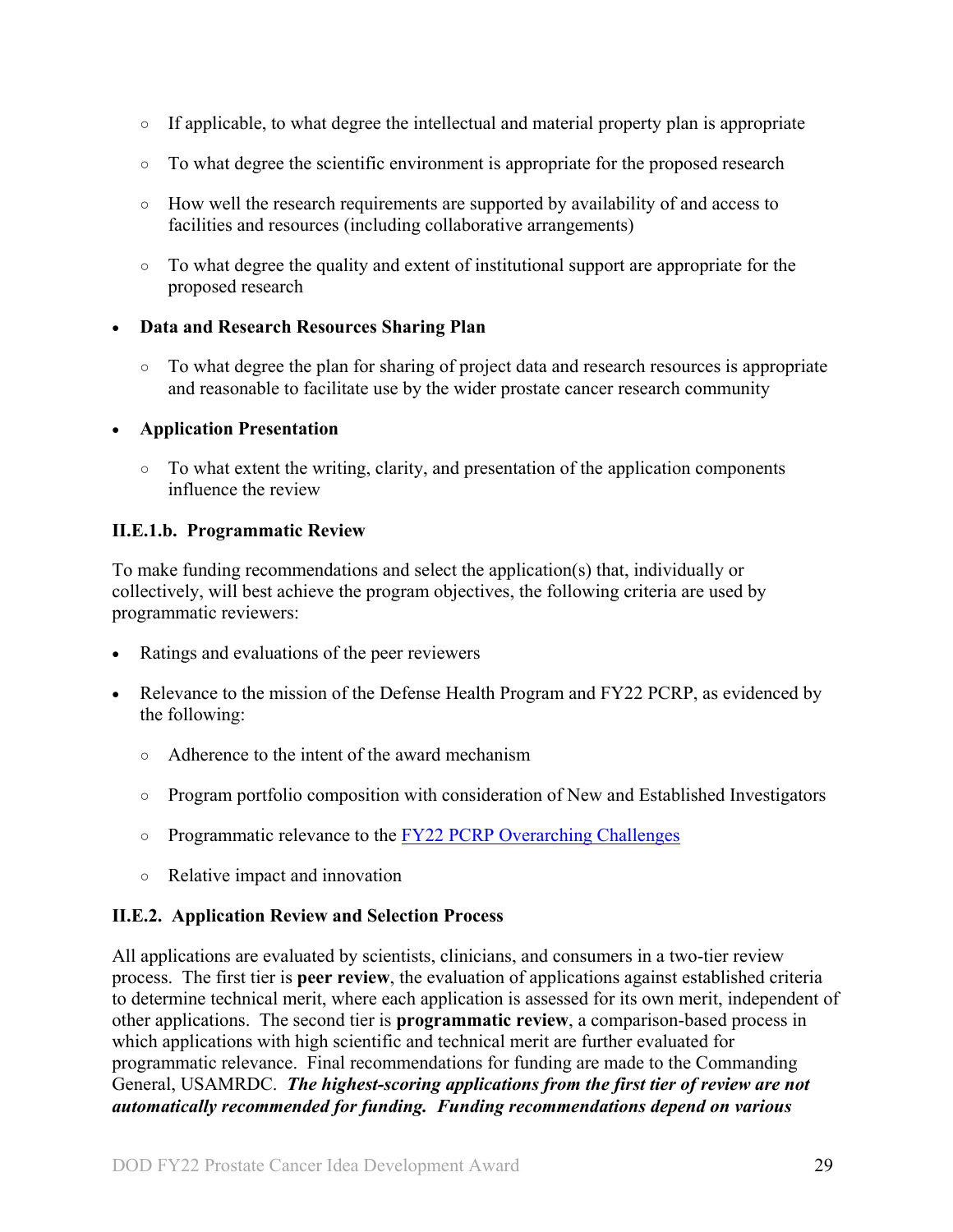*factors as described in Section [II.E.1.b, Programmatic Review.](#page-28-1)* Additional information about the two-tier process used by the CDMRP can be found at [https://cdmrp.army.mil/](https://cdmrp.army.mil/about/2tierRevProcess) [about/2tierRevProcess.](https://cdmrp.army.mil/about/2tierRevProcess) An information paper describing the funding recommendations and review process for the award mechanisms for the PCRP will be provided to the PI and posted on the CDMRP website.

All CDMRP review processes are conducted confidentially to maintain the integrity of the meritbased selection process. Panel members sign a statement declaring that application and evaluation information will not be disclosed outside the panel. Violations of confidentiality can result in the dissolving of a panel(s) and other corrective actions. In addition, personnel at the applicant or collaborating organizations are prohibited from contacting persons involved in the review and approval process to gain protected evaluation information or to influence the evaluation process. Violations of these prohibitions will result in the administrative withdrawal of the organization's application. Violations by panel members or applicants that compromise the confidentiality of the review and approval process may also result in suspension or debarment from federal awards. Furthermore, the unauthorized disclosure of confidential information of one party to another third party is a crime in accordance with 18 USC 1905.

### <span id="page-29-0"></span>**II.E.3. Integrity and Performance Information**

Prior to making an assistance agreement award where the federal share is expected to exceed the simplified acquisition threshold, as defined in 2 CFR 200.1, over the period of performance, the federal awarding agency is required to review and consider any information about the applicant that is available in the Federal Awardee Performance and Integrity Information System (FAPIIS).

An applicant organization may review FAPIIS, accessible through SAM, and submit comments to FAPIIS on any information about the organization that a federal awarding agency previously entered and is currently available in FAPIIS.

The federal awarding agency will consider any comments by the applicant, in addition to other information in the designated integrity and performance system, in making a judgment about the applicant's integrity, business ethics, and record of performance under federal awards when determining a recipient's qualification prior to award, according to the qualification standards of the Department of Defense Grant and Agreement Regulations (DoDGARs), Section 22.415.

#### <span id="page-29-1"></span>**II.E.4. Anticipated Announcement and Federal Award Dates**

All application review dates and times are indicated in [Section I, Overview of the Funding](#page-0-1)  [Opportunity.](#page-0-1)

Each PI and organization will receive email notification of posting of the funding recommendation in eBRAP. Each PI will receive a peer review summary statement on the strengths and weaknesses of the application.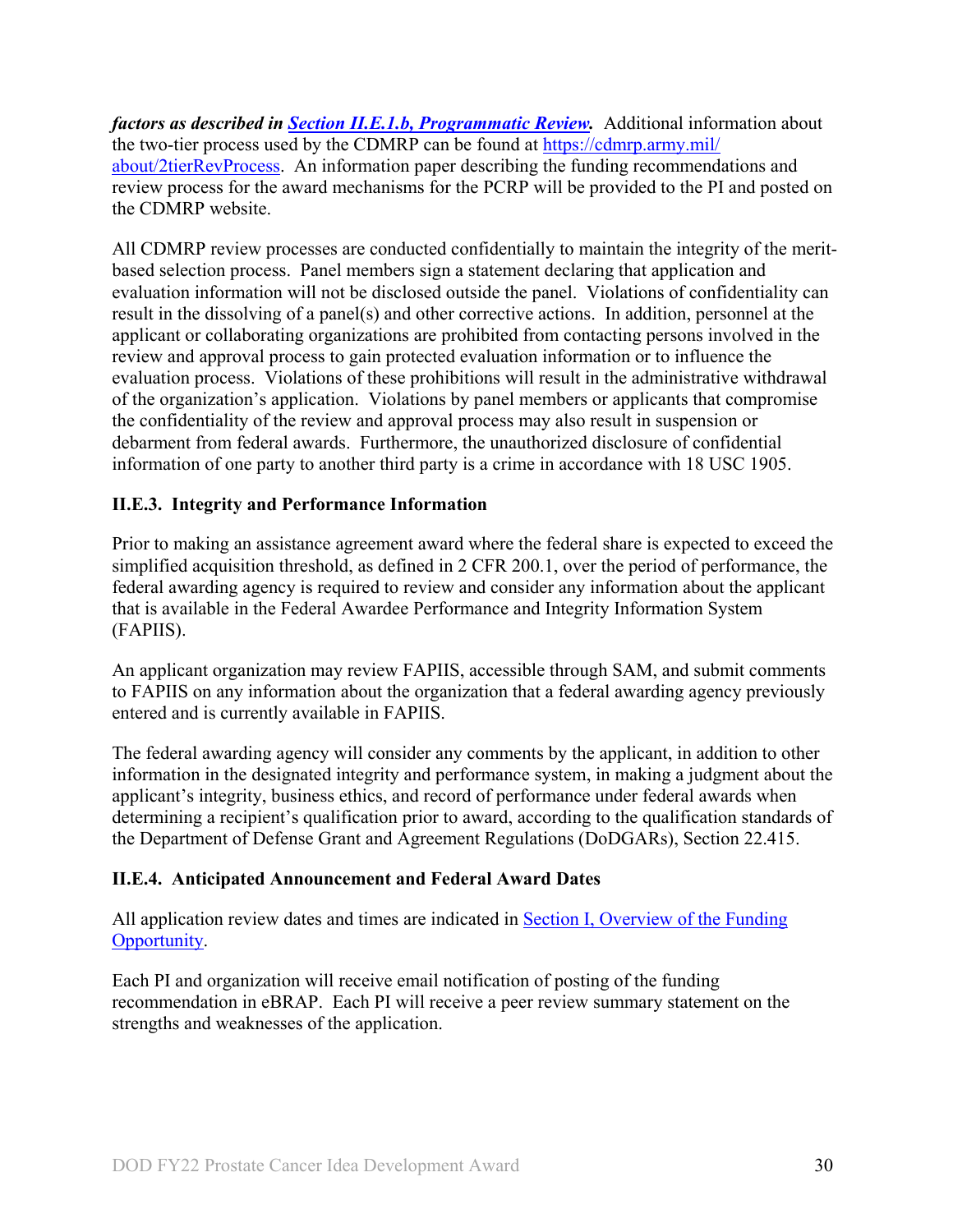## <span id="page-30-0"></span>**II.F. Federal Award Administration Information**

#### <span id="page-30-1"></span>**II.F.1. Federal Award Notices**

Awards supported with FY22 funds are anticipated to be made no later than September 30, 2023. Refer to the General Application Instructions, Appendix 2, for additional award administration information.

After email notification of application review results through eBRAP, and if selected for funding, a representative from the USAMRAA will contact the Business Official authorized to negotiate on behalf of the PI's organization.

**Pre-Award Costs:** An institution of higher education, hospital, or non-profit organization may, at its own risk and without the government's prior approval, incur obligations and expenditures to cover costs up to 90 days before the beginning date of the initial budget period of a new award. Refer to the General Application Instructions, Section III.A.5.

*Only an appointed USAMRAA Grants Officer may obligate the government to the expenditure of funds.* No commitment on the part of the government should be inferred from discussions with any other individual. **The award document signed by the Grants Officer is the official authorizing document.**

**Federal Government Organizations:**Funding made to federal government organizations (to include intramural DOD organizations) will be executed through the Military Interdepartmental Purchase Request (MIPR) or Funding Authorization Document (FAD) process. Transfer of funds is contingent upon appropriate safety and administrative approvals. Intramural applicants and collaborators are reminded to coordinate receipt and commitment of funds through their respective Resource Manager/Task Area Manager/Comptroller or equivalent Business Official.

#### **II.F.1.a. PI Changes and Award Transfers**

Changes in PI are not allowed, except under extenuating circumstances that will be evaluated on a case-by-case basis and at the discretion of the Grants Officer.

An organizational transfer of an award will not be allowed in the last year of the (original) period of performance or any extension thereof.

Refer to the General Application Instructions, Appendix 2, Section B, for general information on organization or PI changes.

#### <span id="page-30-2"></span>**II.F.2. Administrative and National Policy Requirements**

Applicable requirements in the DoDGARs found in 32 CFR, Chapter I, Subchapter C, and 2 CFR, Chapter XI, apply to grants and cooperative agreements resulting from this program announcement.

Refer to the General Application Instructions, Appendix 2, for general information regarding administrative requirements.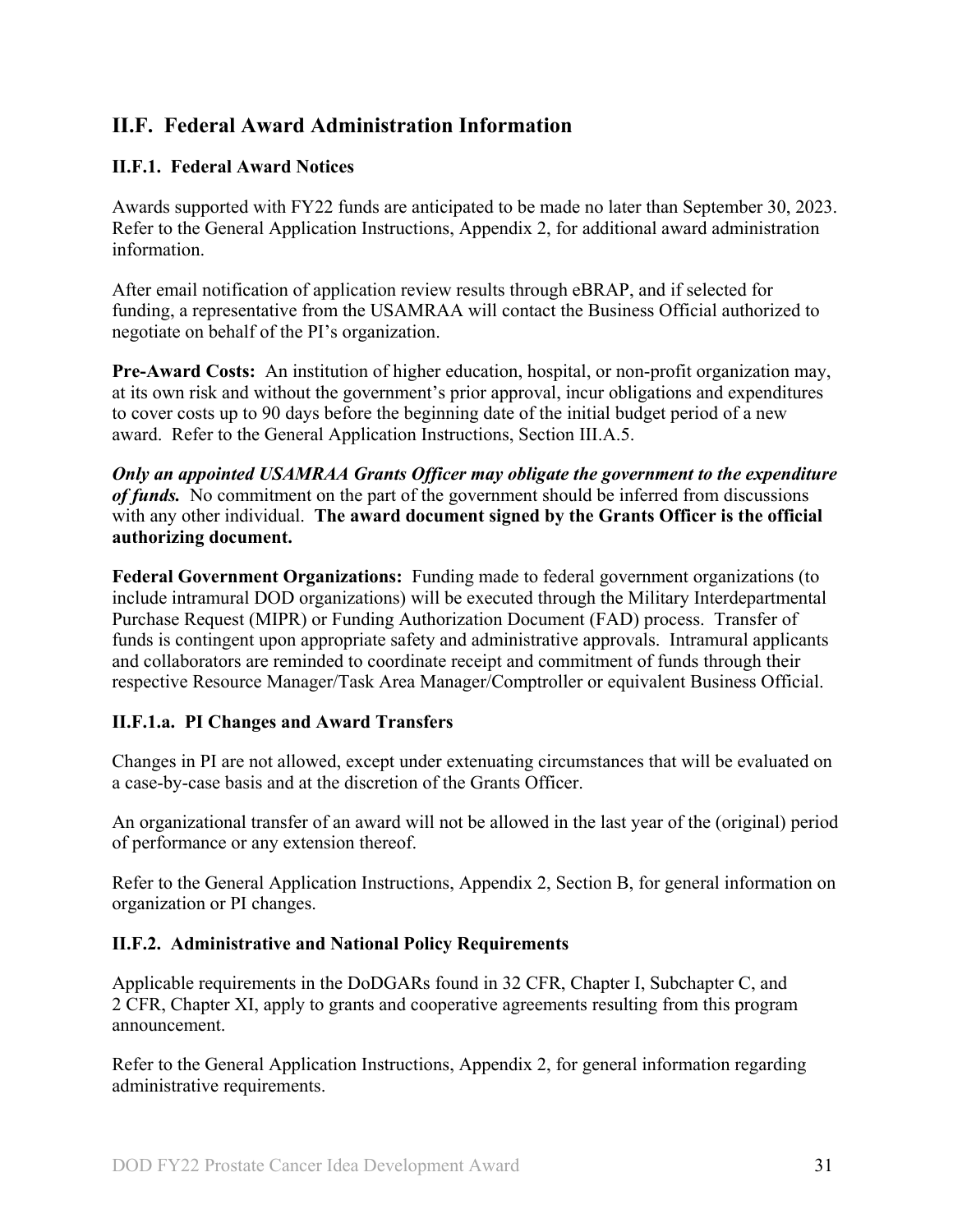Refer to the General Application Instructions, Appendix 5, for general information regarding national policy requirements.

Refer to full text of the latest DoD [R&D General Terms and Conditions;](https://www.onr.navy.mil/work-with-us/manage-your-award/manage-grant-award/grants-terms-conditions) the [USAMRAA](https://www.usamraa.army.mil/Pages/Resources.aspx)  [General Research Terms and Conditions with Institutions of Higher Education, Hospitals, and](https://www.usamraa.army.mil/Pages/Resources.aspx)  [Non-Profit Organizations: Addendum to the DoD](https://www.usamraa.army.mil/Pages/Resources.aspx) R&D General Terms and Conditions; and the [USAMRAA General Research Terms and Conditions with For-Profit Organizations,](https://www.usamraa.army.mil/Pages/Resources.aspx) for further information.

*New Requirement:* Certification Regarding Disclosure of Funding Sources. The proposing entity must comply with Section 223(a) of the William M. (Mac) Thornberry National Defense Authorization Act for Fiscal Year 2021, which requires that the PI, Partnering PIs (if applicable), and all key personnel:

- Certify that the current and pending support provided on the application is current, accurate, and complete;
- Agree to update such disclosure at the request of the agency prior to the award of support and at any subsequent time the agency determines appropriate during the term of the award; and
- Have been made aware of the requirements under Section  $223(a)(1)$  of this Act.

False, fictitious, or fraudulent statements or claims may result in criminal, civil, or administrative penalties (18 USC 1001).

#### <span id="page-31-0"></span>**II.F.3. Reporting**

Refer to the General Application Instructions, Appendix 2, Section A, for general information on reporting requirements. *If there are technical reporting requirement delinquencies for any existing USAMRAA-sponsored awards at the applicant organization, no new awards will be issued to the applicant organization until all delinquent reports have been submitted.*

Annual progress reports as well as a final progress report will be required.

The Award Terms and Conditions will specify if more frequent reporting is required.

PHS Inclusion Enrollment Reporting Requirement *(only required for clinical research studies)*: Enrollment reporting on the basis of sex/gender, race, and/or ethnicity will be required with each annual and final progress report. The PHS Inclusion Enrollment Report is available on the "Funding Opportunities & Forms" web page [\(https://ebrap.org/eBRAP/public/Program.htm\)](https://ebrap.org/eBRAP/public/Program.htm) in eBRAP.

Awards resulting from this program announcement may entail additional reporting requirements related to recipient integrity and performance matters. Recipient organizations that have federal contract, grant, and cooperative agreement awards with a cumulative total value greater than \$10M are required to provide information to FAPIIS about certain civil, criminal, and administrative proceedings that reached final disposition within the most recent 5-year period and that were connected with performance of a federal award. These recipients are required to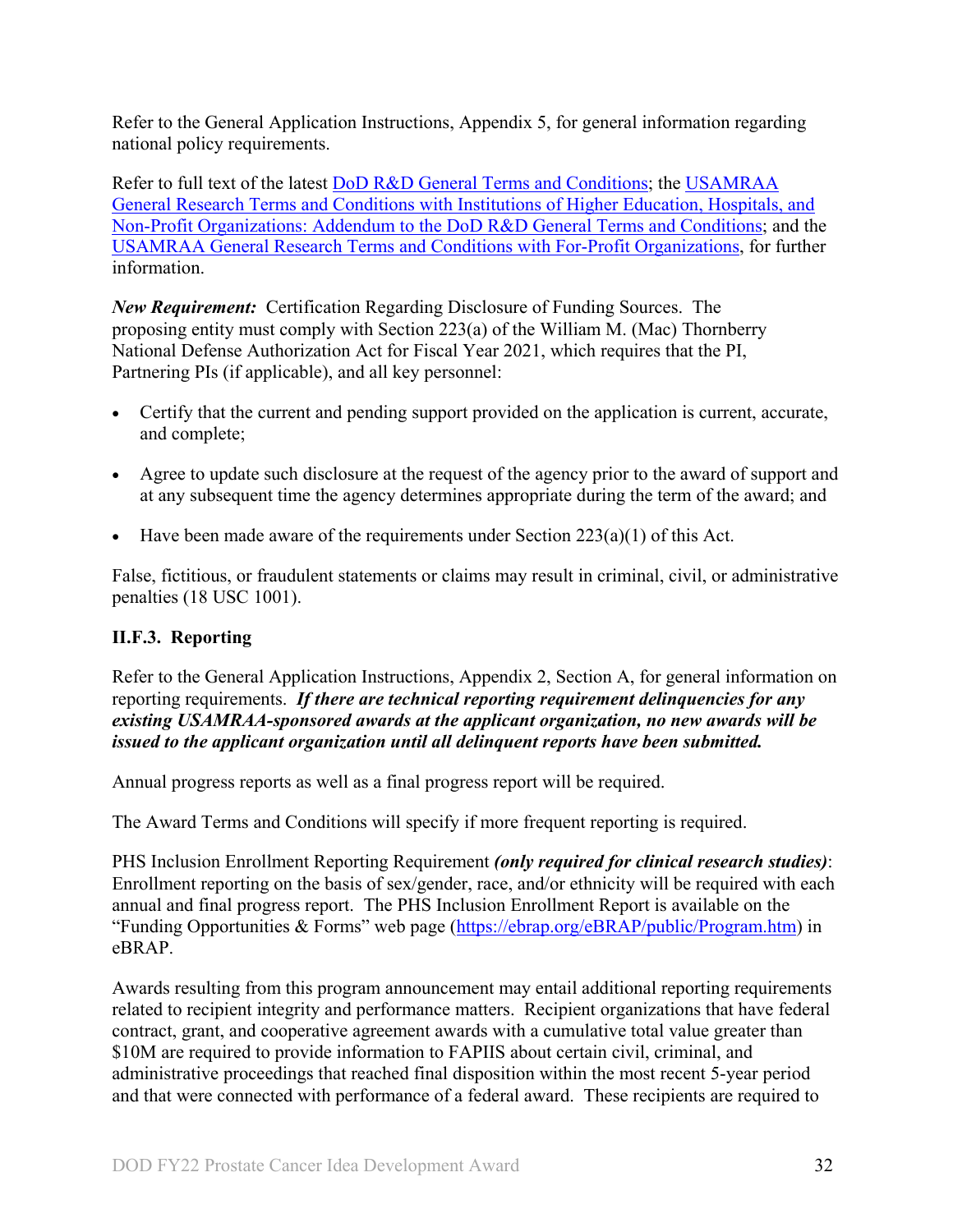disclose, semiannually, information about criminal, civil, and administrative proceedings as specified in the applicable Representations (see General Application Instructions, Appendix 5, Section B).

## <span id="page-32-0"></span>**II.G. Federal Awarding Agency Contacts**

### <span id="page-32-1"></span>**II.G.1. eBRAP Help Desk**

Questions related to program announcement content or submission requirements as well as questions related to the pre-application or intramural application submission through eBRAP should be directed to the eBRAP Help Desk, which is available Monday through Friday from 8:00 a.m. to 5:00 p.m. ET. Response times may vary depending upon the volume of inquiries.

Phone: 301-682-5507

Email: [help@eBRAP.org](mailto:help@eBRAP.org)

#### <span id="page-32-2"></span>**II.G.2. Grants.gov Contact Center**

Questions related to extramural application submission through Grants.gov portal should be directed to the Grants.gov Contact Center, which is available 24 hours a day, 7 days a week (closed on U.S. federal holidays). Note that the eBRAP Help Desk is unable to provide technical assistance with Grants.gov submission.

Phone: 800-518-4726; International 1-606-545-5035

Email: [support@grants.gov](mailto:support@grants.gov)

Sign up on Grants.gov for "send me change notification emails" by following the link on the "Synopsis" page for the program announcement or by responding to the prompt provided by Grants.gov when first downloading the Grants.gov application package. If the Grants.gov application package is updated or changed, the original version of the application package may not be accepted by Grants.gov.

## <span id="page-32-3"></span>**II.H. Other Information**

#### <span id="page-32-4"></span>**II.H.1. Program Announcement and General Application Instructions Versions**

Questions related to this program announcement should refer to the program name, the program announcement name, and the program announcement version code 702a. The program announcement numeric version code will match the General Application Instructions version code 702.

#### <span id="page-32-5"></span>**II.H.2. Administrative Actions**

After receipt of applications, the following administrative actions may occur: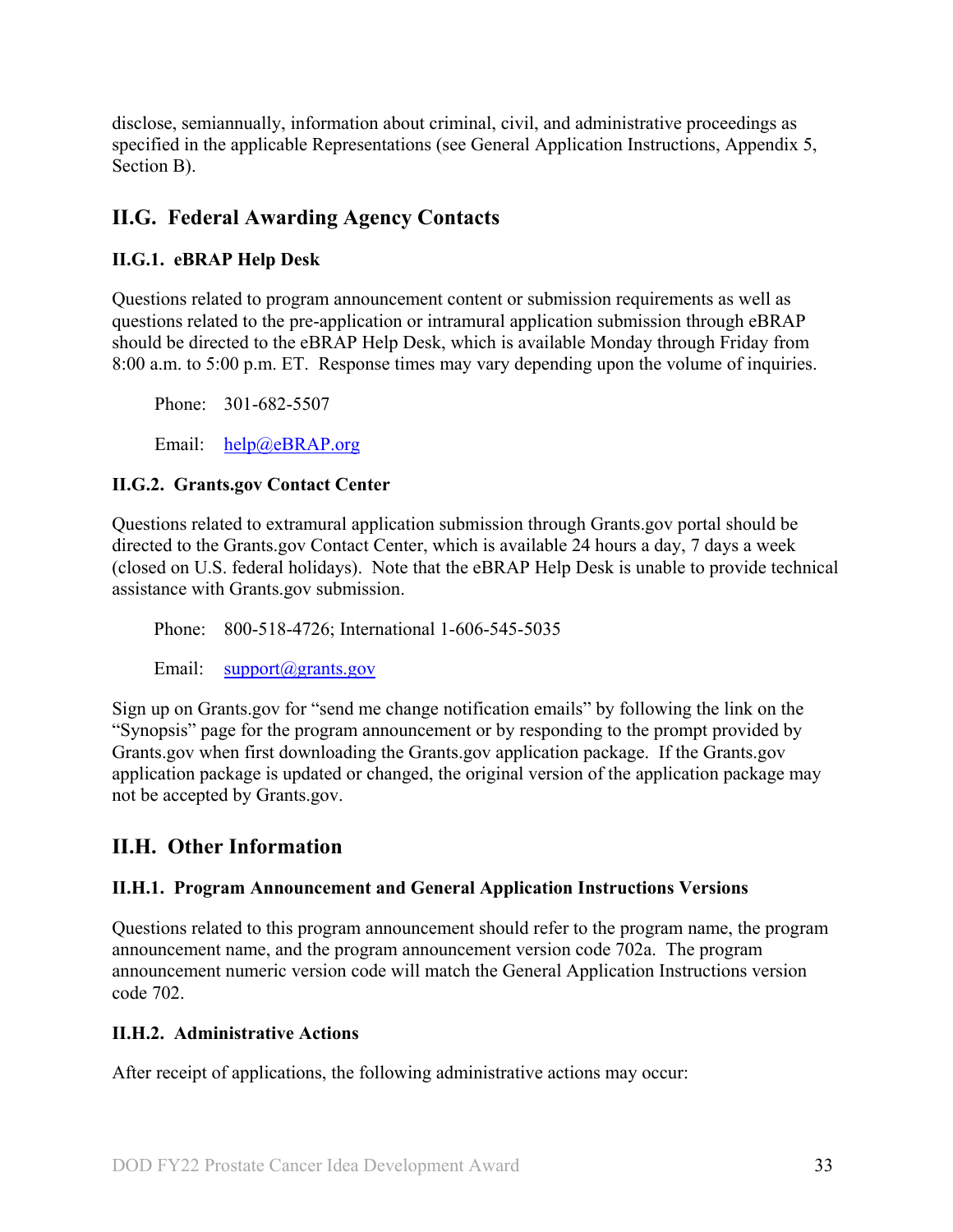#### **II.H.2.a. Rejection**

The following will result in administrative rejection of the application:

- Pre-application was not submitted.
- Project Narrative exceeds page limit.
- Project Narrative is missing.
- Budget is missing.
- More than one application is received naming the same investigator as a PI. Only the first application received will be accepted; additional applications will be administratively rejected.

#### **II.H.2.b. Modification**

- Pages exceeding the specific limits will be removed prior to review for all documents other than the Project Narrative.
- Documents not requested will be removed.

#### <span id="page-33-0"></span>**II.H.2.c. Withdrawal**

The following may result in administrative withdrawal of the application:

- An FY22 PCRP Programmatic Panel member is named as being involved in the research proposed or is found to have assisted in the pre-application or application processes including, but not limited to, concept design, application development, budget preparation, and the development of any supporting documentation. *A list of the FY22 PCRP Programmatic Panel members can be found at<https://cdmrp.army.mil/pcrp/panels/panel22>.*
- The application fails to conform to this program announcement description.
- Inclusion of URLs, with the exception of links in References Cited and Publication and/or Patent Abstract sections.
- Page size is larger than 8.5 inches x 11.0 inches (approximately 21.59 cm x 27.94 cm).
- To preserve the integrity of its peer and programmatic review processes, the CDMRP discourages inclusion of any employee of its review contractors having any role in the preparation, research or other duties for submitted applications. For FY22, the identities of the peer review contractor and the programmatic review contractor may be found at the CDMRP website [\(https://cdmrp.army.mil/about/2tierRevProcess\)](https://cdmrp.army.mil/about/2tierRevProcess). Applications that include names of personnel from either of these companies may be administratively withdrawn.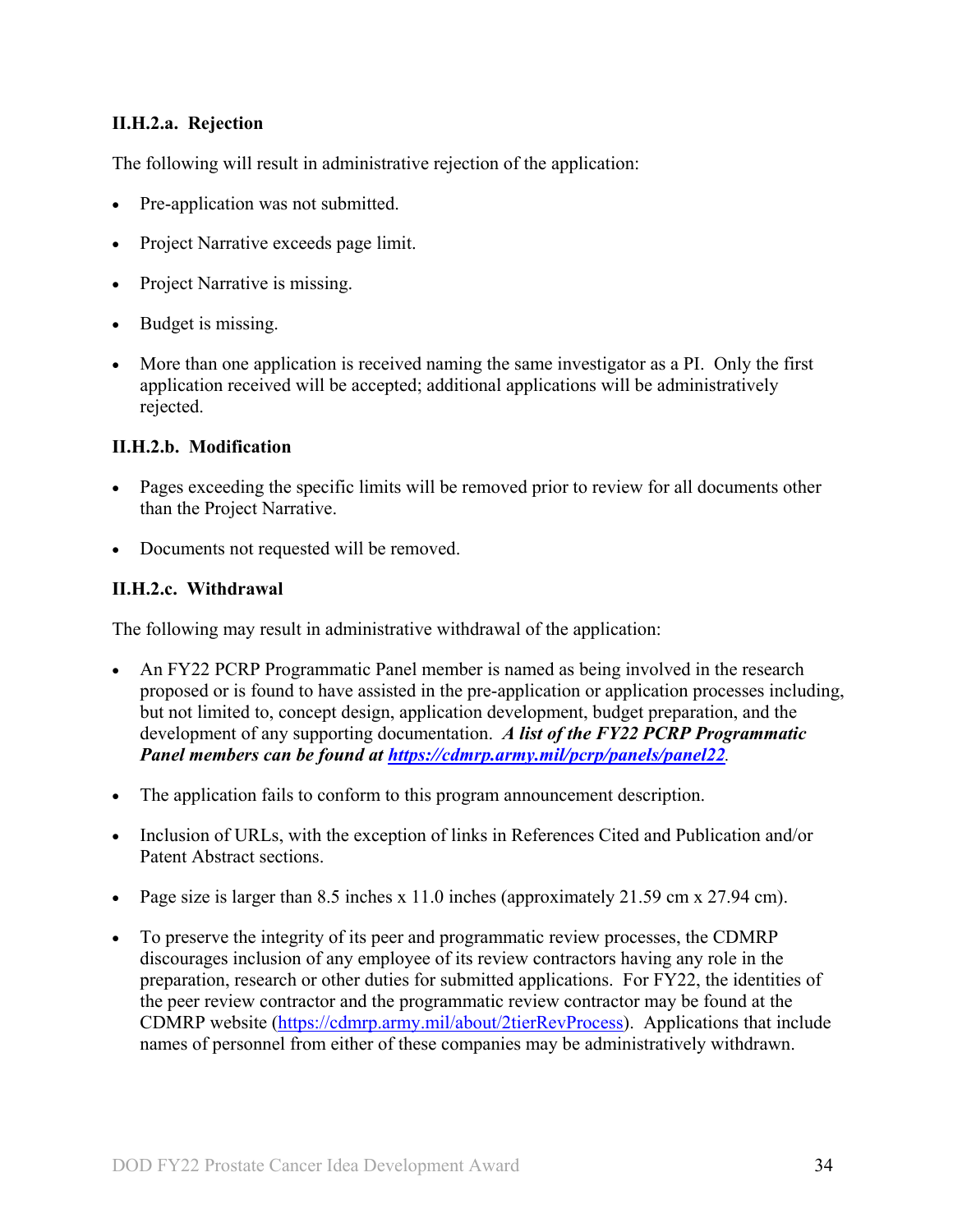- Personnel from applicant or collaborating organizations are found to have contacted persons involved in the review or approval process to gain protected evaluation information or to influence the evaluation process.
- Applications from extramural organizations, including non-DOD federal agencies, received through eBRAP may be withdrawn.
- Applications submitted by an intramural DOD organization may be withdrawn if the intramural organization cannot coordinate the use of contractual, assistance, or other appropriate agreements to provide funds to extramural collaborators.
- Submission of the same research project to different funding opportunities within the same program and fiscal year.
- The application does not address at least one of the [FY22 PCRP Overarching Challenges.](#page-2-2)
- A clinical trial is proposed.
- The PI does not meet the eligibility criteria.

#### **II.H.2.d. Withhold**

Applications that appear to involve research misconduct will be administratively withheld from further consideration pending organizational investigation. The organization will be required to provide the findings of the investigation to the USAMRAA Grants Officer for a determination of the final disposition of the application.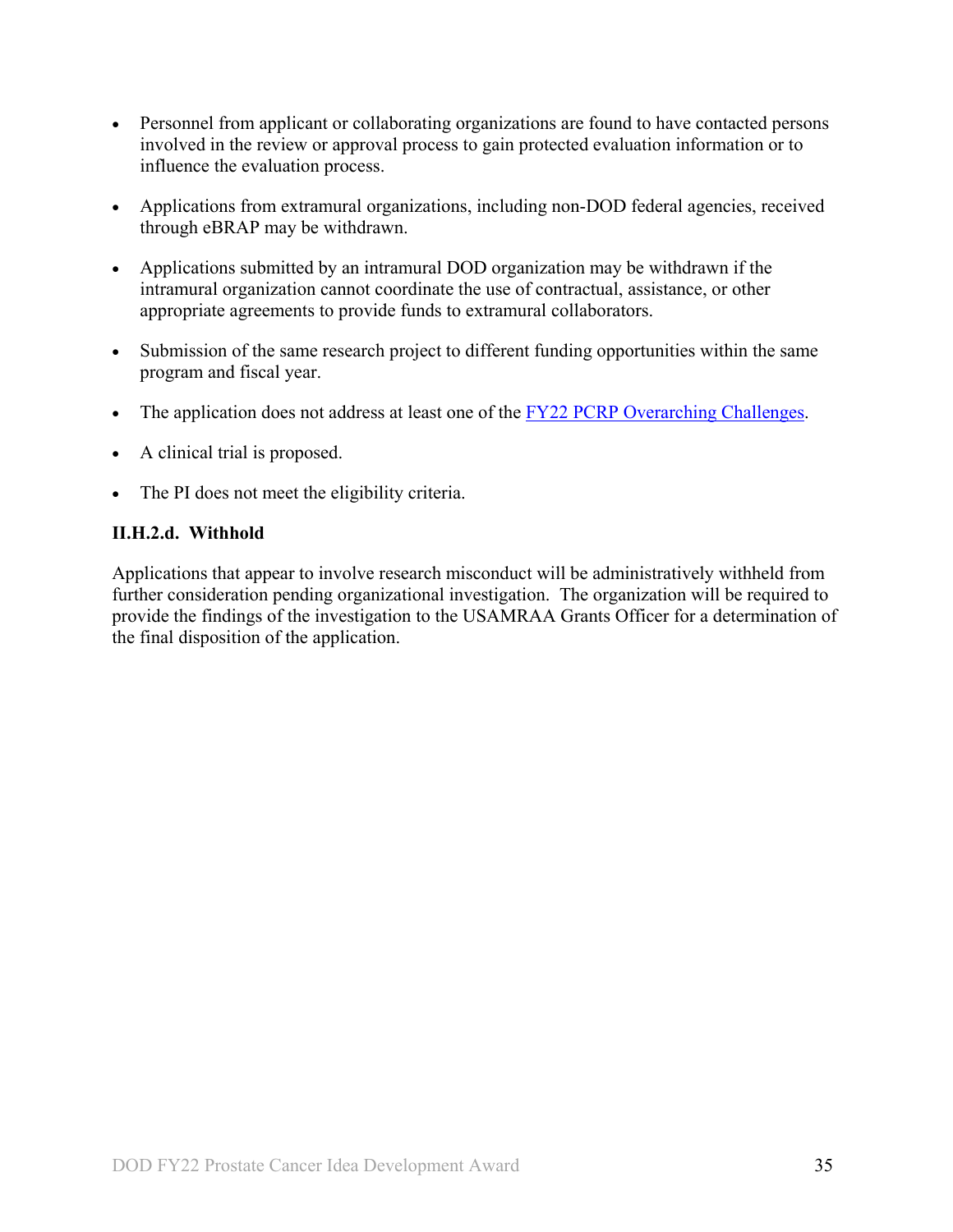# <span id="page-35-0"></span>**II.H.3. Application Submission Checklist**

| <b>Application Components</b>                                                                             | <b>Action</b>                                                                                                   | Completed |
|-----------------------------------------------------------------------------------------------------------|-----------------------------------------------------------------------------------------------------------------|-----------|
| SF424 Research & Related<br><b>Application for Federal</b><br>Assistance (extramural<br>submissions only) | Complete form as instructed                                                                                     |           |
| Summary (Tab 1) and<br><b>Application Contacts (Tab 2)</b><br>(intramural submissions<br>only)            | Complete tabs as instructed                                                                                     |           |
|                                                                                                           | Project Narrative: Upload as Attachment 1<br>with file name "ProjectNarrative.pdf"                              |           |
|                                                                                                           | Supporting Documentation: Upload as<br>Attachment 2 with file name "Support.pdf"                                |           |
|                                                                                                           | Technical Abstract: Upload as Attachment 3<br>with file name "TechAbs.pdf"                                      |           |
|                                                                                                           | Lay Abstract: Upload as Attachment 4 with<br>file name "LayAbs.pdf"                                             |           |
|                                                                                                           | Statement of Work: Upload as Attachment 5<br>with file name "SOW.pdf"                                           |           |
|                                                                                                           | Impact Statement: Upload as Attachment 6                                                                        |           |
|                                                                                                           | with file name "Impact.pdf"<br>Innovation Statement: Upload as Attachment                                       |           |
| Attachments                                                                                               | 7 with file name "Innovation.pdf"<br>(New Investigator category only) Eligibility                               |           |
|                                                                                                           | Statement: Upload as Attachment 8 with file<br>name "Eligibility.pdf" if applicable                             |           |
|                                                                                                           | Statement of Independence: Upload as<br>Attachment 9 with file name                                             |           |
|                                                                                                           | "Independence.pdf" if applicable                                                                                |           |
|                                                                                                           | Inclusion of Women and Minorities: Upload<br>as Attachment 10 with file name<br>"Inclusion.pdf" if applicable   |           |
|                                                                                                           | Representations (extramural submissions)<br>only): Upload as Attachment 11 with file<br>name "RequiredReps.pdf" |           |
|                                                                                                           | <b>Suggested Collaborating DOD Military</b>                                                                     |           |
|                                                                                                           | Facility Budget Format: Upload as<br>Attachment 12 with file name<br>"MFBudget.pdf" if applicable               |           |
| Research & Related Personal<br>Data                                                                       | Complete form as instructed                                                                                     |           |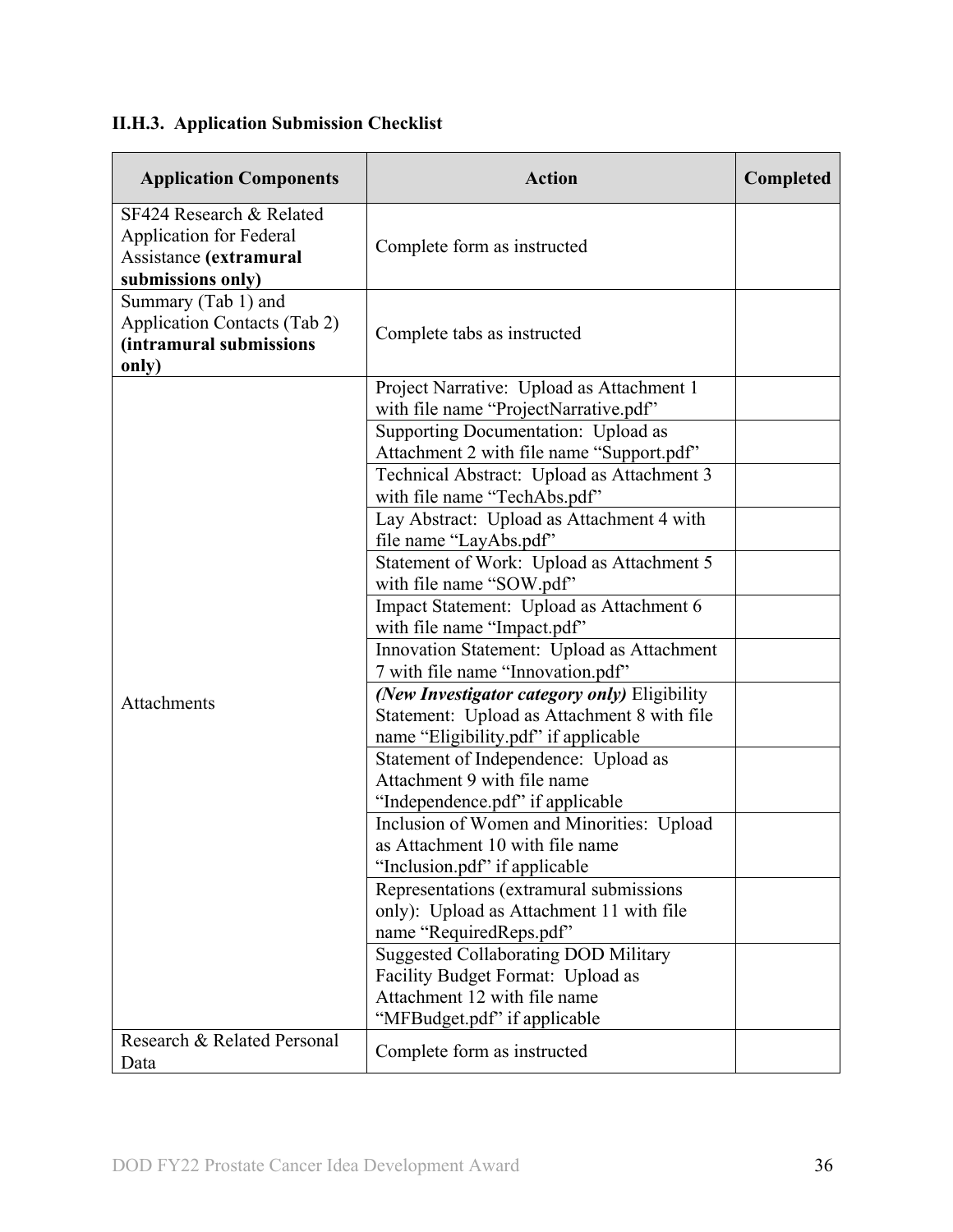| <b>Application Components</b>                                              | Action                                                                                                                  | <b>Completed</b> |
|----------------------------------------------------------------------------|-------------------------------------------------------------------------------------------------------------------------|------------------|
|                                                                            | Attach PI Biographical Sketch<br>(Biosketch LastName.pdf) to the appropriate<br>field                                   |                  |
| Research & Related                                                         | Attach PI Previous/Current/Pending Support<br>(Support LastName.pdf) to the appropriate<br>field                        |                  |
| Senior/Key Person Profile<br>(Expanded)                                    | <b>Attach Biographical Sketch</b><br>(Biosketch LastName.pdf) for each senior/key<br>person to the appropriate field    |                  |
|                                                                            | <b>Attach Previous/Current/Pending</b><br>(Support LastName.pdf) for each senior/key<br>person to the appropriate field |                  |
| Research & Related Budget<br>(extramural submissions<br>only)              | Complete as instructed. Attach Budget<br>Justification (BudgetJustification.pdf) to the<br>appropriate field            |                  |
| Budget (intramural<br>submissions only)                                    | Suggested DOD Military Budget Format,<br>including justification                                                        |                  |
| Project/Performance Site<br>Location(s) Form                               | Complete form as instructed                                                                                             |                  |
| Research & Related Subaward<br>Budget Attachment(s) Form, if<br>applicable | Complete form as instructed                                                                                             |                  |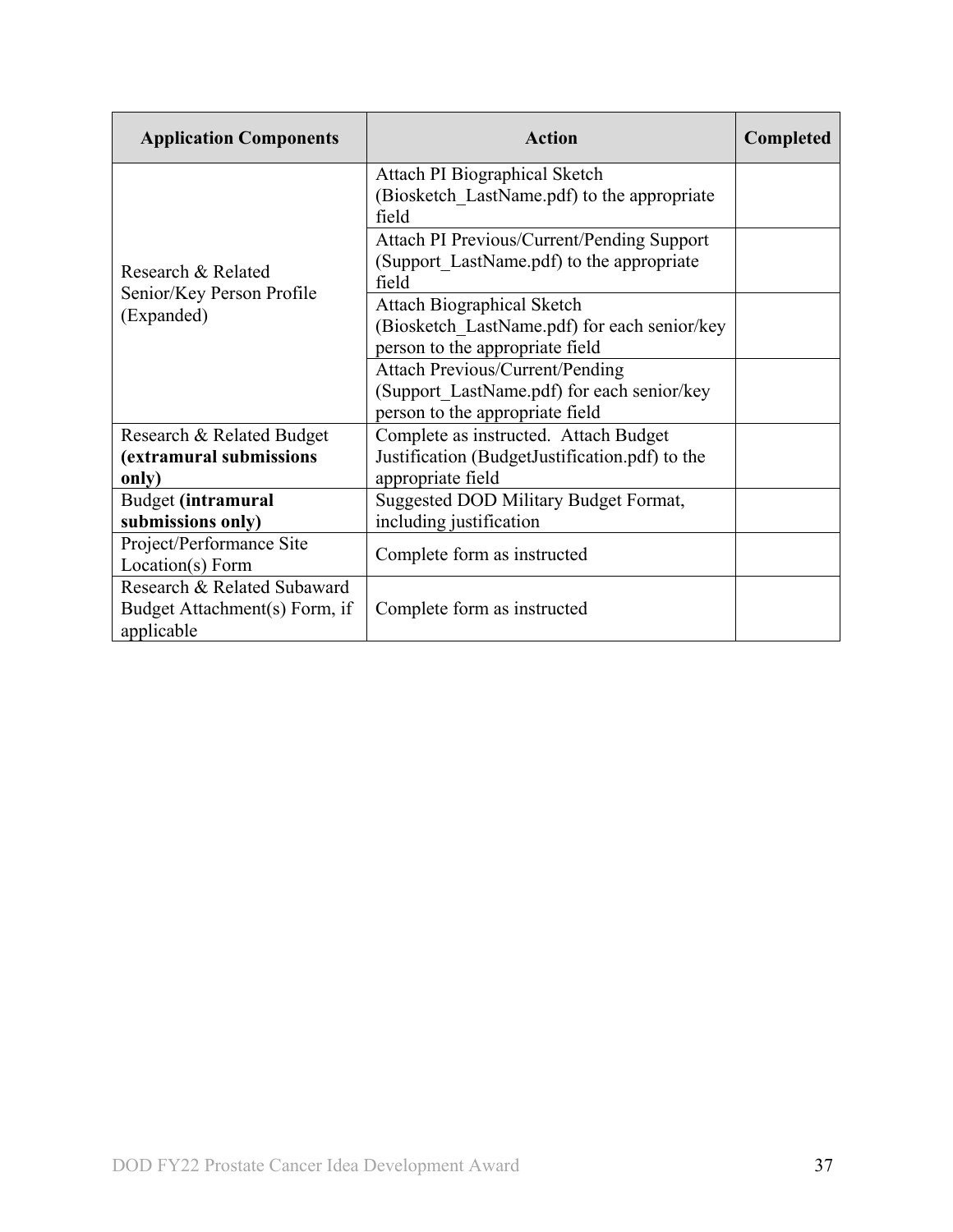## <span id="page-37-0"></span>**APPENDIX 1: ACRONYM LIST**

| ACOS/R&D       | Associate Chief of Staff for Research and Development        |
|----------------|--------------------------------------------------------------|
| <b>ACURO</b>   | Animal Care and Use Review Office                            |
| <b>ARRIVE</b>  | Animal Research Reporting In Vivo Experiments                |
| <b>CDMRP</b>   | <b>Congressionally Directed Medical Research Programs</b>    |
| <b>CFR</b>     | Code of Federal Regulations                                  |
| <b>DOD</b>     | Department of Defense                                        |
| <b>DoDGARs</b> | Department of Defense Grant and Agreement Regulations        |
| <b>DUNS</b>    | Data Universal Numbering System                              |
| eBRAP          | Electronic Biomedical Research Application Portal            |
| EC             | <b>Ethics Committee</b>                                      |
| ET             | <b>Eastern Time</b>                                          |
| FAD            | <b>Funding Authorization Document</b>                        |
| <b>FAPIIS</b>  | Federal Awardee Performance and Integrity Information System |
| <b>FY</b>      | <b>Fiscal Year</b>                                           |
| <b>HRPO</b>    | Human Research Protection Office                             |
| <b>IACUC</b>   | <b>Institutional Animal Care and Use Committee</b>           |
| <b>IDA</b>     | Idea Development Award                                       |
| <b>IRB</b>     | <b>Institutional Review Board</b>                            |
| LOI            | Letter of Intent                                             |
| M              | Million                                                      |
| <b>MB</b>      | Megabytes                                                    |
| <b>MIPR</b>    | Military Interdepartmental Purchase Request                  |
| ORCID          | Open Researcher and Contributor ID, Inc.                     |
| <b>ORP</b>     | <b>Office of Research Protections</b>                        |
| <b>PCRP</b>    | <b>Prostate Cancer Research Center</b>                       |
| <b>PDF</b>     | <b>Portable Document Format</b>                              |
| <b>PHS</b>     | <b>Public Health Service</b>                                 |
| PI             | Principal Investigator                                       |
| <b>SAM</b>     | <b>System for Award Management</b>                           |
| <b>SOW</b>     | <b>Statement of Work</b>                                     |
| <b>STEM</b>    | Science, Technology, Engineering, and/or Mathematics         |
| <b>UEI</b>     | Unique Entity Identifier                                     |